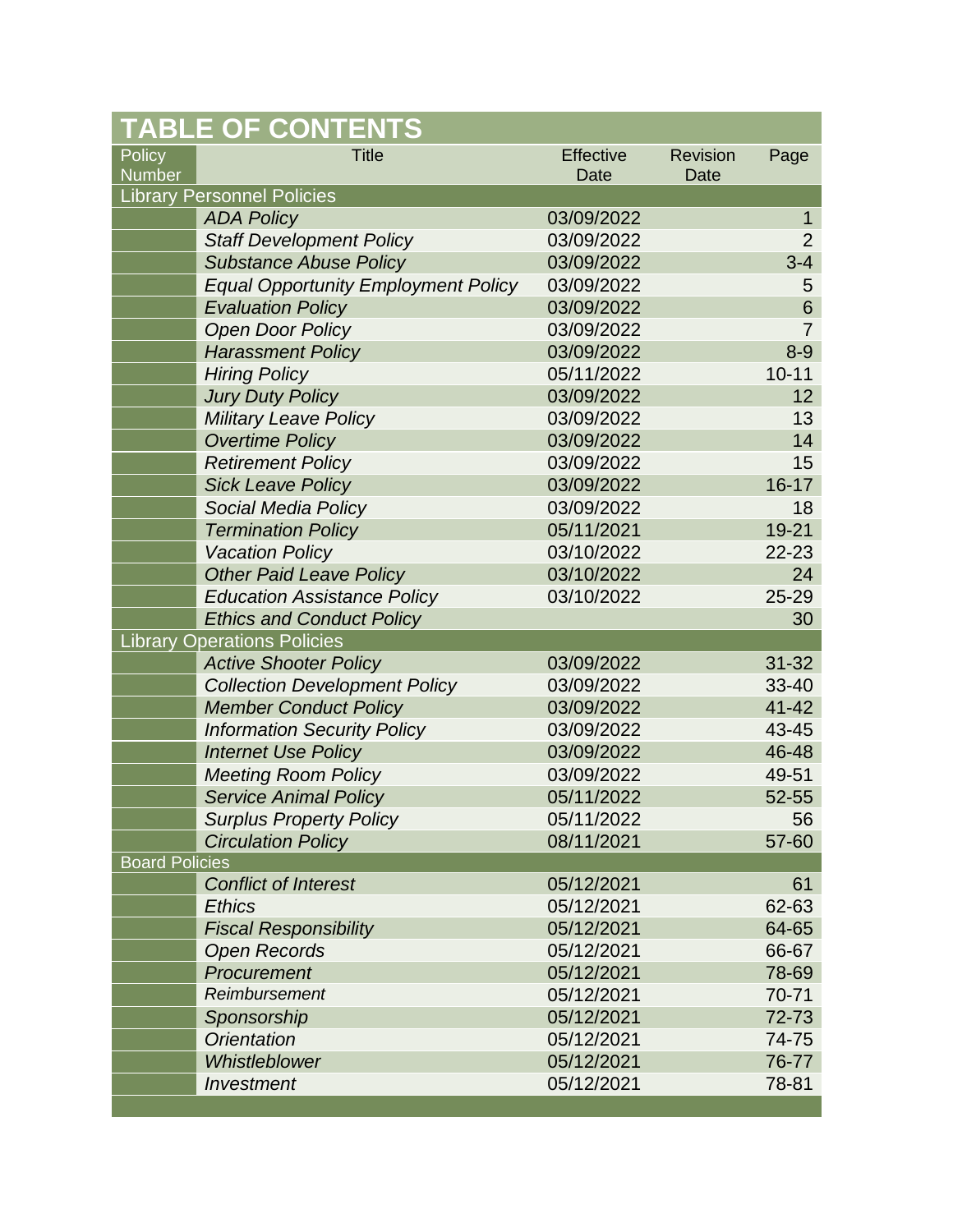# **ADA Policy**

# Effective Date: 03/09/2022

The Wolfe County Public Library is committed to complying fully with the Americans with Disabilities Act (ADA) and ensuring equal opportunity in employment for qualified persons with physical or mental disabilities. All employment practices and activities are conducted on a non-discriminatory basis. Preemployment inquiries are made only regarding an applicant's ability to perform the essential functions of the position.

The Library will make reasonable accommodation(s) for the known physical or mental limitations of qualified applicants or employees to enable them to perform the essential job duties, unless such accommodation(s) would impose an undue hardship on the operation of the Library.

The Library Director shall be designated as the ADA coordinator. All complaints in regard to ADA violations shall be referred to her/him. The Director shall make reasonable accommodation(s) and advise the Board when such has been done. If accommodation cannot be provided or poses extreme financial considerations; the Director shall advise the Board of such, with the reasons and/or estimates for cost.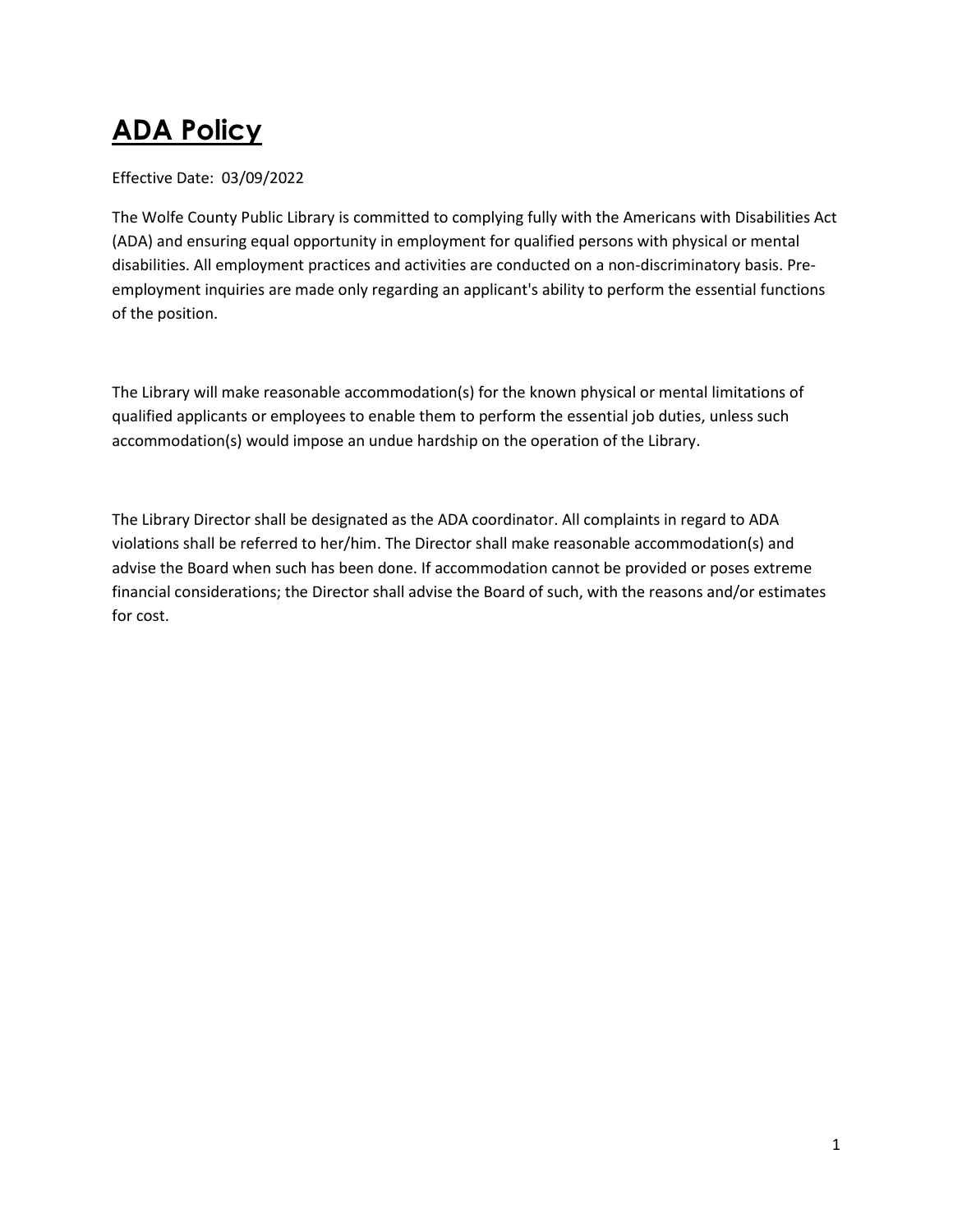# **Staff Development Policy**

Effective Date: 03/09/2022

### **In-service training**

Orientation and training are provided for all new staff members. At least one all-day, all staff, in house training will take place annually in the fall of each year. Additional in-service training will be provided as needed throughout the year. All staff are expected to attend these in-service trainings unless they are attending classes or working at outside employment at the time of the trainings. Proof of such other employment or classes may be required.

#### **Communications**

E-mail, memos, the Library's website, bulletin boards, staff meetings, and verbal communications are utilized to keep staff members informed of Library and department events, enhancements to services, and other important information.

### **Continuing education**

Further education is encouraged at all levels. State certification is required for outreach specialist, professional staff and those staff members who work mainly with the public. Within limitations of the budget and the guidelines of the Education Assistance Policy (page 25-29), the library will pay for workshops and classes, especially as they apply to certification.

### **Professional activities**

Membership by staff in the Kentucky Library Association and other professional organizations is encouraged. Time with pay may be allowed for staff members to attend meetings and conferences sponsored by professional library or library-related organizations of which they are members. The Library provides paid membership in the Kentucky Library Association, Public Library Association, and/or American Library Association for some staff based on position.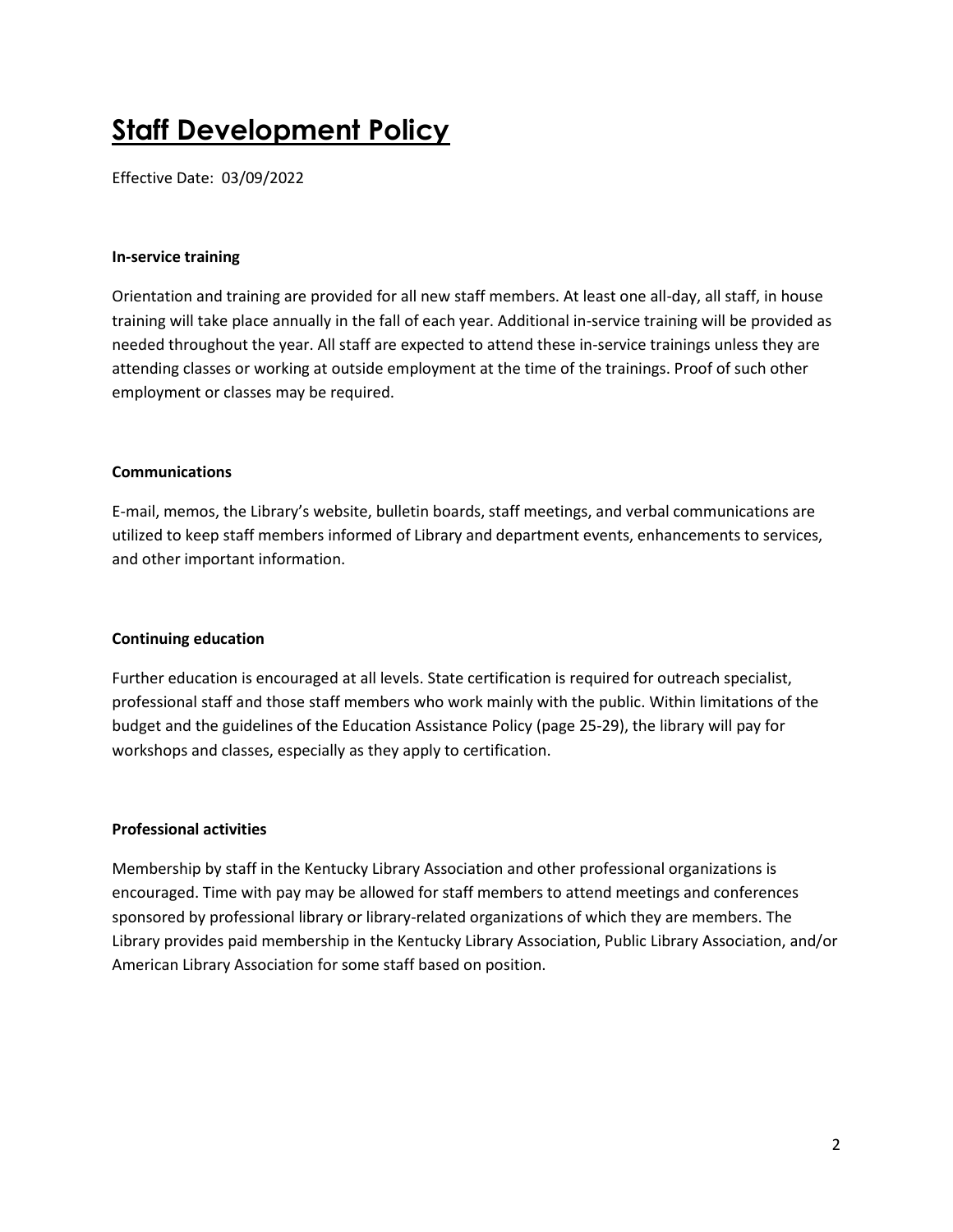# **Substance Abuse Policy**

# Effective Date: 03/09/2022

The Library commits itself to every lawful means to establish and maintain a drug-free workplace. As such, we prohibit the abuse of prescription, the use of non-prescribed or illegal drugs, and the use of alcohol, during work hours. If an employee appears to be impaired by drugs or alcohol or is found to have used drugs or alcohol during work time, the employee shall be referred for testing and upon confirmation of drug or alcohol use shall be disciplined in accordance with Library policy, up to and including termination.

The Library's policy is intended to comply with all state and federal laws governing drug testing and is designed to safeguard employee privacy rights to the fullest extent of the law.

As a condition of employment, all current and prospective employees must agree to abide by the Library's drug testing policy. Prospective employees will only be asked to submit to a test once a conditional offer of employment has been extended and accepted. An offer of employment by the Library is conditioned on the prospective employee passing a drug test.

Current employees shall only be required to submit to drug testing in case of an on the job accident or when other reasonable suspicion exists to believe that the employee may be using drugs or alcohol. When required to submit to a drug test, the employee shall receive written notice of the request, and the reason for the action. The employee must also sign a testing authorization and acknowledgement form confirming that he or she is aware of the policy and employee's rights. Requiring an employee to submit to drug testing is not considered a disciplinary action and is not negatively indicated in the employee's personnel record.

Any drug testing required or requested by the Library shall be conducted by a laboratory chosen by the Library and which is licensed by the state. All expenses related to the test shall be incurred by the Library. The employee shall be furnished the name and location of the laboratory which shall analyze the employee's test sample by the Library administration. The Library shall set the time and date for the drug testing to take place. This testing appointment shall be coordinated with the employee insofar as possible, and shall be during normal work hours. Failure of the employee to appear for the testing as directed may constitute insubordination and may be reason for disciplinary action.

If the Library receives notice that the employee's test results were confirmed positive, the employee shall be given the opportunity to explain the positive result. In addition, the employee may have the same sample retested at a licensed laboratory of the employee's choosing at the employee's expense.

If there is reason to suspect that the employee is impaired by the abuse of drugs or alcohol during work hours the employee may be suspended, with pay, until the results of a drug and alcohol test are made available to the Library by the testing laboratory. This action is at the discretion of the Library Director or their representative and is not considered a disciplinary action and is not negatively indicated in the employee's personnel record.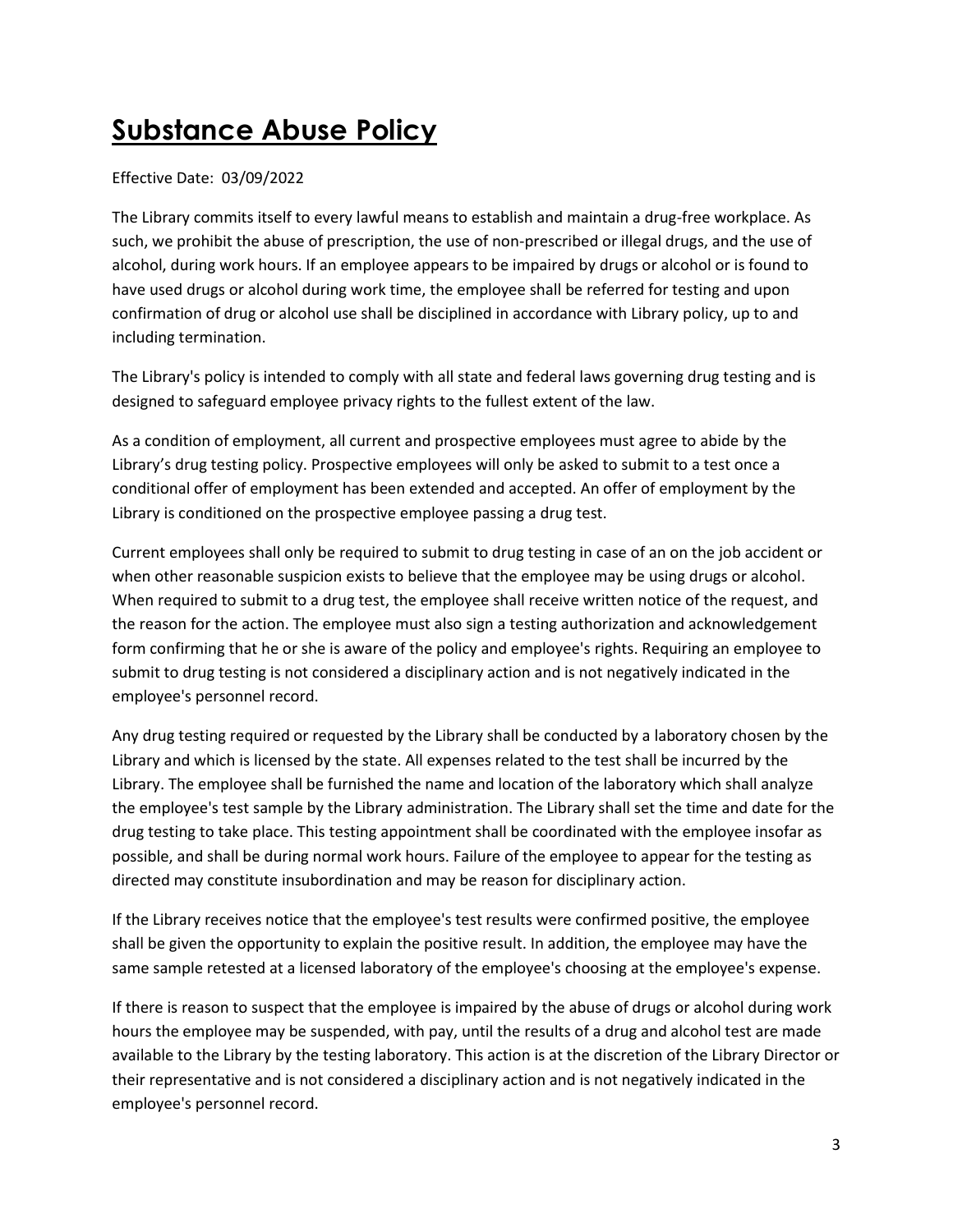All testing results shall remain confidential. Test results may be used in arbitration, administrative hearings and court cases arising as a result of the employee's drug testing. Results shall be sent to law enforcement agencies if required by law.

The Library Director shall have authority to take appropriate disciplinary action based upon the results of the drug test and the level of cooperation of the employee. Such action may range from administrative suspension to allow the employee to complete a rehabilitation program (at the expense of the employee), to employee termination, depending upon the employee's job position, drug being abused, and other considerations. If the employee is suspended it may be either with or without pay and the length of the suspension shall be at the discretion of the Library Director, who shall also make final determination of the suitability of the employee's eventual return to work. Any suspension without pay exceeding 10 days is subject to automatic review by the Library Board of Trustees. In no case will a suspension with pay exceed 90 days without Board approval.

Any employee has the right to file a written appeal to the Library Board of Trustees for any action, including a request for testing, initiated under this policy. The Library Board may consider the appeal at their next regular meeting or may convene a special meeting, at the discretion of the Board president. A pending appeal to the library board shall not constitute justification for failure to appear for drug testing, and such failure may result in disciplinary action.

Any employee may also request a public hearing before the board of directors, but only for disciplinary action taken against them based upon this policy. The library board may hear the oral appeal at their next regular meeting or may convene a special meeting, at the discretion of the Board President. The hearing may be conducted as a public meeting if requested by the employee, or may be conducted as a closed session if satisfactory to the employee and allowed by KRS61.810(c) or 61.810(f).

In all instances of appeal, the decision of the Library Board of Trustees shall be final.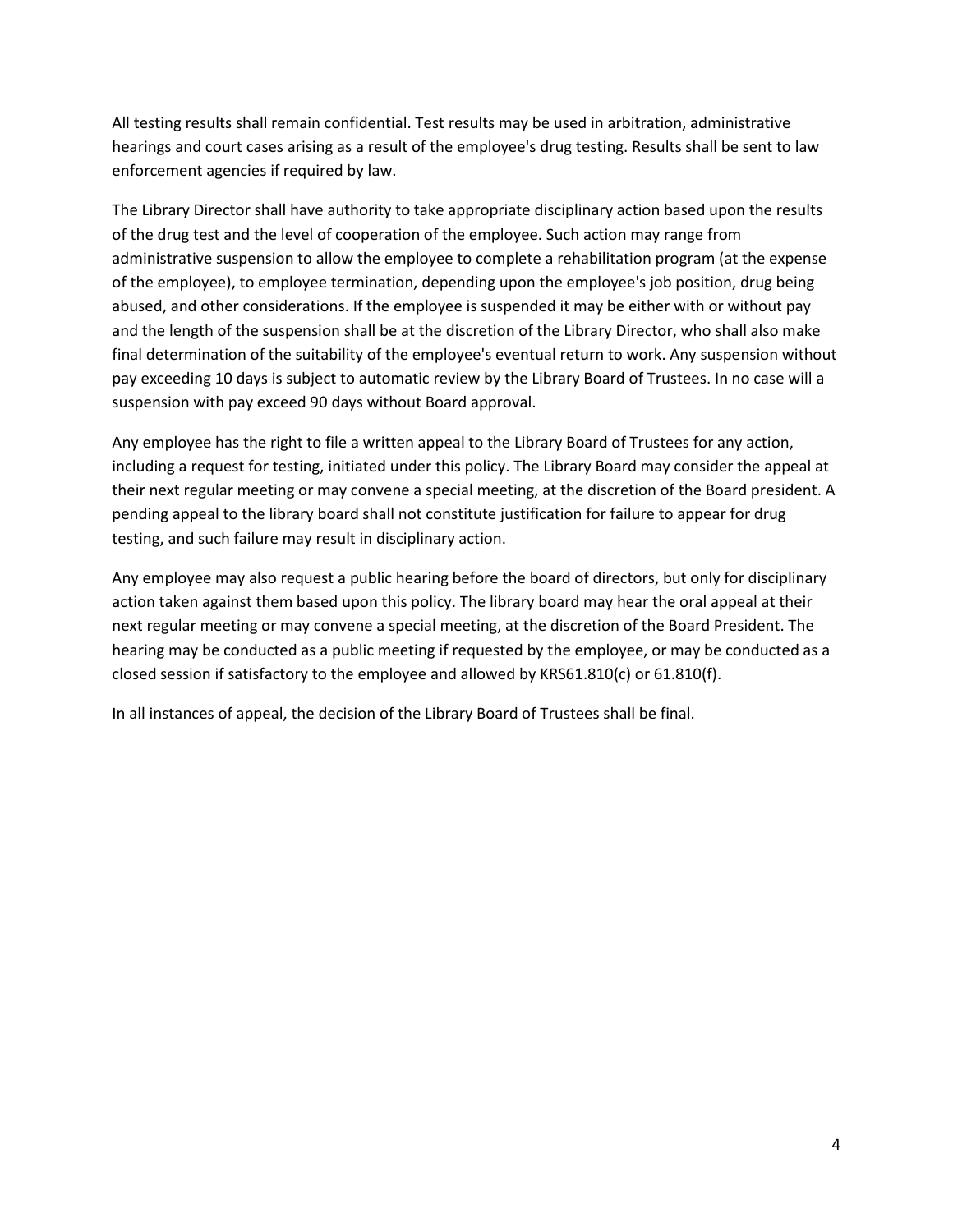# **Equal Opportunity Employment Policy**

# Approved 3/09/2022

The Wolfe County Public Library is an Equal Opportunity Employer.

Title VII of the Civil Rights Act of 1964, as amended, protects applicants and employees from discrimination in hiring, promotion, discharge, pay, fringe benefits, job training, classification, referral, and other aspects of employment on the basis of race, color, religion, sex, national origin, or any other characteristic protected by law. The Wolfe County Public Library will provide equal employment and advancement opportunities to all individuals.

Title I and Title V of the Americans with Disabilities Act of 1990, as amended, protect qualified individuals from discrimination on the basis of disability in hiring, promotion, discharge, pay, fringe benefits, job training, classification, referral, and other aspects of employment. The Wolfe County Public Library will make reasonable accommodations for qualified individuals with known disabilities unless doing so would result in an undue hardship.

Any employees with questions or concerns about any type of discrimination in the workplace are encouraged to bring these issues to the attention of their supervisor or the Director. Employees can raise concerns and make reports without fear of reprisal. Anyone found to be engaging in any type of unlawful discrimination will be subject to disciplinary action, up to and including termination of employment.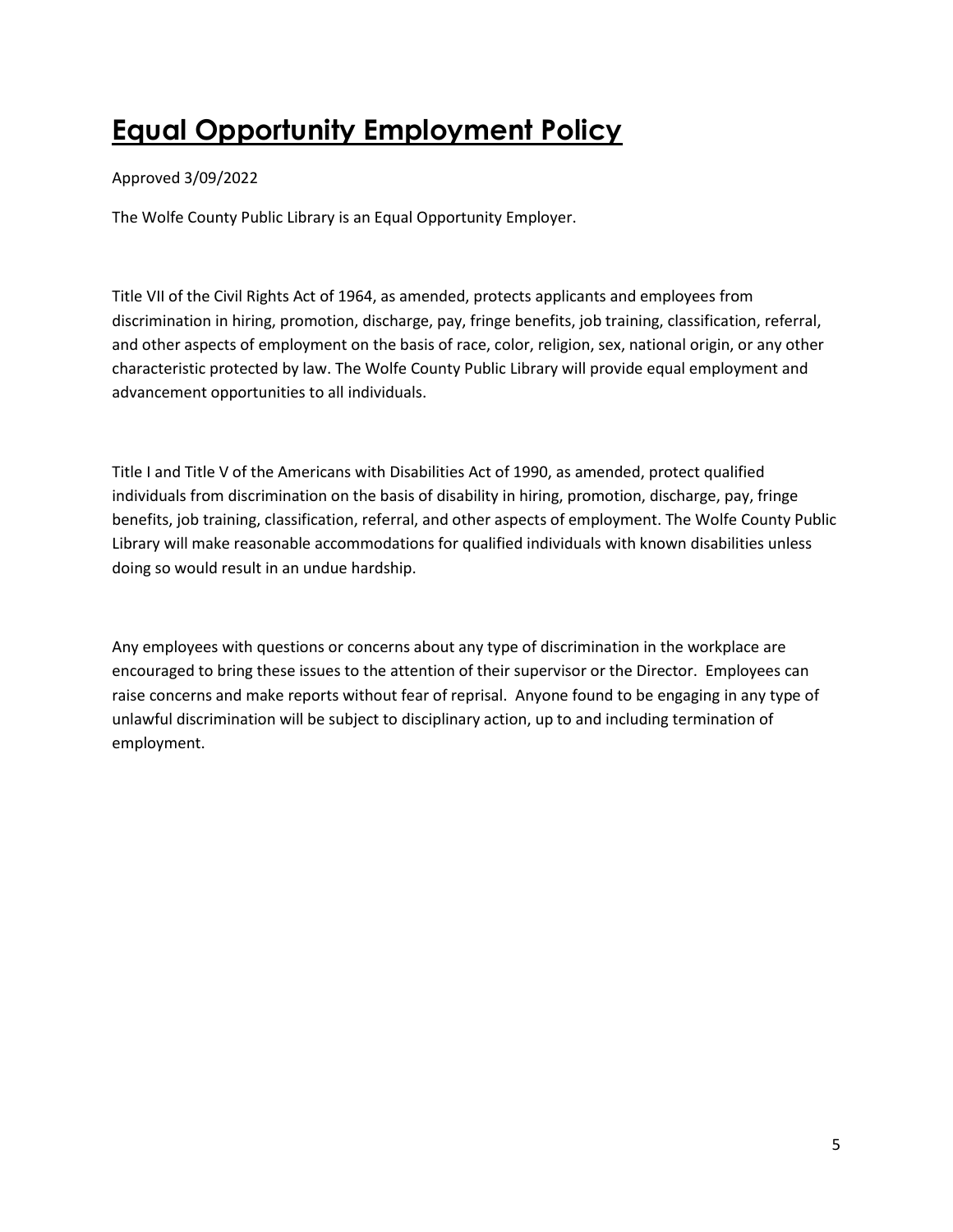# **Evaluation Policy**

Effective Date: 03/09/2022

### **Performance Evaluation**

Supervisors and employees are strongly encouraged to discuss job performance and goals on an informal, day-to-day basis. Formal performance evaluations are conducted at the end of an employee's initial period in any new position. This period, known as the Introductory Period, allows the supervisor and the employee to discuss the job responsibilities, standards, and performance requirements of the new position. Additional formal performance evaluations are conducted to provide both supervisor and employees the opportunity to discuss job tasks, identify and correct weaknesses, encourage and recognize strengths, and discuss positive, purposeful approaches for meeting goals.

Quarterly meetings with immediate supervisor will be documented. Continuing Education Learning Activity Reports will be used to track progress on goals and projects as needed.

Performance evaluations are scheduled in June every year.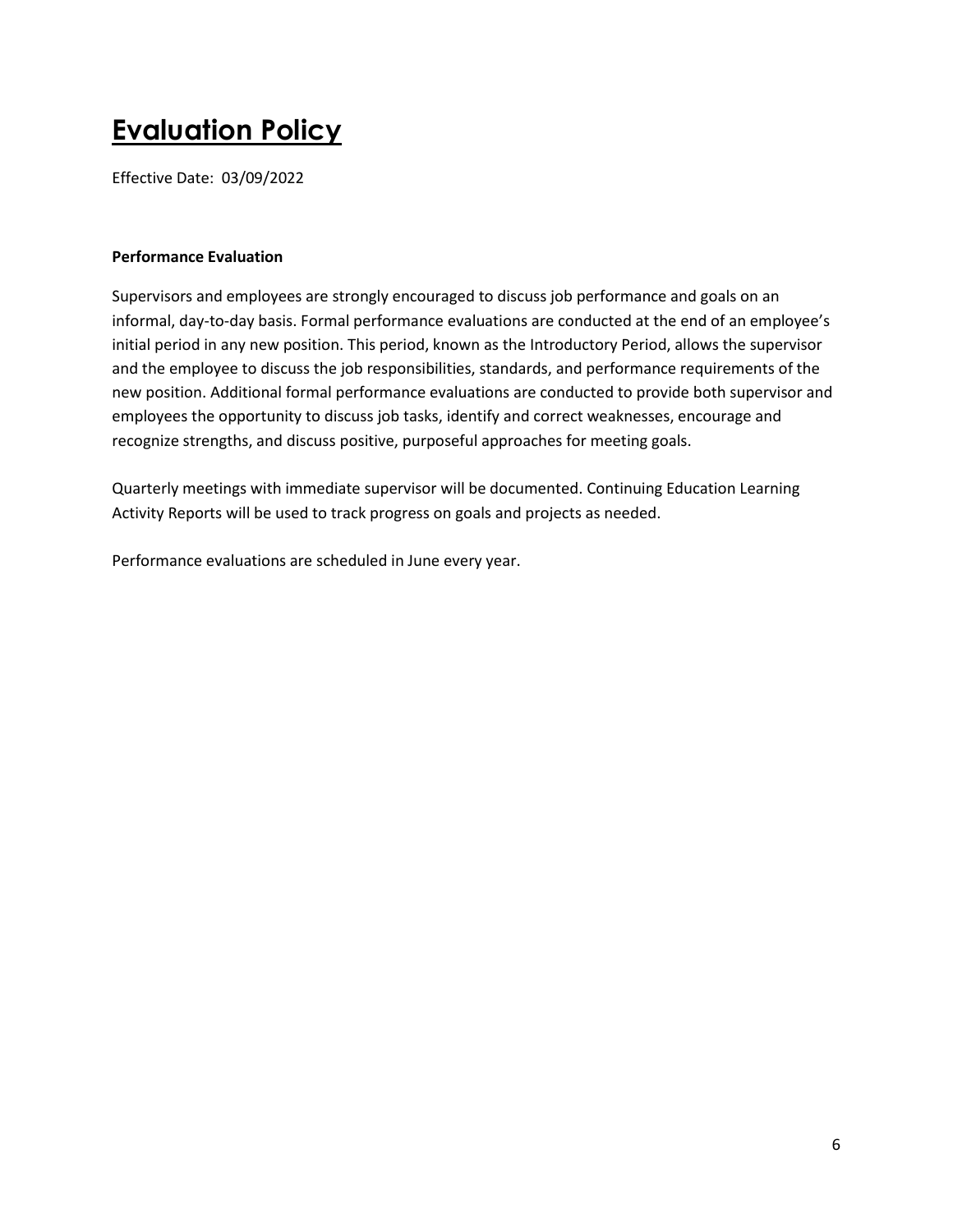# **Open Door Policy**

Effective Date: 03/09/2022

#### **Grievance Procedures**

This policy has been established to encourage open communication, feedback and discussion about any matter of importance to an employee. If any area of your work is causing you concern, you have a responsibility to address your concern with your manager. Whether you have a problem, a complaint, a suggestion, or an observation, the Library wants to hear from you. By listening to you, the Library is able to improve, to address complaints, and to foster employee understanding of the rationale for practices, processes, and decisions. If your issue involves your manager, please contact the Library Director. If the Library Director is your manager, please contact the Board of Trustees President.

Most problems can and should be solved in discussion with your immediate supervisor; this is encouraged as your first effort to solve a problem. But, an open-door policy means that you may also discuss your issues and concerns with the next level of management. No matter how you approach your problem, complaint, or suggestion, you will find managers willing to listen and to help bring about a solution or a clarification.

By helping to solve problems, managers benefit by gaining valuable insight into possible problems with existing methods, procedures, and approaches. While there may not be an easy answer or solution to every concern, WCPL employees have the opportunity at all times, through the open-door policy, to be heard. The open door policy includes the assurances that an individual employee who pursues his or her rights to talk to management [will experience no retaliation](https://www.thebalance.com/retaliation-is-illegal-1917921) or interference from the employee's immediate manager. The manager should be included in the discussion as needed.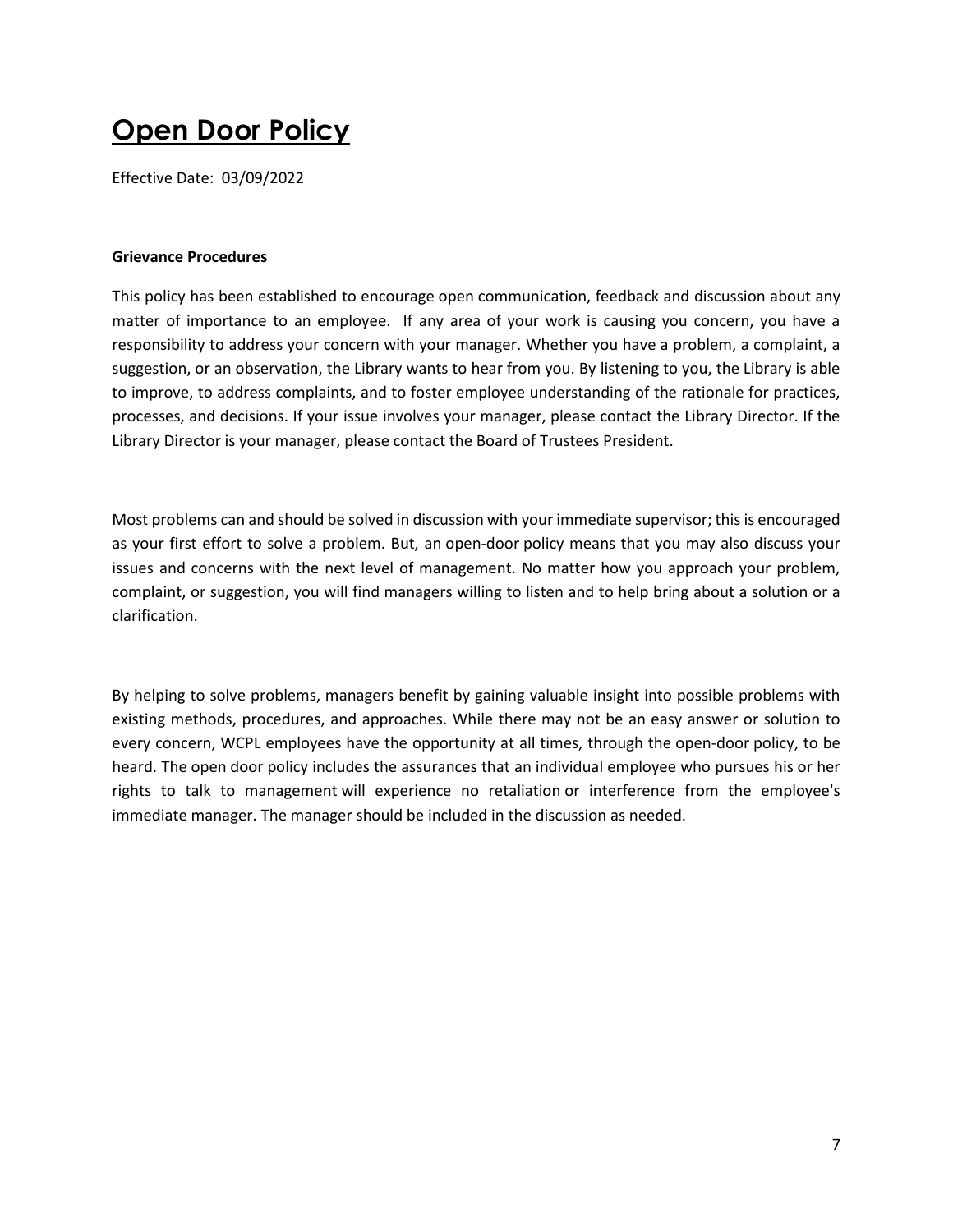# **Harassment Policy**

# Effective Date: 03/09/2022

The Wolfe County Public Library strives to provide a friendly workplace free from harassment and does not tolerate harassment based on race, color, religion, marital status, gender, age, national origin, ancestry, orientation, disability, or any other characteristic protected by law. All employees must act to make sure that the workplace is harassment free. Violation of this policy will subject an employee to disciplinary action up to and including immediate termination.

It is the Library's policy that all employees are responsible for assuring that the workplace is free from harassment. Because of the Library's strong disapproval of offensive or inappropriate behavior at work, all employees must avoid any action or conduct which could be viewed as harassment, including:

- Unwelcome sexual advances
- Requests for sexual acts or favors
- Granting or denying job benefits based on receptivity to sexual advances
- Other verbal or physical conduct of a harassing nature based on a protected category that has the purpose or effect of unreasonably interfering with an individual's work performance or creating an intimidating, hostile, or offensive working environment.

Any employee who has a complaint of harassment at work by anyone, including supervisors, vendors, co-workers, or visitors must bring the problem, preferably in writing, to the attention of their supervisor or, if necessary, the Library's Executive Director. All complaints will be promptly and carefully investigated and all employees are assured they will be free of any and all reprisal or retaliation from filing good faith complaints.

The Library takes all complaints of harassment and discrimination very seriously and does not tolerate unlawful harassment or discrimination of any kind. Whenever the Library is made aware of a situation which may violate its prohibited harassment and nondiscrimination policies, the Library will conduct an immediate, thorough and objective investigation of such complaints. If the alleged harassment or other discrimination involves the individuals who would ordinarily conduct the investigation, an alternate means of investigation will be designated. To the extent possible, the confidentiality of the person making the complaint and that of any witnesses and the alleged harasser will be protected against unnecessary disclosure. The Library will, to the extent appropriate, inform the person filing the complaint and the person alleged to have committed the conduct of the results of the investigation. If the Library determines a policy has been violated or other inappropriate conduct of a sexual, discriminatory or retaliatory nature has occurred, the Library will take appropriate disciplinary action up to and including termination of employment. An employee who knowingly submits any misleading or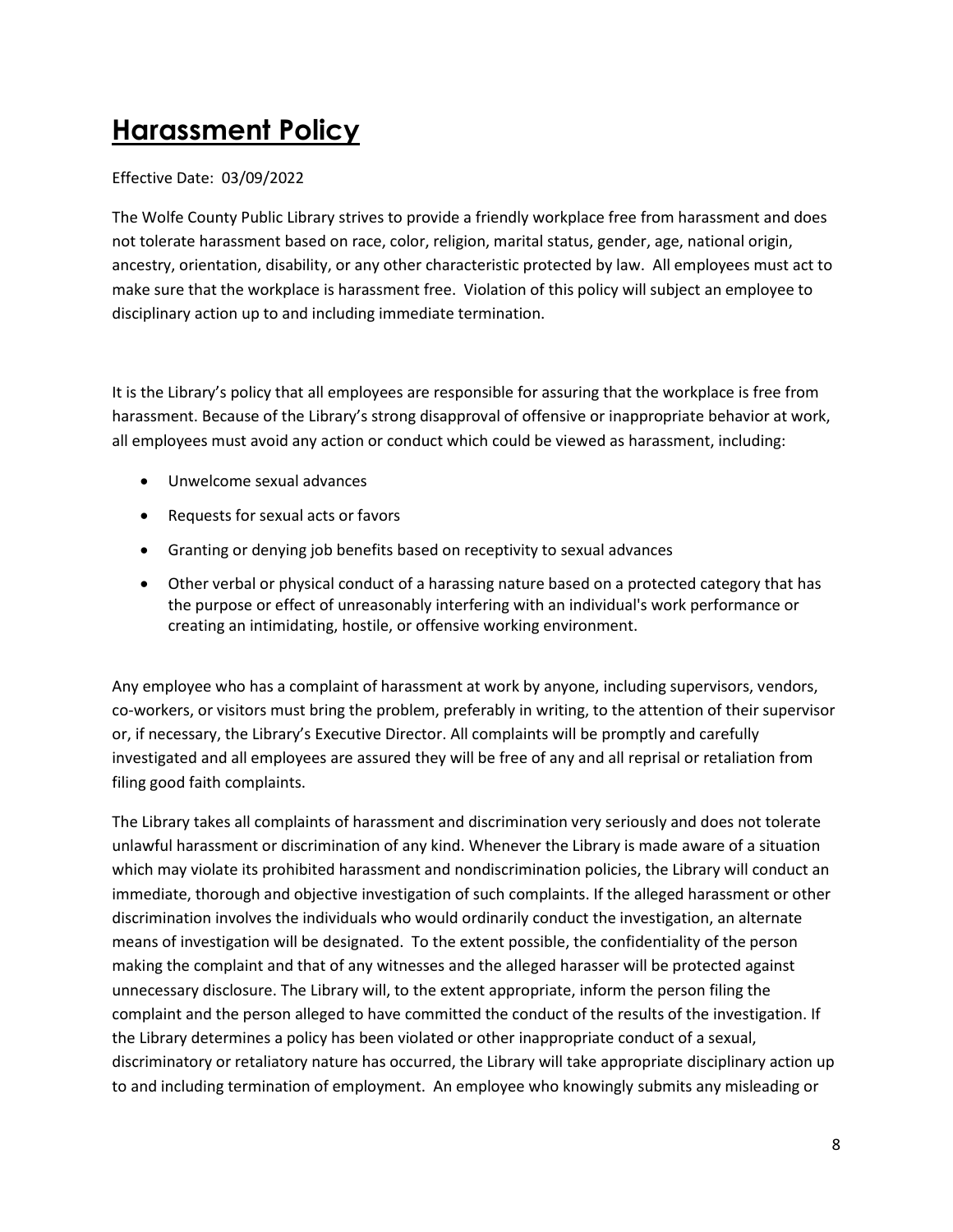false reports or complaints that are not made in good faith, may be subject to discipline, including termination of employment. "Good faith" means that you have a reasonably held belief that the complaint being made is true and is not being made for personal gain or other ulterior motive.

The Library forbids retaliation of any kind against any employee who complains in good faith about alleged harassment, or who participates in an investigation of alleged harassment. The Library will take disciplinary action against anyone who attempts to retaliate regardless of the outcome of the original harassment complaint. Employees who believe they are being retaliated against for complaining of harassment, or for participating in an investigation of alleged harassment, should report the retaliation promptly to the Director.

It should never be assumed that the Library is aware when harassment has occurred. Every employee has the responsibility to bring complaints or concerns to the Library's attention so that that situation can be addressed.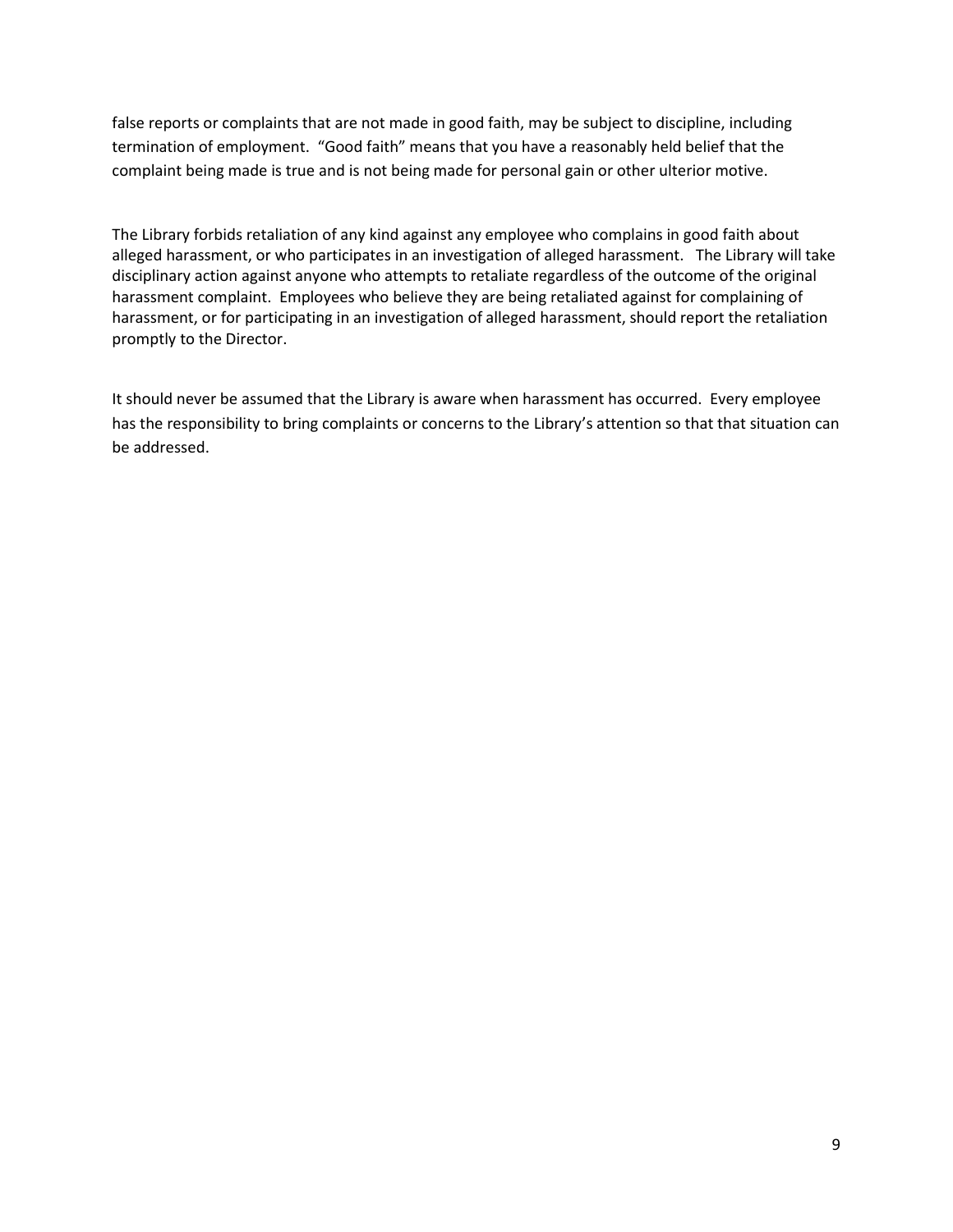# **Hiring Policy**

Effective Date: 05/11/2022

# **Equal Opportunity**

The Wolfe County Public Library is an equal opportunity employer. No person will be denied employment on the basis of race, color, age, sex, religion, ethnicity, sexual orientation, national origin or handicap.

## **Applications and resumes**

Applications and resumes are accepted as positions become available. Applicants are encouraged to file for specific openings. Applications for candidates who are interviewed will be retained for one year. All other applications will be held for 90 days. Advertising Openings will be advertised as necessary. Jobs will remain posted until the position is filled.

Eligibility Immediate family members of present employees are not eligible for employment. Current members of the Board of Trustees and their immediate family members are not eligible for employment. (Immediate family is defined as a spouse, child, parent, sibling, grandparent, grandchild, or immediate in-laws and any others as defined by law or Attorney General Opinion.)

## **Interviewing**

All applications on file will be reviewed for job openings and selections made for interviewing. Candidates will be selected and interviewed based on qualifications that are deemed appropriate for the position. References will be solicited and checked. Candidates who are interviewed but not selected will be notified of the Library's decision. All written materials relating to hiring decisions will be retained according to the Local Government General Records Schedule.

## **Hiring**

The Director will be interviewed and hired by the Library Board of Trustees. The Director, or his/her designee, will hire all other employees. After an employee has been hired, a packet for the employee needs to be completed:

- W-4 (Federal Withholding authorization)
- K-4 (Kentucky Withholding authorization)
- I-9 (proof of citizenship)
- Applicable benefits forms (insurance, etc)
- Orientation checklist
- Personal Information Sheet

These forms should be returned to the Business Office along with a copy of supporting documentation required for the form I-9. No paycheck will be issued until all documentation has been returned to the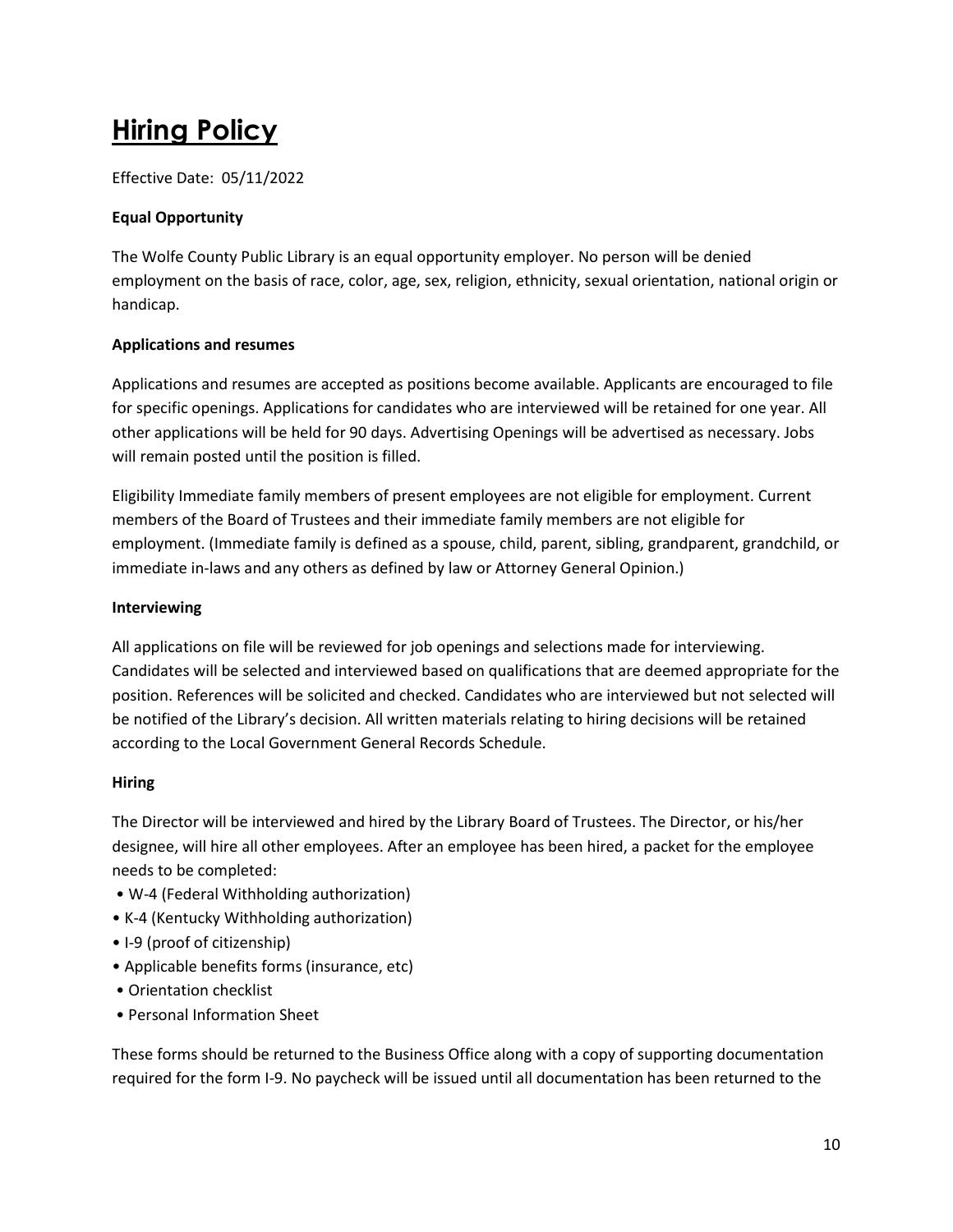Business Office. At Will Employment All employees are considered "at will." The employee may terminate his/her employment at any time and the Library may do the same.

## **Background and Reference Checks**

The Library appreciates barriers that may prevent qualified candidates for employment from successful careers. A criminal conviction record is one such barrier that may prevent individuals from opportunities regardless of their positive efforts. Therefore, a criminal conviction is not an absolute bar to employment at the Library; all qualified candidates will be considered for employment. The following factors will be considered in evaluating the suitability of the candidate for the job applied for at the Library:

- Number of convictions & length of time since the conviction
- Circumstances of the offense
- Applicant's age at time of conviction or release from prison
- Applicant's employment record since the conviction
- Rehabilitation (when conviction concerns court ordered rehabilitation)
- Nature of the job applied for
- Employment & character references or other information regarding fitness for job

These are the factors allowed to be considered under EEOC guidelines. If a background check reveals criminal conviction(s), the candidate will be given an opportunity to review the criminal background check results and submit an explanation to the Library within five (5) business days.

Background checks may include verification of any information on the applicant's resume or application form. The Library also reserves the right to conduct a background check for current employees at any time.

Accordingly, when applying for a job with the Library, candidates must disclose all felony convictions on their records and consent to a background check by the Library. As part of the application process, a criminal background check will be conducted by an outside agency to document any criminal convictions. If a candidate has any convictions or pending convictions, the Library will follow the EEOC guidelines to review the conviction record and will make a determination of the candidate's eligibility for employment for the position.

Any candidate found to have falsified any information regarding conviction history will not be considered for employment.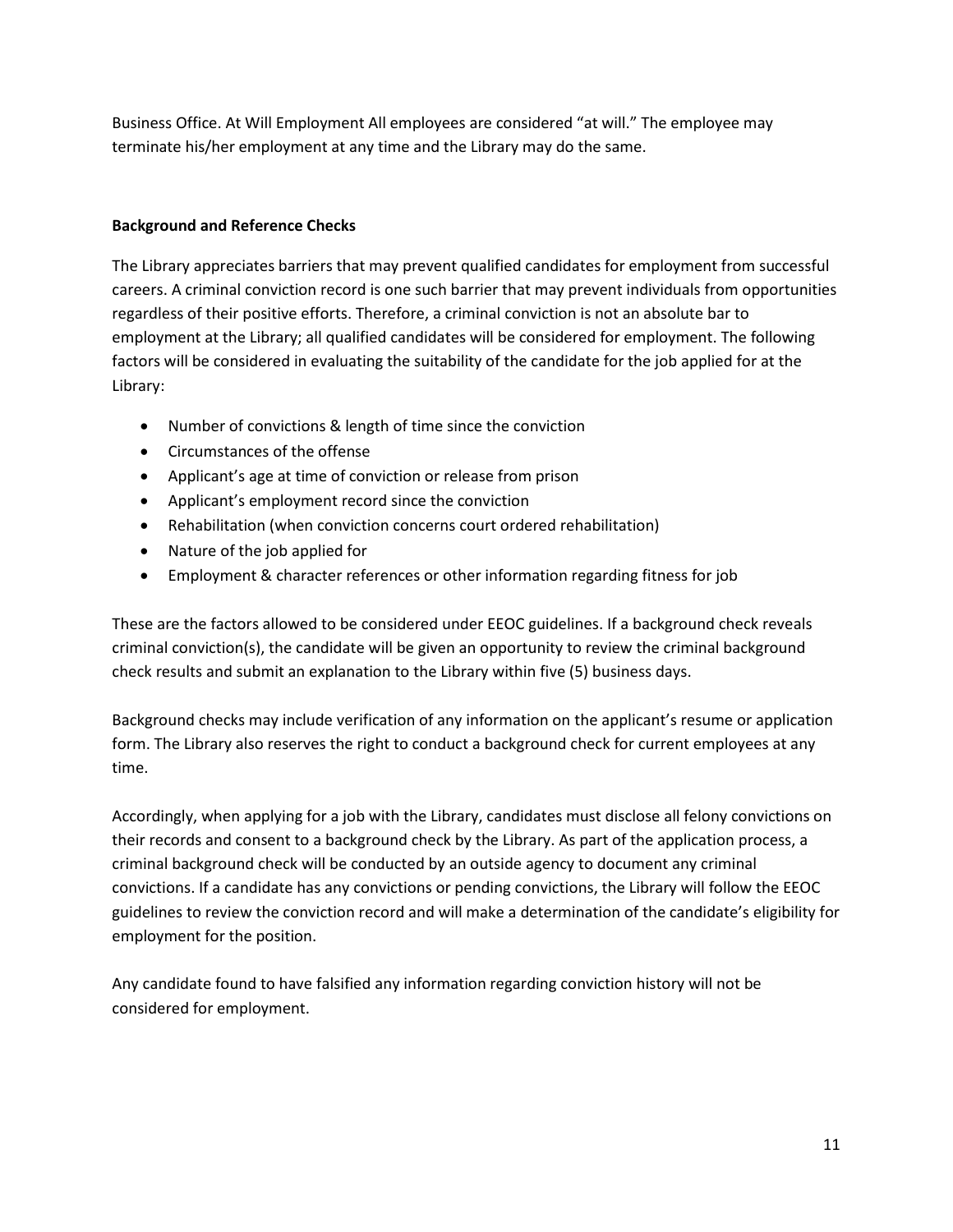# **Jury Duty Policy**

# Effective Date: 03/09/2022

Jury Duty is recognized as a civic responsibility and staff members are encouraged to fulfill this obligation. Full-Time Employees will be granted time off (regular work schedule) with pay to serve on a jury or as a witness when subpoenaed. Part-time employees will be granted time off to serve on a jury or as a witness when subpoenaed but will not be paid for their time away from work.

The Library Director may request a copy of the notice of report for jury duty before leave is granted. If jury or court appearance does not require a full workday, the employee is expected to return to work for the remainder of their regular work schedule. Staff members will be permitted to retain the jury compensation. Court appearances by employees of a personal business nature are not eligible for this type of leave but will require employees to use vacation, compensatory, or unpaid leave.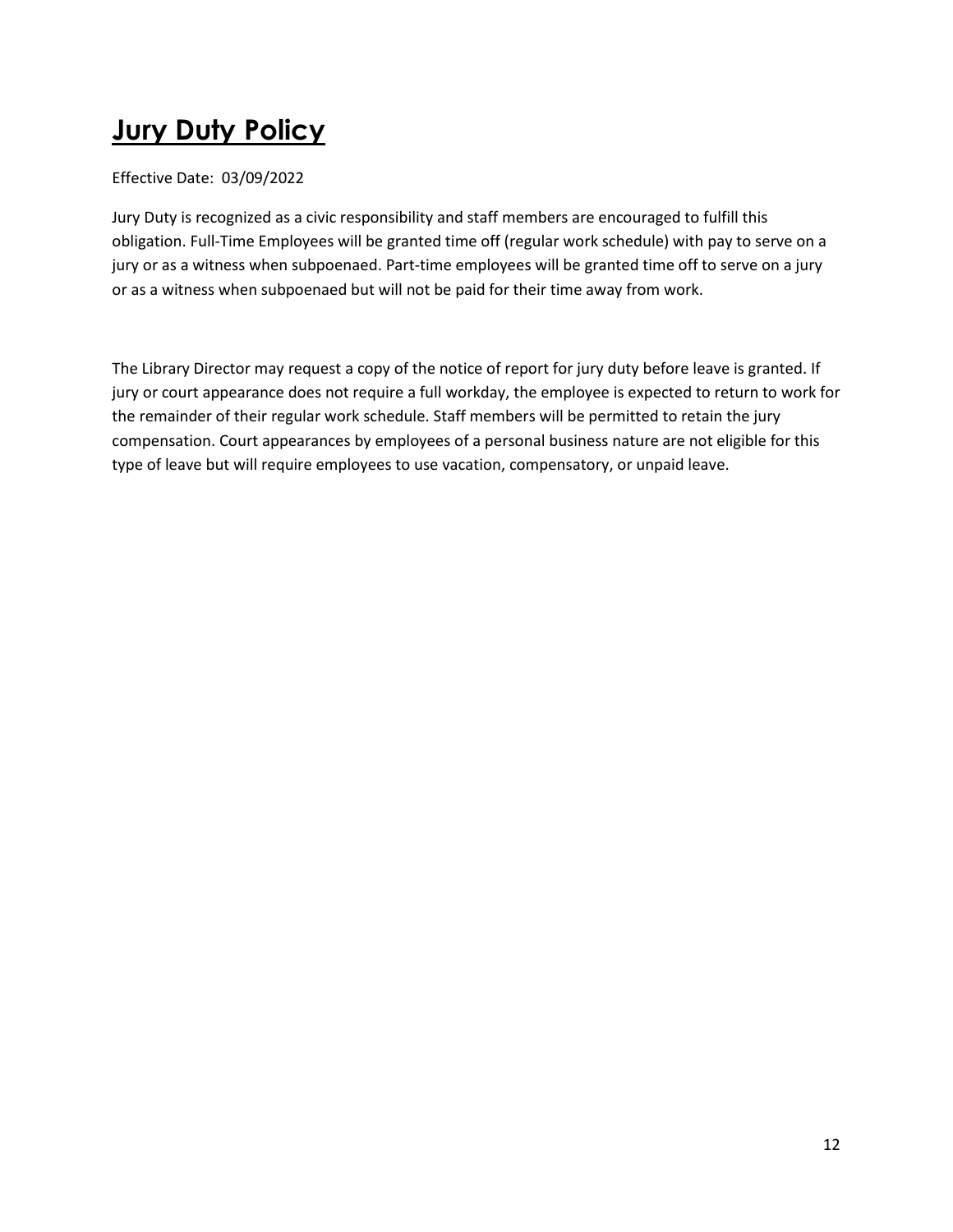# **Military Leave Policy**

## Effective Date: 03/09/2022

Any full-time employee who is a member of the National Guard, Naval Militia, Air National Guard, or a reserve component of the US Armed Forces and is required to engage in field training shall be granted a paid military leave of absence for the period of such training as is authorized by law and provided that he or she does not voluntarily extend such service. Part-time employees who have been employed for at least six consecutive months and who average at least 20 hours per week are also eligible for paid leave. Part-time employees who have been employed less than six consecutive months or who average fewer than 20 hours per week will be granted time off but will not be paid for their time away from work. Eligible part-time employees will only be compensated for time they would normally be scheduled to work.

The Library will pay the difference between what an employee earns from the government for military service and what the employee would have earned from normal straight time pay on the job. This difference will be paid for up to two weeks per calendar year. In the case of eligible part-time employees, if the military pay is more than the employee would have earned while working at the library during the same time period, no additional compensation will be paid to the employee.

An unpaid military leave of absence will be granted to full-time employees called to active duty or inducted into the uniformed services of the United States for a period of up to five years. Employees who perform and return from service will be reinstated in accordance with applicable state and federal law.

The library will not maintain a continuation of health insurance benefits for employees called to active duty who will subsequently be covered by military health insurance benefits. For purposes of determining benefits based on length of service, such as the rate of vacation accrual and job seniority rights, employees who return to the job after military service will be treated as though they were continuously employed.

Requests for a military leave of absence should be submitted in writing to the Director at least 30 days prior to the start of the leave and any extension period. When the need for leave or an extension is not foreseeable, employees should give as much notice as is practicable.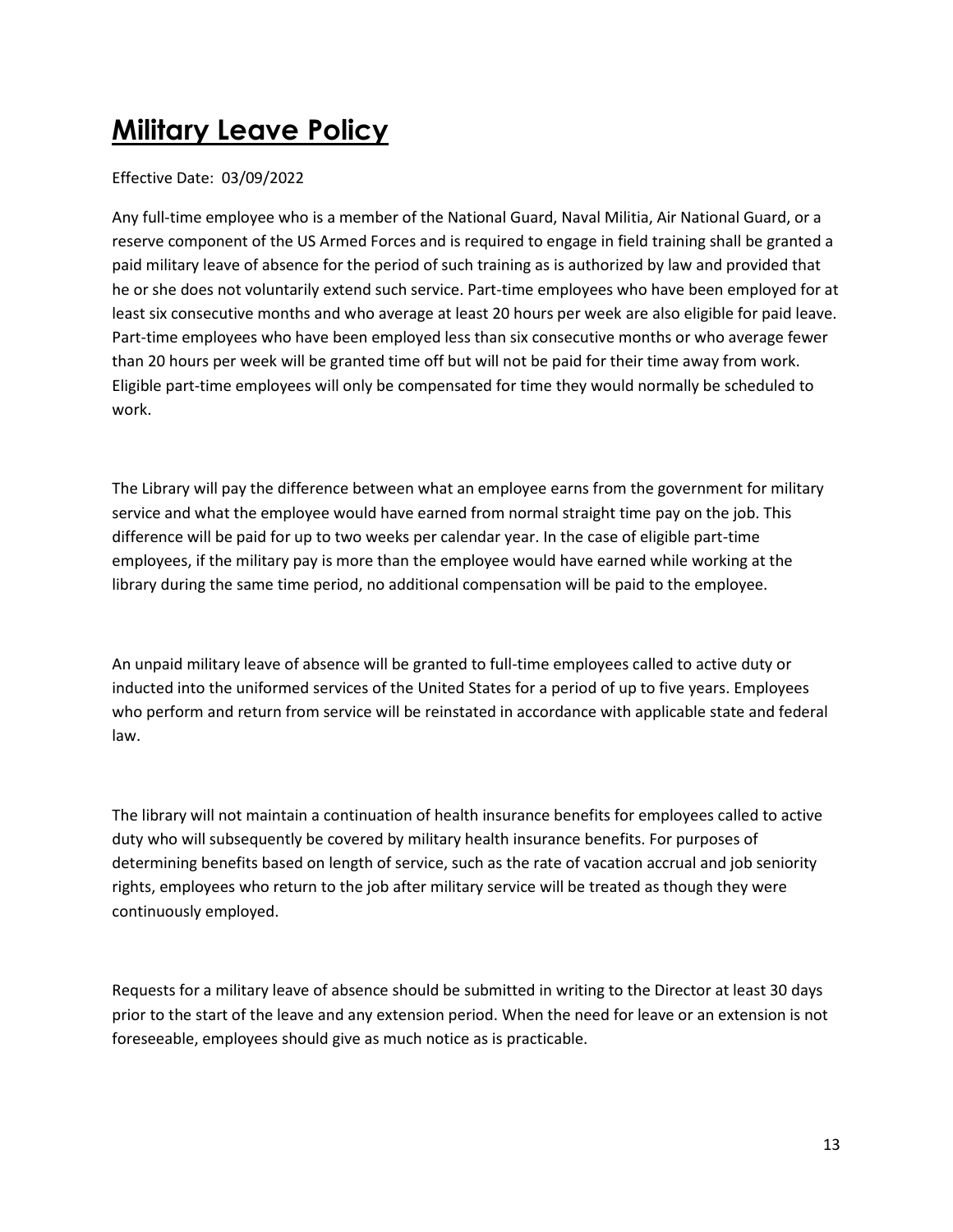# **Overtime Policy**

Effective Date: 03/09/2022

### **Non-Exempt Employees**

Employees who are determined to be non-exempt according to the Fair Labor Standards Act guidelines will receive overtime pay for any time worked over and above 40 hours in one work week (Sunday through Saturday). Employees will not be asked to work more than 40 hours per work week unless there is an emergency situation. No employee may work more than 40 hours per work week unless the time over 40 hours is specifically pre-approved, requested, and/or authorized by the Director. If paid overtime is approved, overtime will be paid at the rate of 1.5 times the employee's hourly rate for any hours worked over 40 hours per work week. Hours worked over 35 but less than 40 will be compensated at the employee's usual rate of pay.

Each work week is considered separately in computing overtime. It is not considered overtime if an employee should work over 8 hours in one day until the employee has worked over 40 hours in that work week. Paid hours not actually worked (e.g., vacations, holidays, sick time, compensatory time, etc.) will not be counted when determining if an employee exceeds 40 hours worked in a single work week.

If an employee works a longer than usual schedule on a single day or combination of days which would result in over 40 hours worked in a work week, equivalent time off during that same work week must be arranged at the mutual convenience of the library and the employee so that unnecessary overtime is avoided.

Employees who work unauthorized overtime due to failure to secure proper pre-authorization or because they fail to properly take off the necessary time in a work week will be paid for the overtime earned but will be subject to disciplinary actions up to and including dismissal.

#### **Exempt Employees**

Exempt employees are not eligible for overtime pay.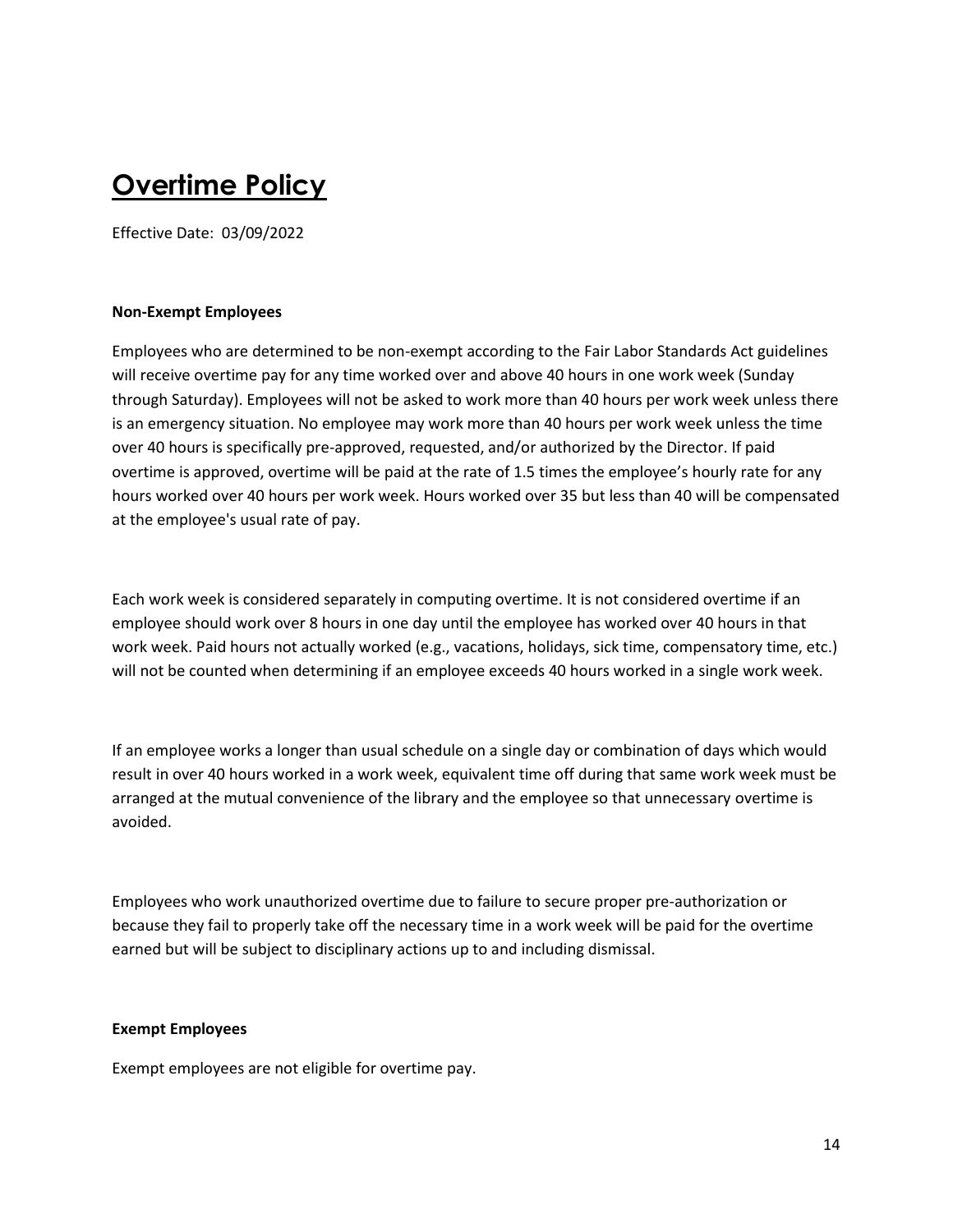# **Retirement Policy**

Effective Date: 03/09/2022

### **Employee Benefits**

The Library will provide the following benefits to employees. Unless specified, benefits are restricted to full-time employees working 35 hours per week. This list does not include any benefit that is mandated by law.

1. Retirement Plan - The library participates in the Kentucky Retirement System (KRS). All employees who average at least 100 hours per month are required to participate in this plan. The library will pay a percentage of each employee's compensation into this plan each month. This rate is set by KRS and changes each year. Employees who began participating in KRS prior to 09/01/2008 pay 5% of their compensation into this plan each month. Employees who began participating in KRS after 9/1/08 pay 6% of their compensation into this plan each month. The additional 1% is used to defray health insurance costs and is not refundable should employees cease their participation in KRS. Deductions for these contributions are automatically withheld from each paycheck on a pre-tax basis.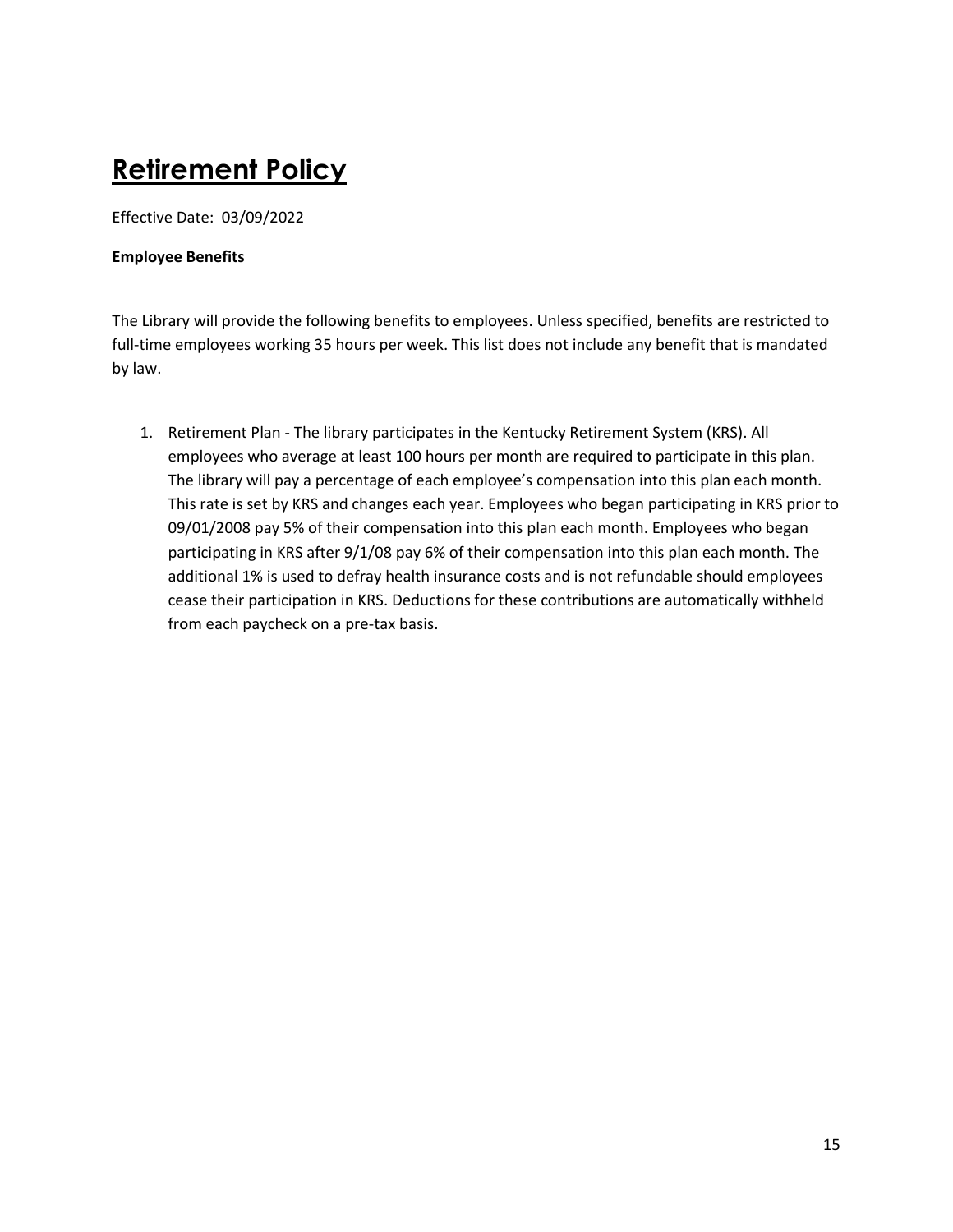# **Sick Leave Policy**

Effective Date: 03/09/2022

## **Eligibility**

All full-time employees are eligible for paid sick leave. Part-time employees are not eligible for paid sick leave but may request unpaid leave.

### **Accrual**

Full-time employees earn sick leave at the rate of one day per month. Sick leave may be accumulated for a total of not more than thirty (30) days.

Sick leave will be credited to employees on the last day of each month for the month ending on that date.

New full-time employees who start work on or prior to the 15th day of a month will be entitled to earn sick time for that month. Employees who separate from employment on or prior to the 15th of the month will not receive sick leave for that month. An employee who begins an unpaid leave on or prior to the 15th of the month or who returns to paid status after the 15th of the month will not receive sick leave for that month. Sick leave shall continue to be earned and accrued during all periods of leave except periods of leave without pay. No sick leave will be earned by employees who are on continuing unpaid leave status. Employees are encouraged to accumulate sick leave to cover an extended illness, injury, or emergency situation.

## **Use of Sick Leave**

Sick leave may be used for the following reasons:

- Personal illness or injury sustained by the employee
- Accident or illness in the immediate family (Immediate family is defined as spouse, child, parent, sibling, grandparent, grandchild, immediate in-laws, or any other relative or significant other who regularly resides with the employee)
- Pregnancy or childbirth
- Medical or dental appointments for employee or member of the immediate family

### **Limitations on Accrual and Use of Sick Leave**

For full-time employees, sick leave will accrue but may not be used during the first three months of employment.

Full-time employees may accumulate no more than one hundred thirty (30) working days of sick leave. If any employee reaches this maximum accumulation point, no additional sick leave time shall be credited to their account until the total hours accumulated falls below the maximum allowable amount. Under no circumstances will employees be paid for or otherwise compensated for sick leave that cannot be credited because they are at the maximum allowable limit.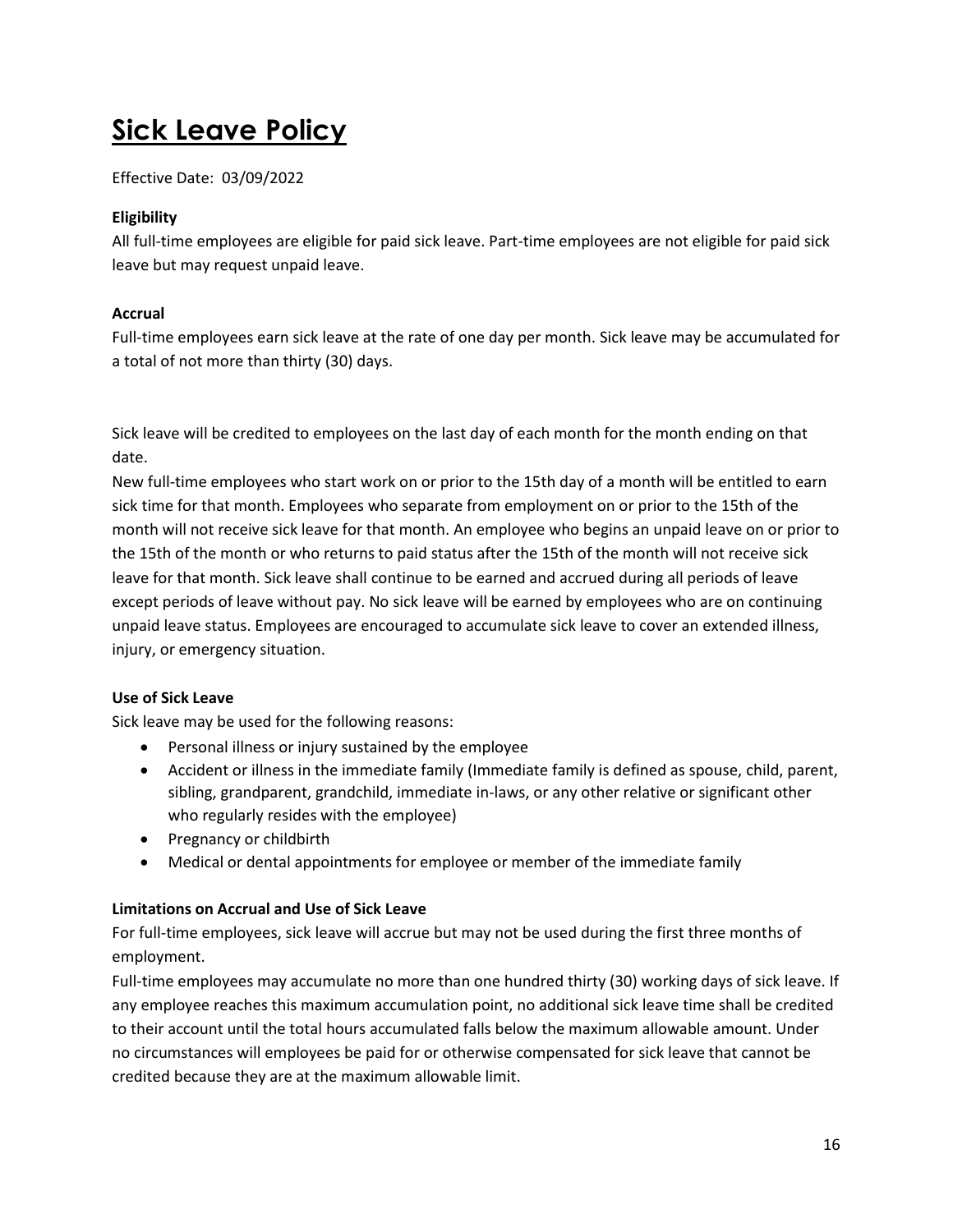Sick leave will not be advanced. An employee may not show a negative balance on his/her leave record. Should an employee take time off for illness or injury without having accrued the necessary hours of leave, such leave shall be deducted from available vacation or compensatory time. Should an employee not have any available leave time on their record, their leave will be considered to have been converted to an unpaid leave status.

### **Notification, Documentation, and Abuse of Sick Leave**

All absences due to illness and/or injury must be reported to the director and/or employee's direct supervisor prior to the start of the work period if not earlier. Reporting an illness or injury upon return to work is not acceptable.

The Library reserves the right to require a physician's statement, medical certificate, or other acceptable evidence from the employee to support the use of sick leave exceeding 3 days. Such supporting documentation may be requested for illness or injury by the employee or for illness or injury to an immediate family member of the employee. Failure to provide such medical certification when requested may result in the denial of paid sick leave for the time missed from work.

The Library is not required to provide sick leave by the state or federal government. Sick leave is provides as a benefit and a privilege. Abuse of sick leave can lead to the loss of some or all accumulated leave, loss of ability to continue accumulating leave, loss or employment or other disciplinary action.

### **Payment of Sick Leave**

The Library will continue to pay an employee who is absent because of illness or injury until all sick leave, compensatory leave, and vacation leave, in that order, have been used. No payment for time missed after all categories of paid leave have been exhausted shall be made. If an employee misses time due to injury or illness after all categories of paid leave of have been exhausted, such continued absence will be considered an unpaid leave and the employee's paycheck will be adjusted to reflect this unpaid status.

Employees will not be compensated for any unused, accumulated sick leave.

## **Suspension of Sick Leave**

The use of sick leave will be suspended without proper authorization by a medical practitioner when an employee has given the Library notice of intent to resign or retire. The use of sick leave will also be suspended without proper authorization by a medical practitioner when an employee has been notified of separation or termination.

## **Sick Leave and Worker's Compensation**

Worker's compensation insurance provides salary compensation to employees who are injured while performing their work duties after the employee has missed seven consecutive, calendar days of work. An employee so injured may choose to use sick leave until worker's compensation benefits begin.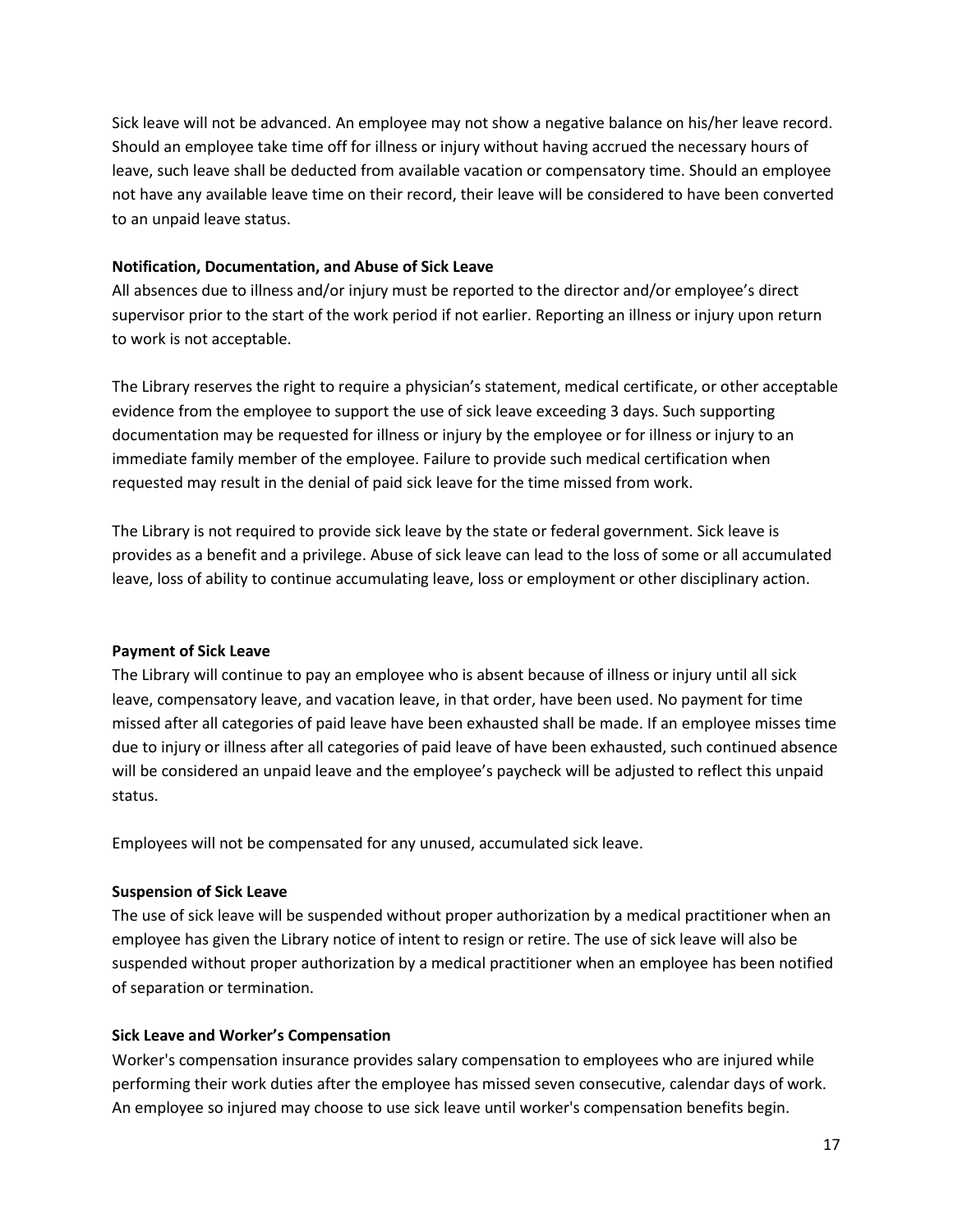# **Social Media Policy**

Effective Date: 03/09/2022

### **Employee Internet Media**

The Library's internet media presence is an extension of its presence in the community. As such, representation of the Library to the community to further its mission needs to be done in a unified and controlled manner as designated by the public relations team.

### **Definitions:**

Internet media consists of all forms of online representation of the Library. This include the library's website, social media accounts (Facebook, Twitter, Instagram, Youtube, etc.), and all online activity which can be perceived as representing the Library.

### **Guidelines for Staff Members:**

The public relations team will have sole control of all Library owned internet media. As such, suggestions to add, post, modify, or delete content must be made to a member of the team in a timely manner.

However, the following guidelines need to be followed for all personal actions done online by staff members, even on personal pages. Failure to follow these guidelines may result in disciplinary action and/or termination of employment following consultation of Library Director with the Board of Trustees.

• Represent Yourself and not the Library - The public relations team is responsible for representing the Library to the public at large. Online activity made by staff members may reflect that they work for the Library, but may not represent the Library, which includes using the Library's logo. An example of what is allowable: "While I do not represent the views of the Wolfe Public Library, I do work there and I believe that…."

• Be responsible - All staff members actions, whether public or private, ultimately reflect on the perceived public image of the Library. If online activity, even in a personal setting, may be considered obscene, racist, threatening, defamatory, libelous, attacking, etc., then this activity may hurt the public character of the Library. Restrain from these forms of activity.

• State the Facts Only - Working at the Library creates an informal relationship between staff and how the library is represented to the public. Questions directed personally to staff members may arise about Library events or available services from members of the public. If the answer can be found on any of the Library's online presences, then the question may be answered directly by just stating the fact without opinion. Along with the answer, include a link to that site or page. However, if the answer is not listed, direct the person asking the question to a member of the public relations team.

• Keep Eyes Open - All staff members should notify a member of the public relations team as soon as possible whenever any negative online content about the Library is spotted.

• Social Media at Work – Do not use personal social media accounts and other internet resources for personal use while clocked in at the library. These resources may be used during breaks.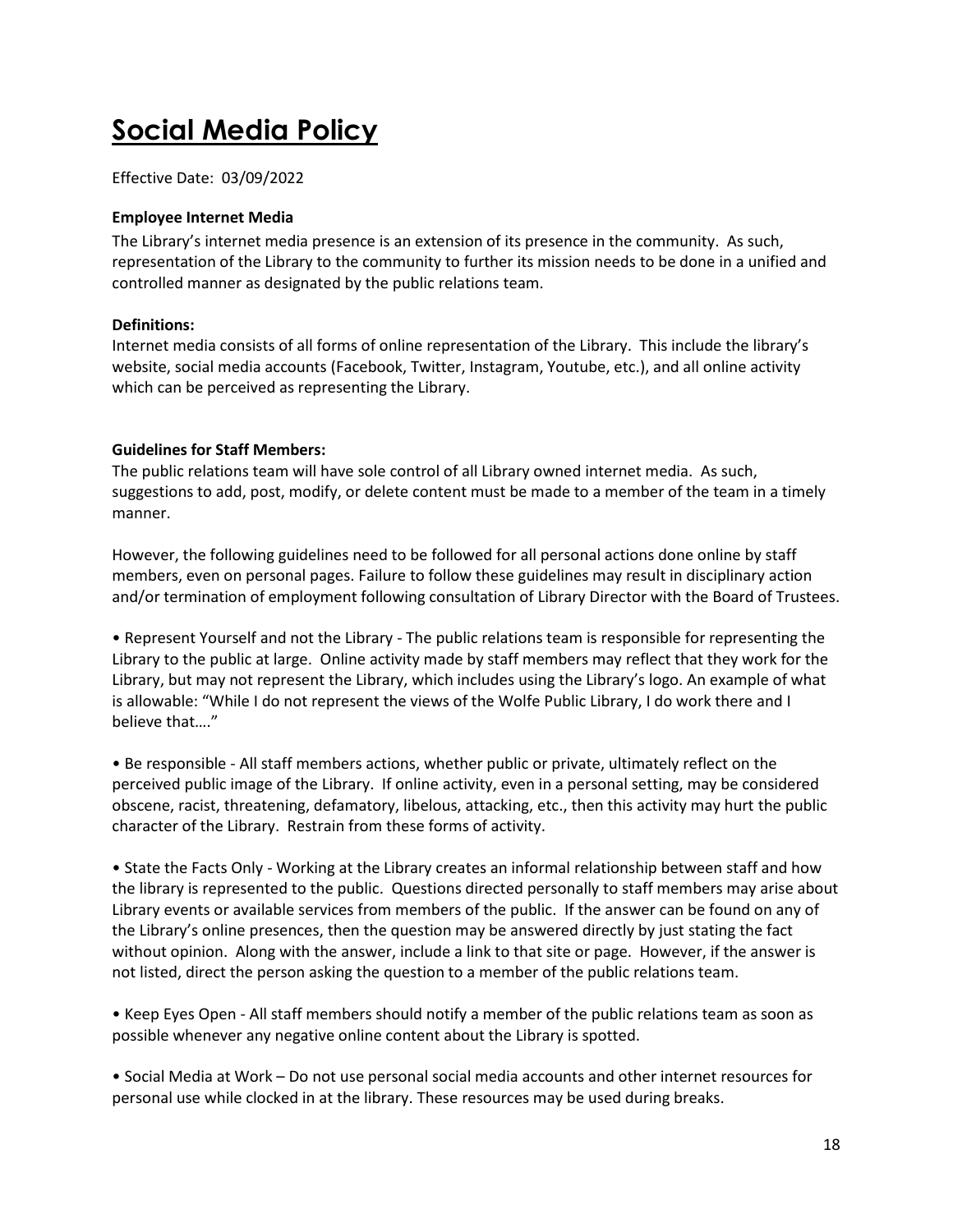# **Termination Policy**

# Effective Date: 05/11/2022

Employment with Wolfe County Public Library is based on mutual consent. Both the employee and the Library have the right to terminate employment "at will," with or without cause, at any time. Employees will receive their final pay in accordance with applicable state law. All accrued, vested benefits that are due and payable at termination will be paid.

Upon any termination of employment, regardless of reason, the director shall report the termination action to the Library Board at the next regularly scheduled board meeting. If the employee feels the grounds for dismissal are unfair or unjustified, the employee may file a grievance with the Library Board.

# **Resignation**

Resignation of an employee should be submitted in writing to the director at least fourteen (14) calendar days before the final working day. Resignation of the director should be submitted in writing to the Library Board at least thirty (30) calendar days before the final working day. All resignations must be in writing and shall include the announcement of intention to resign and the date of the last day to be worked. A copy of the resignation will be placed in the employee's personnel file. Any employee who resigns and then later returns to the library staff will do so as a new employee. Salary, benefits, leave, etc., will be determined by the position accepted and not by those granted during the period of previous employment.

## **Dismissal**

Dismissal of an employee may be for any legal reason. An employee can be terminated "at will" as long as there is no violation of applicable federal and state law. A written notice specifying the reason for dismissal will be provided to the employee. Serious cases of insubordination or misbehavior may be cause for immediate dismissal at the discretion of the director. Causes for termination generally relate to incompetence; negligence; inefficient performance of duties; violation of rules and regulations, including those related to health and safety; violation of personnel policies; failure to follow reasonable direction given by the supervisor or director; insubordination; misuse of library funds or property; a pattern of absenteeism or tardiness, or other similar cause. The following is a retention/dismissal process:

- 1) Coaching and counseling
- 2) Written warning
- 3) Three (3) days suspension without pay
- 4) Involuntary termination

## **Absenteeism and Tardiness**

All employees are expected to be present and ready to begin working at their scheduled start time. Punctuality and reliable attendance are essential functions for continued employment at the Library. Employees should arrive at the Library in time to be at their stations ready for work by the time indicated on their schedules. Tardiness and absenteeism place a burden on other employees and the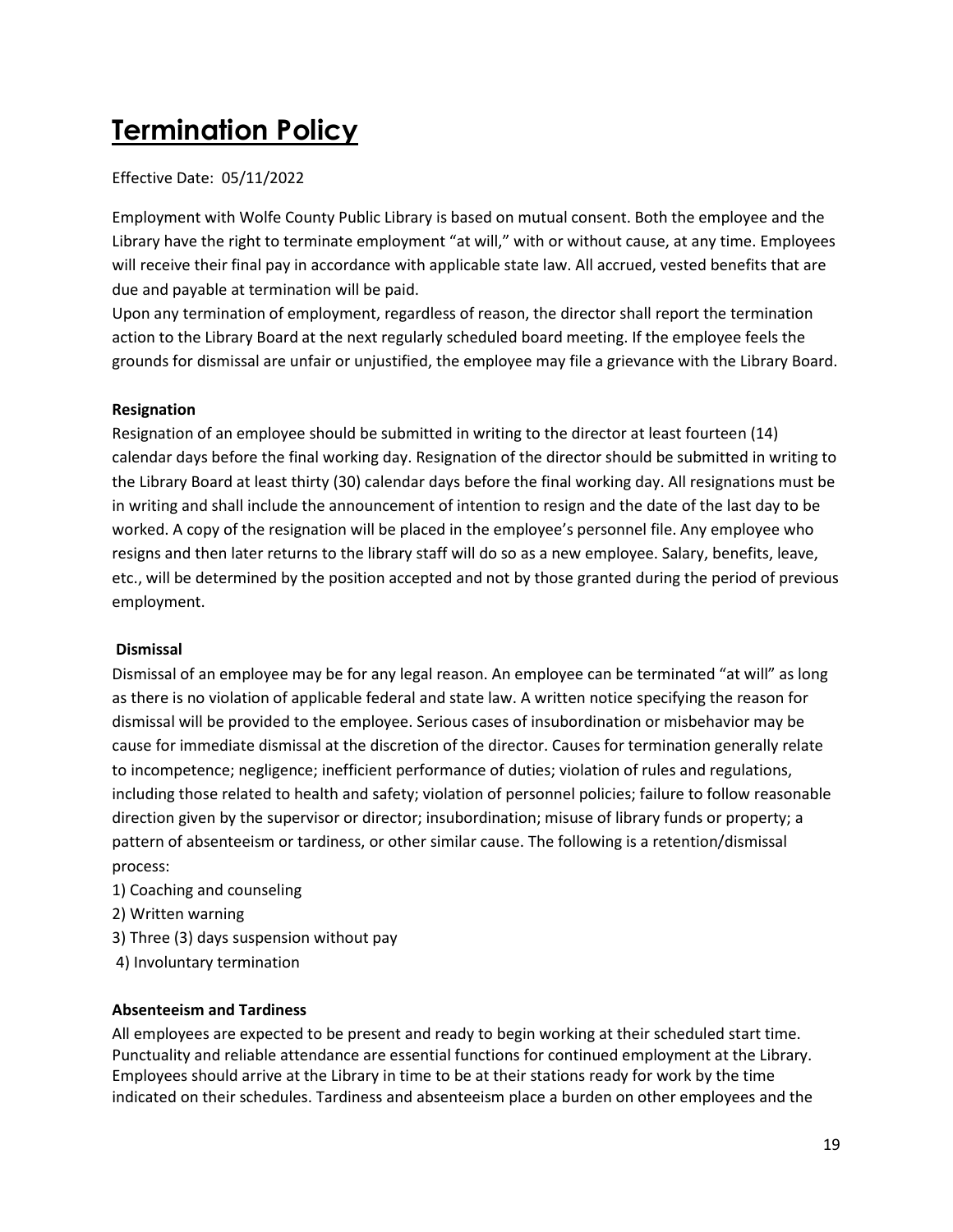public we serve. In the rare instances when employees cannot avoid being late to work or are unable to work as scheduled, they shall notify the Director and/or supervisor as soon as possible in advance of the anticipated tardiness or absence. Habitual tardiness or excessive absences are cause for disciplinary action up to and including termination.

The following tardiness patterns will be monitored and may result in disciplinary action including termination:

- Arriving any amount of time late for a scheduled work shift, returning late from breaks or meals, or leaving work early
- Arriving on time but not available at work station at expected starting time

The following absence patterns will be monitored and may be considered abuse of leave policies:

- Absences on weekends for which an employee is scheduled to work
- Absences the day before and/or the day after a scheduled holiday or day off
- Calling in sick as rapidly as time is accrued, especially if used one day at a time
- Coincidence of absence with desirable days off
- Absences at the beginning or end of a work week
- Numerous last-minute "emergency" absences without supporting documentation

Employees shall notify the Director and supervisor immediately when unable to report to work each day they are absent and advise when they will report back to work. If an employee fails to come to work for two consecutive days without notifying the Director, the Library will assume that the employee has resigned. The position may then be considered vacant and action can be initiated to recruit a replacement. If extenuating circumstances are later discovered and the position has not been filled, the employee may be allowed to return to work.

### **Layoff**

In some circumstances it may be required to dissolve an employee job position (for financial reasons, or because certain programs or activities have been discontinued/curtailed, or for other reasons). In the case of the abolishment of a position, the employee will be considered a layoff. However, an attempt will be made to transfer the employee, if possible, to another position for which the employee is qualified. This may result in the layoff of a lesser qualified employee or one with less seniority. Transfers will not be possible in all cases, and in the event of situations out of the norm, layoff of one or more employees may be necessary. Every effort to provide a written indication of pending layoff will be provided to an employee with as much notice as possible. A layoff employee will receive an explanatory statement for use in seeking other employment.

### **Privileged information regarding involuntary termination**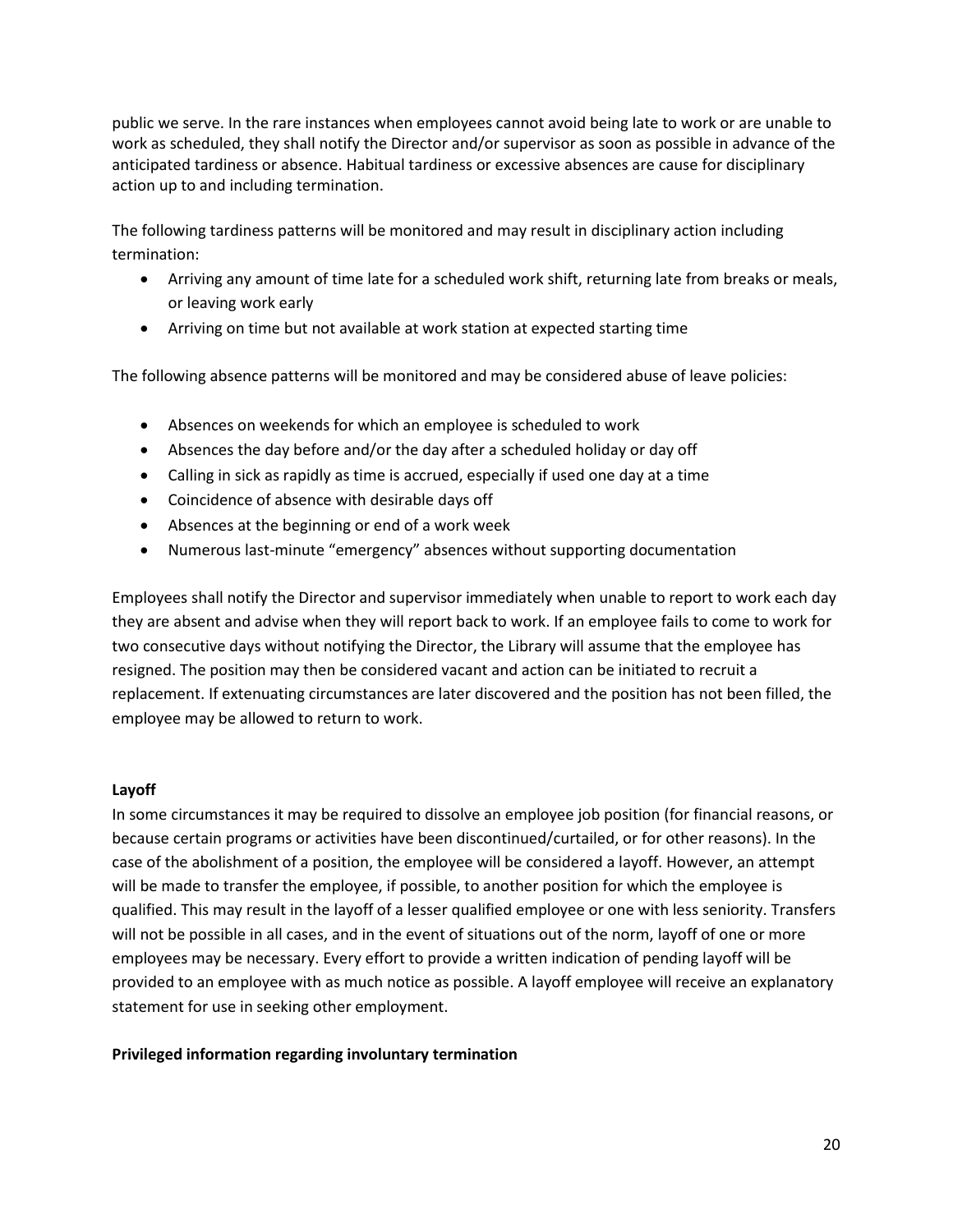Termination information on individual employees must be treated with confidentiality, protected from inappropriate disclosure and not be discussed among employees. Any request for information about the terminated employee will be referred to the director/supervisor. The appropriate response to any information request is "no longer employed by the library." Any employee who inappropriately discloses dismissal information about a terminated employee will be subject to disciplinary action.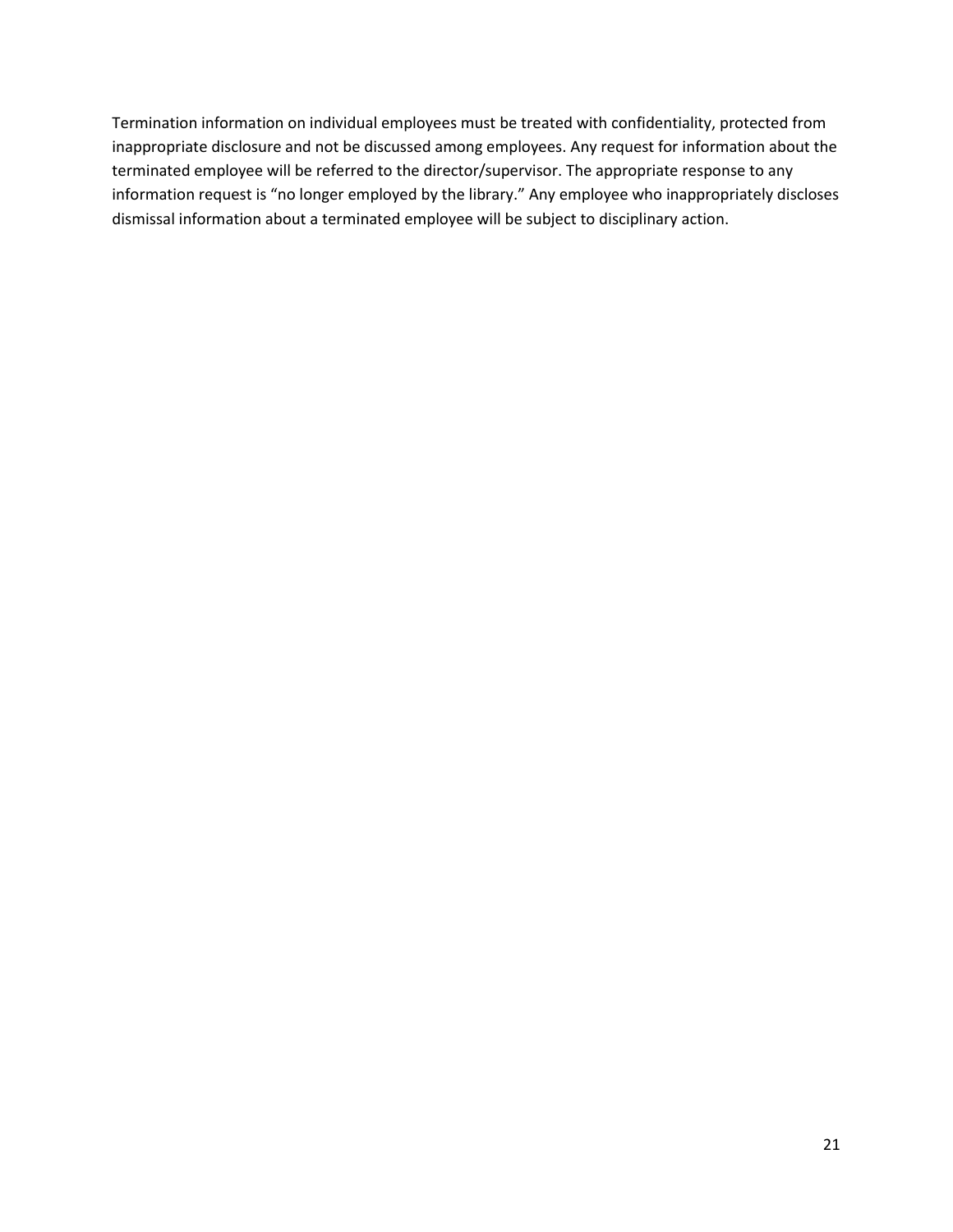# **Vacation Policy**

# Effective Date: 03/09/2022

The purpose of vacation time is to allow employees a periodic rest from their employment so that they may return to work mentally and physically refreshed. The Library provides vacation leave to its employees and encourages employees to plan for its use in advance.

# Eligibility

All full-time employees are eligible for paid vacation leave. Part-time employees are not eligible for paid vacation leave but may request unpaid leave not to exceed 10 working day.

### Accrual

Full time employees earn 1 vacation day each month

Although vacation time is earned monthly in equal increments over the course of the year, for ease of record-keeping, the following rules will apply to crediting vacation time to employees:

For full-time employees, a maximum of five (5) working days of vacation leave may be carried over from one calendar year to the next. Any hours in excess of this amount as of December 31 shall be considered forfeited.

## **Requesting Vacation Leave**

All requests for use of vacation leave must be made in advance to the director. Requests for one day of leave may be submitted one day in advance. Vacation requests for multiple days off should be submitted prior to the schedule being completed for the month during which leave is desired (generally two weeks in advance). Requests for three or more weeks at one time must be made at least one month in advance and will also require a meeting with the director to discuss work coverage for such extended absences. Requests for the use of more than three weeks leave at one time will only be considered for unusual or special circumstances and will not be granted on a regular or routine basis. All requests are approved at the discretion of the director based on the needs of the library. Exceptions to these guidelines may be made by the director in special circumstances on an individual basis without setting precedent.

## **Limitations on the Accrual and Use of Vacation Leave**

For full-time employees, vacation leave will accrue but may not be used during the first six months of employment.

New full-time employees who start work on or prior to the 15th of a month will be entitled to earn vacation leave for that month. Employees who separate from employment on or prior to the 15th of the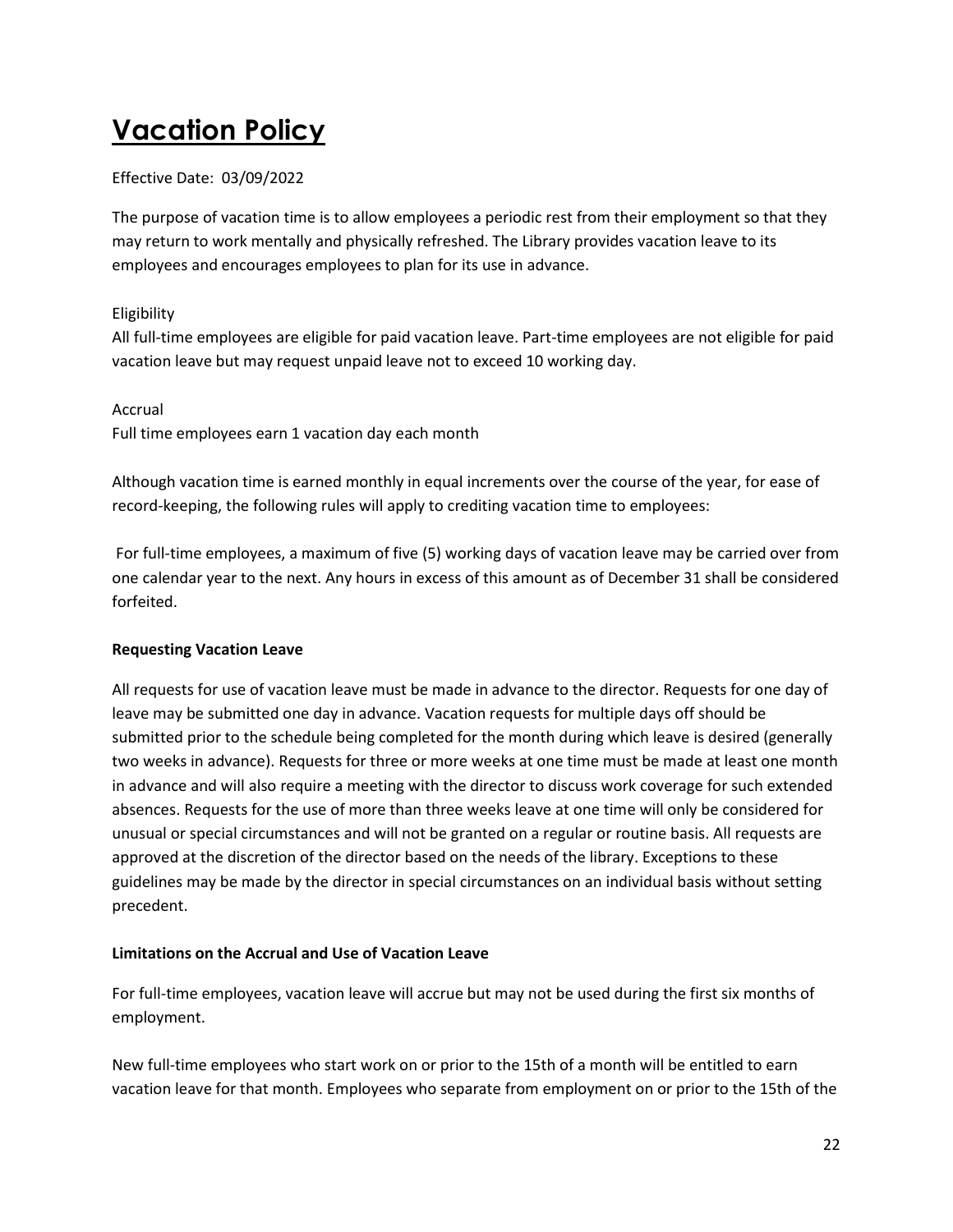month will not receive vacation leave for that month. An employee who begins an unpaid leave on or prior to the 15th of the month or who returns to paid status after the 15th of the month will not receive vacation time for that month. Vacation leave shall continue to be earned and accrued during all periods of leave except periods of leave without pay. No vacation leave will be earned by employees who are on continuing unpaid leave status.

Vacation leave will not be advanced in excess of that earned each year and credited per the schedule. An employee may not show a negative balance on his/her leave record. Should an employee take time off without having accrued the necessary hours of leave, such leave will be deducted from available compensatory time. Should an employee not have any available leave time on their record, their leave will be considered to have been converted to an unpaid leave status.

Employees who find themselves with more than the allowable maximum of five (5) working days near the end of the calendar year must still adhere to the guidelines for requesting use of vacation leave. Employees should plan for and take the bulk of their vacation leave prior to the last month of the calendar year. Failure to properly and timely request appropriate leave does not entitle an employee to automatic use of accumulated leave. Employees who fail to properly plan for use of their leave may be forced to forgo leave and/or forfeit accumulated leave in excess of the maximum limit. Employees in this situation will not be entitled to any additional compensation or leave.

The Library is not required to provide vacation leave by state or federal law. Vacation leave is provided as a benefit and a privilege. Abuse of vacation leave can lead to loss of some or all accumulated leave, loss of the ability to continue accumulating leave, loss of employment or other disciplinary measures.

### **Payment of Unused Vacation Leave**

Employees will not be paid for unused vacation leave except at the time of termination of employment. Full-time employees will be paid for more no more than (5) working days of unused vacation leave. Employees are required to provide a two week written notification of resignation in order to receive compensation for unused vacation leave. Vacation time cannot be included as two-week working notice.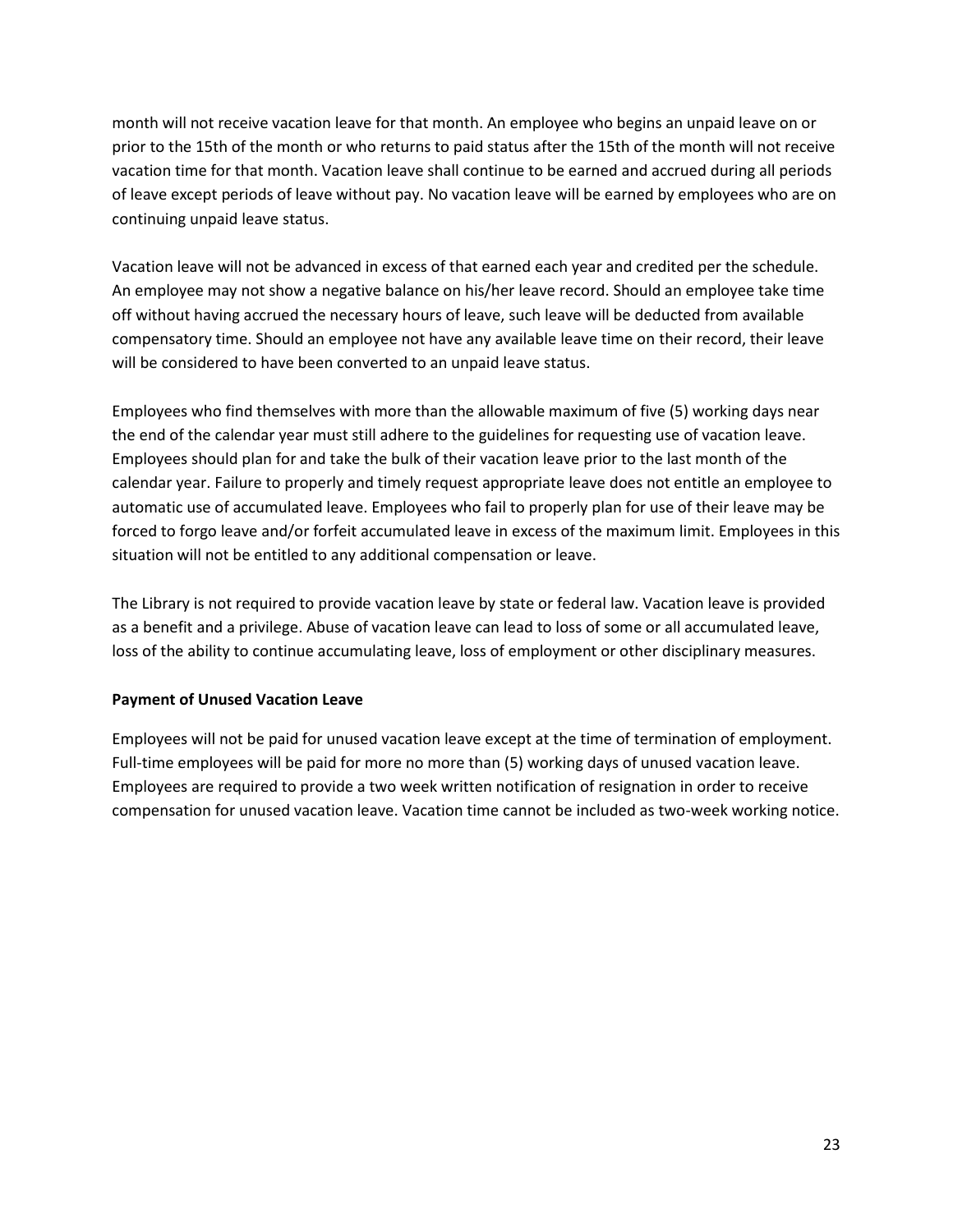# **Other Paid Leave Policy**

Effective Date: 03/09/2022

### **Bereavement Leave**

All Full-Time employees are eligible for paid leave upon the death of an immediate family member.

Immediate family is defined as a spouse, child, parent, sibling, grandparent, grandchild, immediate inlaws, or any other relative or significant other who regularly resides with the employee. Other relationships may also be approved on a case-by-case basis by the Director without setting precedent. Proof of relationship and/or death may be required before leave is granted.

Bereavement Leave is granted for no more than three consecutive days for each occurrence. If additional time is necessary, the employee may elect to use vacation leave, compensatory leave, or unpaid leave with the approval of the Director on a case-by-case basis without setting precedent.

Bereavement Leave will not apply to an employee while already on vacation, sick leave, other paid leaves, unpaid leave of absence or non-scheduled workday. Employees taking Bereavement Leave will notify the Director as soon as possible of the funeral arrangements, anticipated length of leave, where the employee can be reached during the Leave, and other appropriate information. In no case will Bereavement Leave begin before the Director is notified.

Wolfe County Public Library recognizes the importance of community involvement. All employees fulltime and part-time are allowed 1 hour paid leave for the following circumstances:

Voting – Take an hour to express your right to vote

Blood Drive – Save a life by donating blood

Funeral/Visitation – Show respect for community member by attending service

Disaster Relief – Help a neighbor in need after storm or accident

## **Verification of may be required.**

Staff must work with director in advance to eliminate scheduling conflicts

## **Family Medical Leave Act (FMLA)**

The Wolfe Public Library, as a governmental agency, adopts the provisions of Public Law 103-3; 29 U.S.C. sec. 2601; 29 CFR 825, the Family Medical Leave Act. Under the auspices of this act the Library has no employees eligible for FMLA benefits, as there are fewer than 50 staff members employed by the Library. Unless the threshold of 50 staff members is reached the Library will not provide FMLA benefits. If the Library employs 50 or more staff members in the future, a more detailed policy will be developed.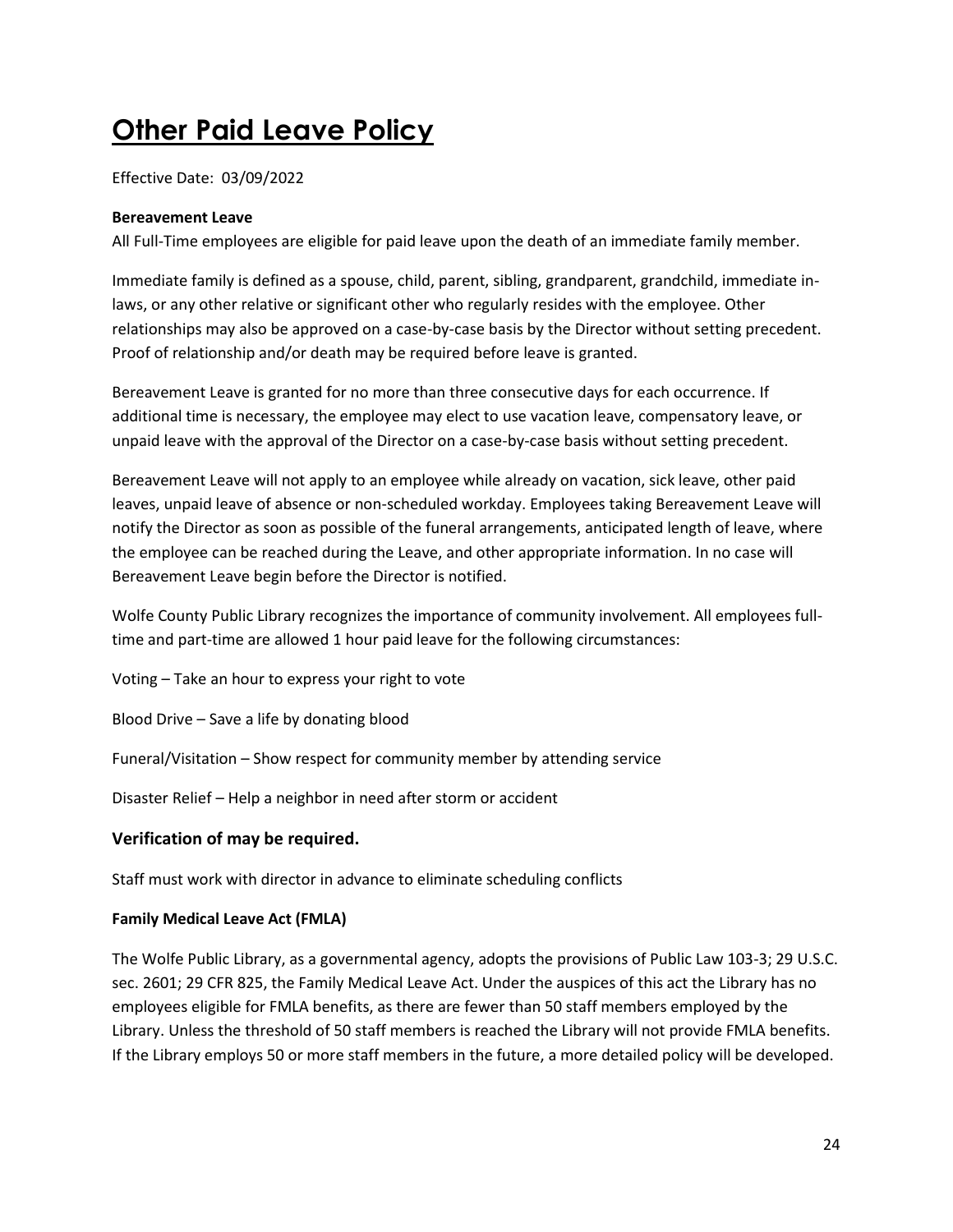# **Educational Assistance Policy**

Effective Date: 03/09/2022

## **Kentucky Library Certification**

All full-time library employees who provide information services to the public are required by KRS 171.260 to obtain and maintain an appropriate certificate of librarianship as issued by the Kentucky State Board for the Certification of Librarians. Part-time employees requiring Certification are: Library Directors, Assistant Librarians (Directors), Branch Heads, Department Heads, and Bookmobile (Outreach Services) Librarians.

The Library will pay directly for courses that satisfy requirements for certification for these employees. This includes tuition, application fees, class fees, and textbooks. Payment of these fees by the library is contingent upon the employees meeting the following standard:

Employees who are taking classes for certification purposes must obtain a passing grade of "C" or higher. Employees who fail to meet this standard will forfeit their eligibility to have the library pay their class costs directly.

### **Conferences and Workshops**

The Library may require attendance at and pay directly for employees to attend continuing education workshops, seminars, and conferences that are directly related to their employment and/or necessary for obtaining or maintaining certification.

The Library reserves the right to select the time, place, and manner of any class that is being taken for certification or re-certification purposes and to limit the total amount that will be paid or reimbursed for all certification or re-certification required educational pursuits.

The Library also reserves the right to select the time, place, and manner of any class that is being taken for re-certification purposes and to limit the total amount that will be paid or reimbursed for all recertification educational pursuits.

## **Education Assistance Policy - Tuition Reimbursement**

### Adopted Date: 03/09/2022

The Library encourages its employees to further their education. Employees who choose to increase their skills and knowledge through a formal course of study that will result in a degree in Library Science, or a related field that is approved by the Library Board of Trustees, may request reimbursement of their tuition costs if they meet certain eligibility guidelines and commit to a period of service to the Library following the completion of that degree.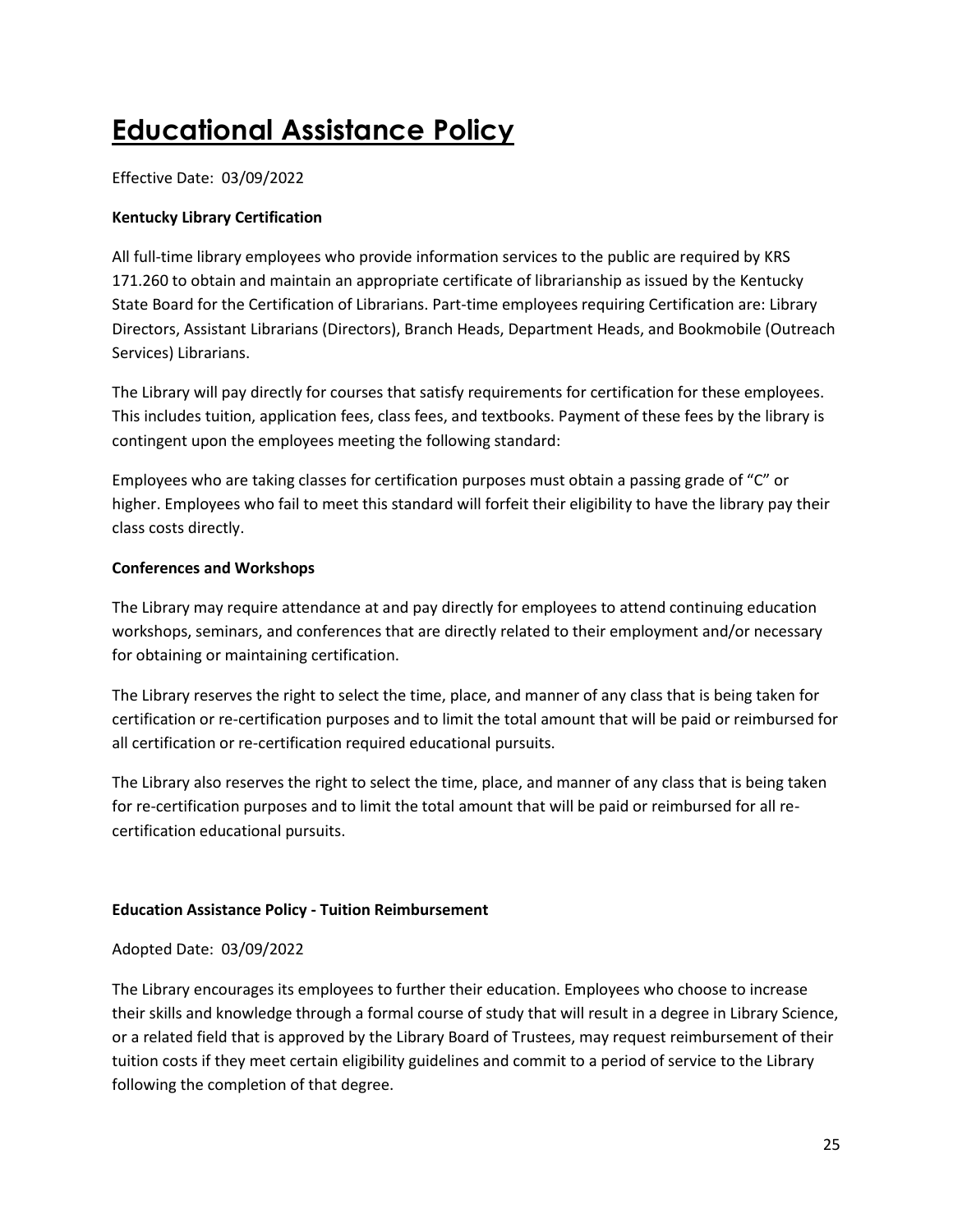The employee must request and receive preapproval for tuition reimbursement prior to registering for attendance at any educational opportunity for which reimbursement would be requested. Failure to obtain preapproval will result in no reimbursement being made for the educational activity in question. All requests must be preapproved by the Library Board of Trustees.

Employees are encouraged to seek out the most economical choice for all educational opportunities. The Library reserves the right to select the time, place, and manner of any class that is being taken and to limit the total amount that will be reimbursed.

Tuition reimbursement is subject to budgetary constraints and may be suspended, cancelled, or reduced as financial circumstances require. Should such changes take place, the library will make every effort to fulfill any reimbursement requests that were previously approved.

The Library's Board of Trustees may amend or terminate the Education Assistance Policy at any time.

### Tuition Reimbursement Eligibility

Full-time and part-time employees are eligible to pursue tuition reimbursement if they have been employed by the Library for a least one continuous year.

Student, temporary, and seasonal employees are not eligible for tuition reimbursement.

Employees who currently hold a Master's Degree in Library Science or an adjacent field that is related to their Library job duties are not eligible for education assistance for further higher education classes taken for academic credit.

### Employee Service Commitment

As a condition of accepting Tuition Reimbursement to obtain a degree, and in recognition of the Library's investment in the employee's education, the employee commits to remain employed by Wolfe County Public Library for at least three (3) years following completion of that degree. Failure to do so will terminate the Education Assistance Agreement and require the employee to return all funds received from the Library for Tuition Reimbursement.

This repayment will be waived in the event of the death or disability of the employee.

Upon receiving a request from the employee to consider the circumstances of the employee's separation from employment, including the portion of the Service Commitment that has been completed prior to separation, the Board of Trustees may exercise discretion to forgive all or some part of the required Tuition Reimbursement repayment.

Nothing in the Employee Service Commitment creates an obligation or promise on the part of the Library to continue employment for any period of time. The Library may decline to continue or may terminate employee's employment at any time and for any reason, with or without cause.

Education Proposal Submission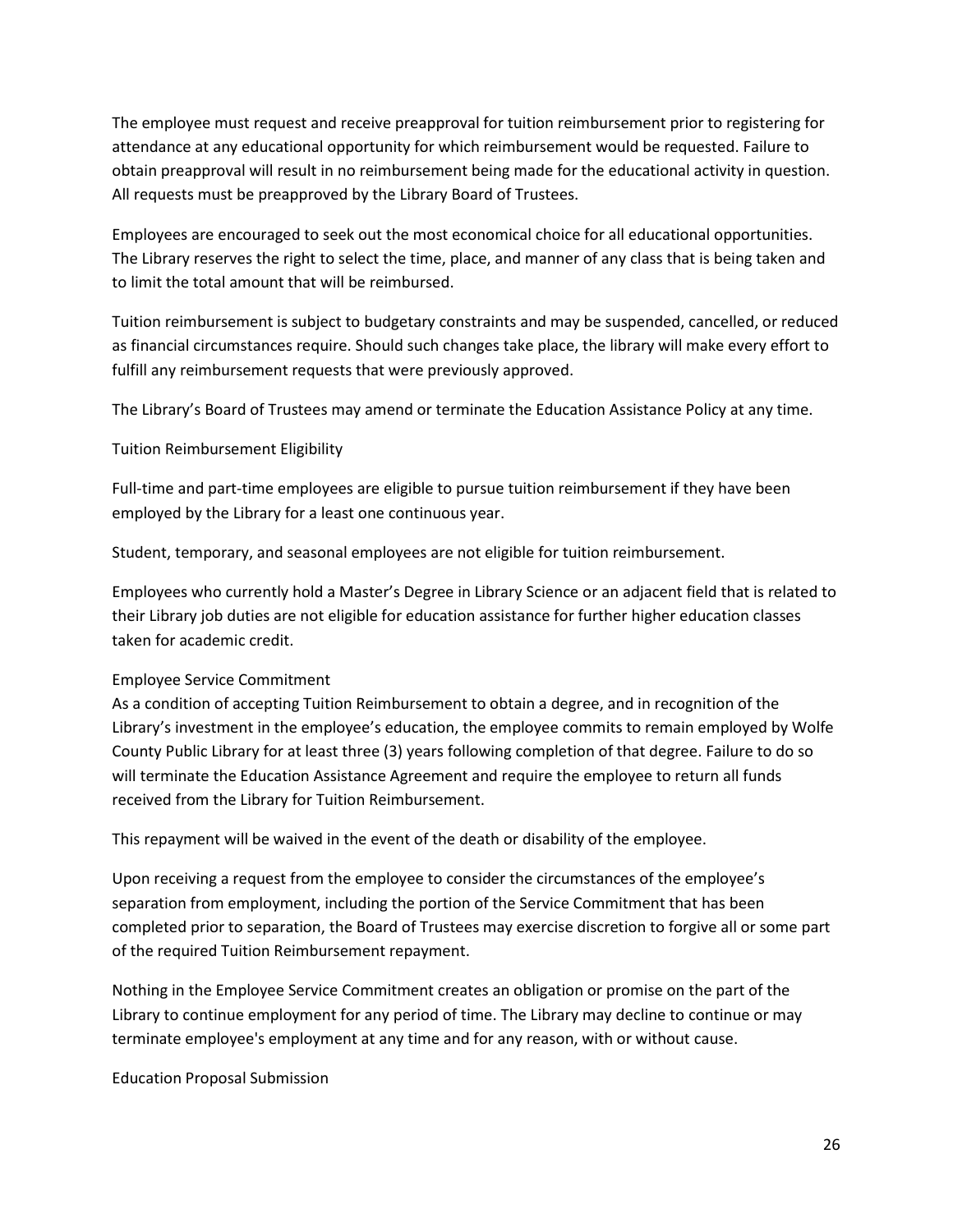An eligible employee who wishes to pursue tuition reimbursement must submit an Education Proposal to the Library Director. The Education Proposal must be submitted in writing at least one month prior to the first day of the first class for which the employee intends to request reimbursement.

An acceptable Education Proposal will include the following:

•An employee statement which includes why the employee wants to obtain the degree, how it will assist the employee in their job performance, and the employee's specific plan to manage classes and work schedule

•A description of the course of study which includes the name of the educational institution, the degree being sought, and the classes required for its completion

•An estimated timeframe for completing the course of study

•An estimated total tuition cost, which includes the institution's cost per credit hour

The Director will consider the education plan, the employee's work history, the available funding allocated for tuition reimbursement in the Library budget, and any other pertinent Library personnel considerations, current or anticipated, in order to make a recommendation to the Board of Trustees regarding the approval or denial of each request. Final authority for granting or denying Tuition Reimbursement requests rests with the Board of Trustees.

## Education Assistance Agreement

Upon receiving Board approval, and prior to beginning the approved course of study, the employee must complete an Education Assistance Agreement. The employee's Education Proposal shall be attached as an addendum to the Education Assistance Agreement.

If the circumstances of the employee's approved course of study change materially during the period of the agreement, the employee shall provide this information to the Library Director prior to receiving any further reimbursements. The Board of Trustees may, at its discretion, require the Education Assistance Agreement to be modified to incorporate a material change.

### Tuition Reimbursement Parameters

The Library will provide reimbursement for no more than one (1) class per semester or three (3) classes per academic year. Only tuition expense which exceeds the amount covered by any other grant, scholarship, or third party source that applies to the payment of tuition is eligible for reimbursement.

Following the end of each semester, the employee shall submit to the Library Director copies of the employee's paid receipt for that semester's tuition and a certified transcript showing the class grade received for that semester.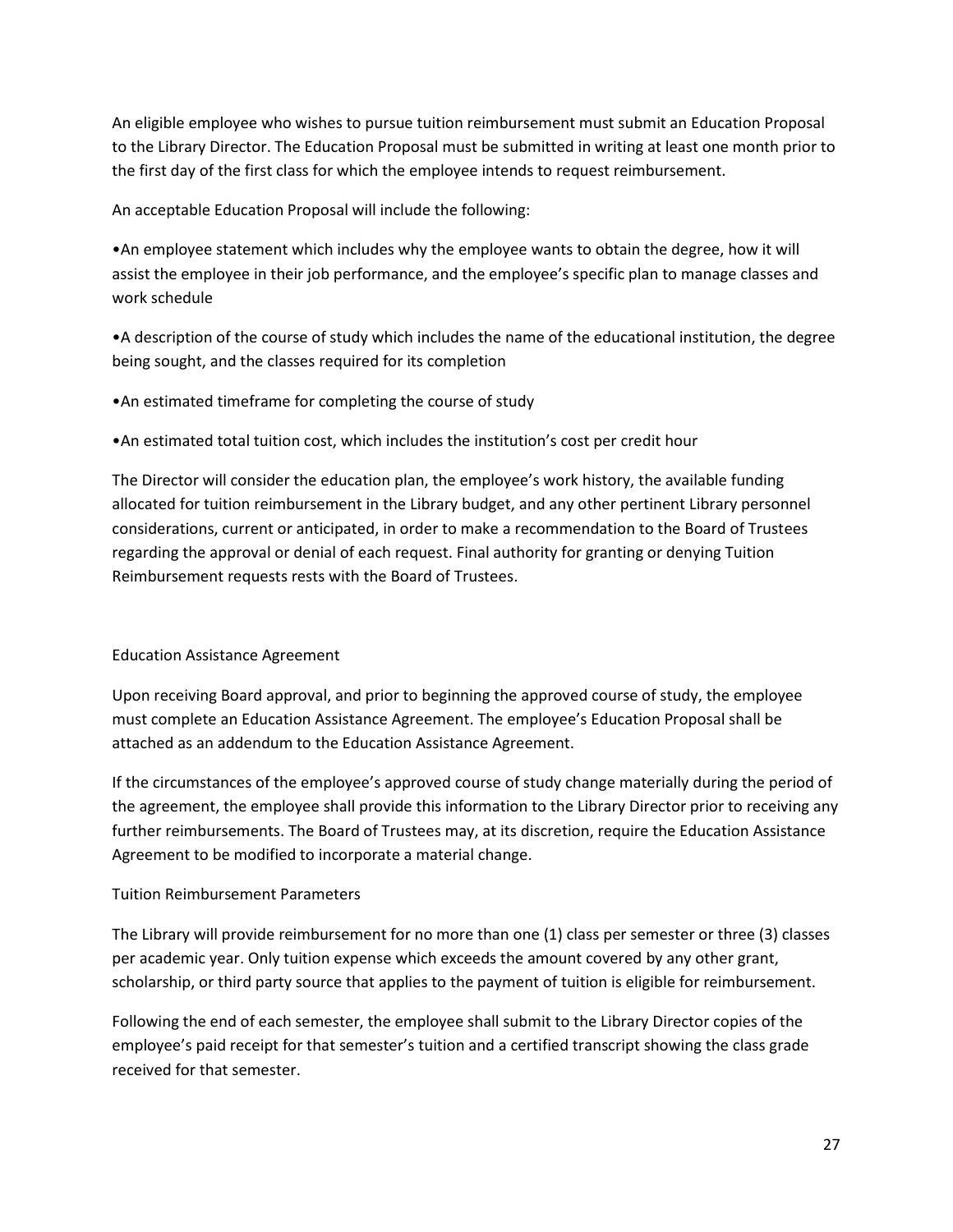Approved tuition costs will be reimbursed at:

- 100% of actual tuition costs for a grade of "A"
- 75% of actual tuition costs for a grade of "B"
- 50% of actual tuition costs for a grade of "C"
- Any grade below a "C" is ineligible for tuition reimbursement

Reimbursement is provided for tuition only. Other costs associated with the course of study (i.e. books, transportation, fees, etc.) remain the responsibility of the employee.

Employees shall be responsible for any federal or state income tax liability which may result from Tuition Reimbursement funds received through the Education Assistance Agreement.

#### **Maintaining Eligibility for Educational Assistance**

To maintain eligibility while pursuing the approved course of study, the employee must:

- •Work their regular schedule
- •Earn, at a minimum, a "strong" score in work performance evaluations
- •Receive no disciplinary actions
- •Maintain the GPA required to successfully complete the degree being pursued

•Provide to the Library, upon request, a copy of certified transcripts or other information pertinent to the course of study

•Inform the Library of any material change in the approved course of study in a timely manner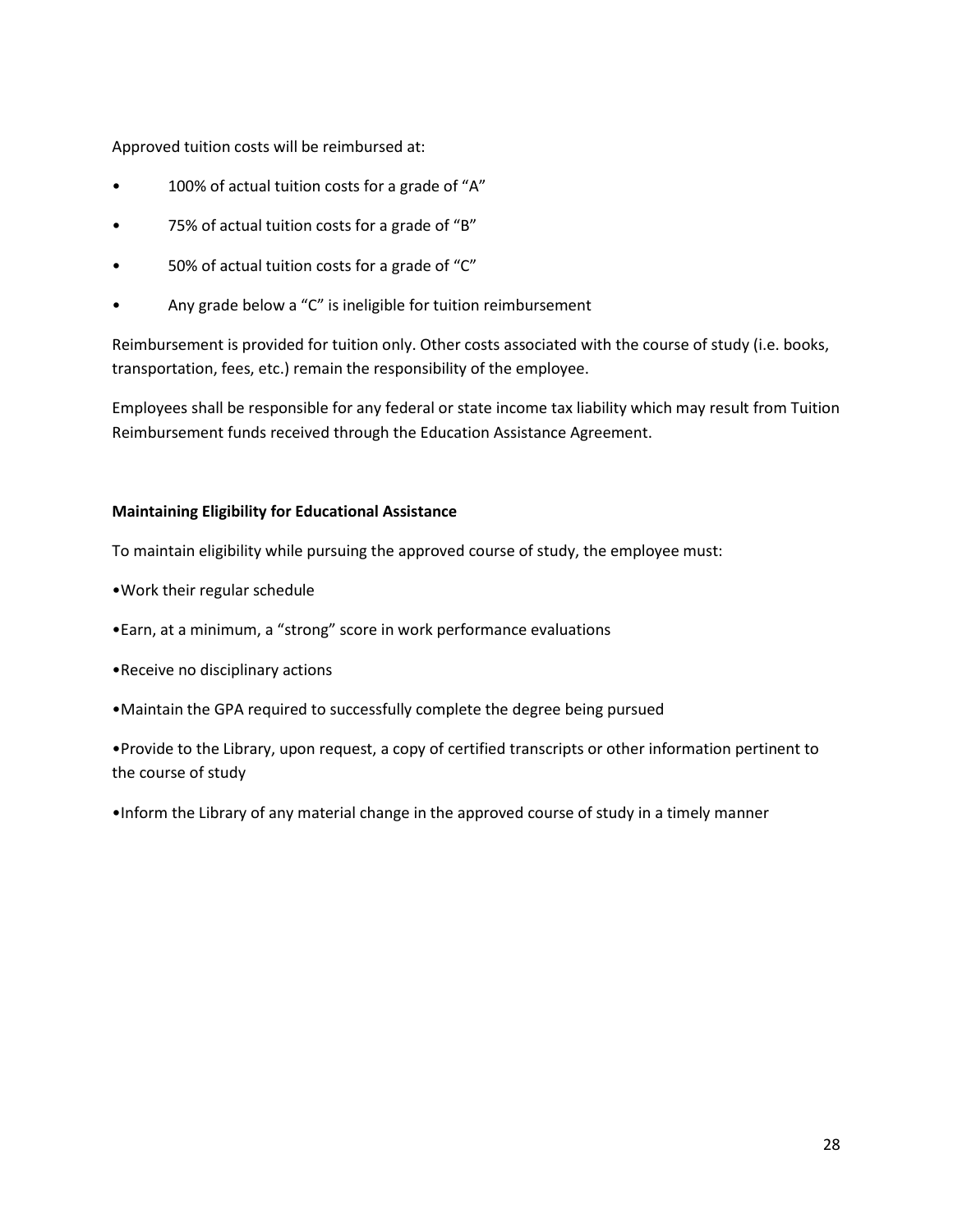# **Successful Completion of the Education Assistance Agreement**

Successful completion of the Education Assistance Agreement shall require:

- Completion of the course of study agreed on by the Library and the employee, including attainment of the degree specified
- Fulfillment of the Employee Service Commitment

Upon completion of the course of study, the employee shall provide to the Library a certified copy of the employee's final transcript showing all classes, degree attained, and date conferred.

To fulfill the Employee Service Commitment, the employee must remain employed by the Library, without any break in service other than an approved leave of absence, for at least three (3) years of full-time employment for full-time employees and three (3) years of continuous employment for part-time employee. The period of the Employee Service Commitment shall begin on the day following the day the employee's degree is conferred.

In the event of an interruption in employee's employment at the Library for an approved leave of absence granted in accordance with the Library's policies, such leave time shall not be counted as time worked in determining whether the employee has satisfied the three year requirement.

# **Termination of the Education Assistance Agreement/Assistance Repayment**

Employee's failure to follow the provisions of this Education Assistance Policy and the terms of the Education Assistance Agreement shall result in the termination of that agreement.

The Education Assistance Agreement shall be terminated upon any of the following:

- Employee fails to meet the requirements set forth in **Maintaining Eligibility for Educational Assistance**
- Employee abandons the approved course of study prior to attaining degree
- Employee does not fulfill the **Employee Service Commitment**, either as a result of the voluntary resignation by Employee or Employee's termination, with or without cause, including termination for a violation of Library's policies, procedures, rules and regulations or failure to meet the requirements of the position

Upon termination of the Education Assistance Agreement, the Employee is obligated to repay all Tuition Reimbursement funds received from the Library in full.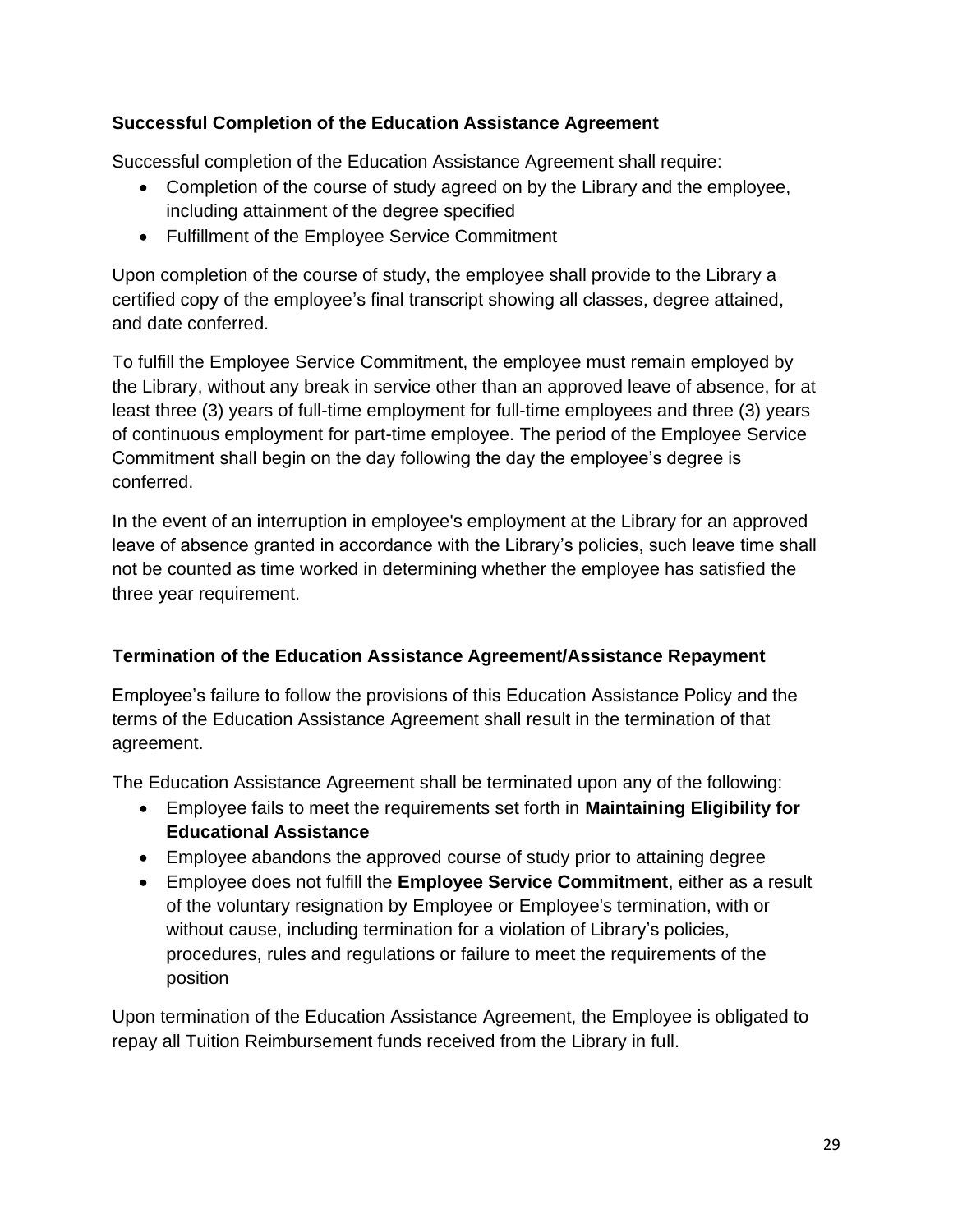# **Ethics and Conduct Policy**

# Approved 3/09/2022

The successful operation and reputation of Wolfe County Public Library is built upon the principles of fair dealing and ethical conduct of our employees. Our reputation for integrity and excellence requires careful observance of the spirit and letter of all applicable laws and regulations, as well as a scrupulous regard for the highest standards of conduct and personal integrity.

The continued success of Wolfe County Public Library is dependent upon our community's trust, and we are dedicated to preserving that trust. Employees owe a duty to Wolfe County Public Library and its customers to act in a way that will merit the continued trust and confidence of the public. Employees are expected to accept and carry out all duties with absolute truth, integrity, and honor while respecting the confidential nature of Library transactions.

The Wolfe County Public Library complies with all applicable laws and regulations and expects its employees to demonstrate conduct in accordance with the letter, spirit, and intent of all relevant laws and to refrain from any illegal, dishonest, or unethical conduct. Employees must ensure that their personal philosophies or interests do not interfere with or compromise their ability to carry out their duties in a fair, impartial, and objective manner.

The Wolfe County Public Library expects that all employees with abstain from using or attempting to use their employment at the Library to obtain personal privileges or advantages for themselves, their friends, or their families. Employees are also expected to abstain from using Library resources, or allowing Library resources to be used, for their own personal interest or financial benefit.

In general, the use of good judgment, will guide employees with respect to lines of acceptable conduct. If a situation arises where it is difficult to determine the proper course of action; the matter should be discussed openly with employee's immediate supervisor and, if necessary, with the Library Director for further advice and consultation.

Compliance with this policy of ethics and conduct is the responsibility of every Wolfe County Public Library employee. Disregarding or failing to comply with this standard of ethics and conduct could lead to disciplinary action, up to and including possible termination of employment.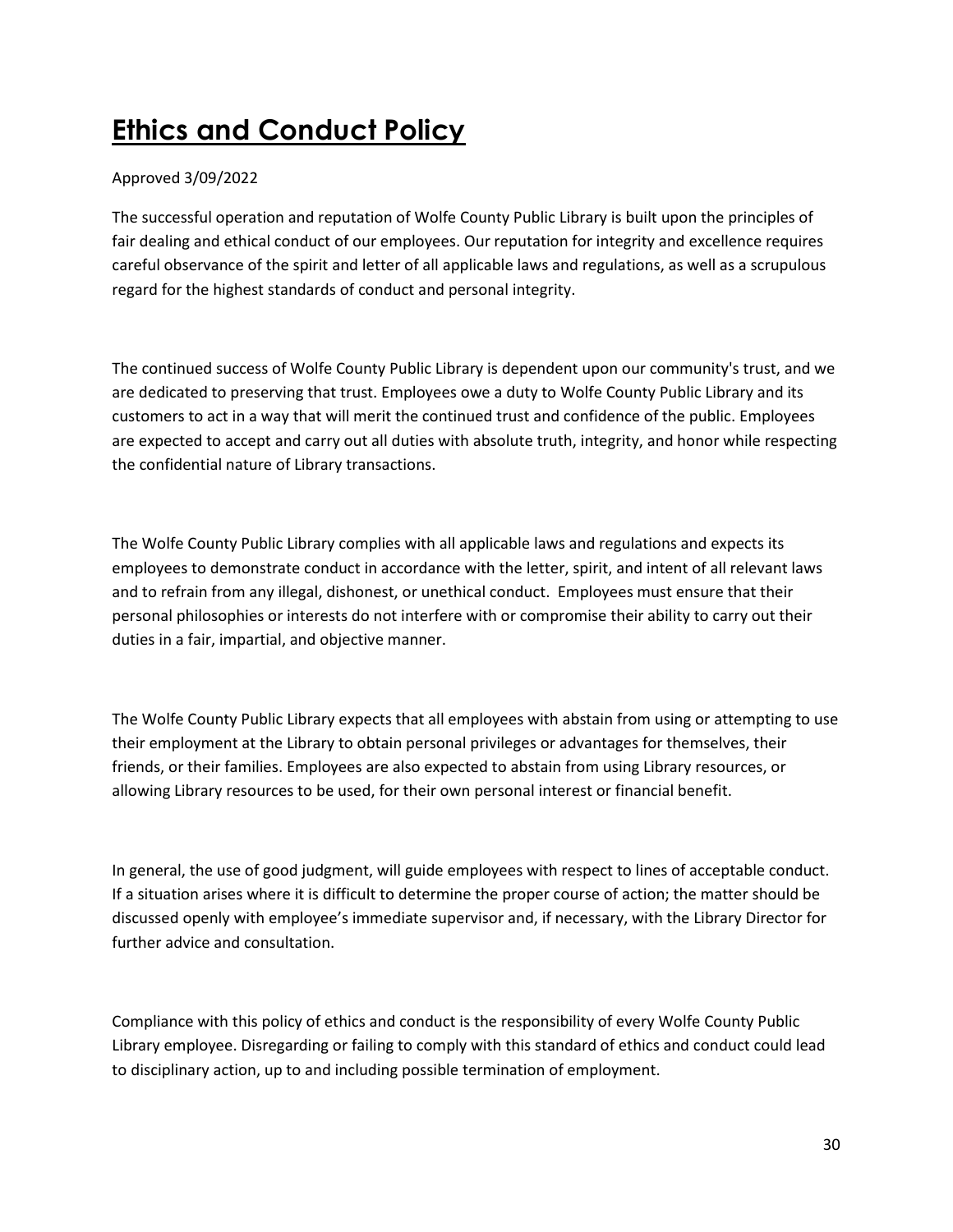# **Active Shooter Policy**

Effective Date: 03/09/2022

### **General Information**

An active shooter is an individual engaged in killing or attempting to kill people in a confined and populated area, typically through the use of firearms.

An individual entering the library with a firearm in a holster does not qualify as active shooter. However, the brandishing of a deadly weapon (gun, knife, etc.) under any circumstances will be considered just cause for calling the police.

Active shooter situations are unpredictable and evolve quickly. Police are required to respond in order to establish control of the situation. Remember:

- **•** Active shooters may not necessarily be on the Library's property. The shooter could start in the area near a facility and come near/onto the Library's property.
- **•** An active shooter could also come into the library posing as a citizen fleeing an incident that has already occurred.

Staff will respond to any notification of an active shooter in the vicinity as fact until advised otherwise by the Director or emergency personnel.

The first impulse in an active shooter situation is to freeze. The concept of "Run, Hide, Fight" was designed to remove this impulse and hopefully save as many lives as possible. Training and mental preparation are also key to removing the "freeze" impulse.

### **First Response**

The police have advised a "Run, Hide, Fight" response.

- **• Run:** If there is an accessible escape path, attempt to evacuate staff and members from the premises. If possible, use keyless access points to quickly leave the building.
- **• Hide:** If evacuation is not possible, find a place to hide where the active shooter is less likely to find you. Block entry to your hiding place and lock the door. Silence cell phones.
- **• Fight:** When your life is in imminent danger, attempt to disrupt or incapacitate the active shooter. Act with physical aggression and look for items in the workplace that could be used for self-defense.

### **Call for help**

- **•** Call 911
- **•** Try to provide the 911 operator with the following information.
- **•** Location of the active shooter.
- **•** Number of shooter(s).
- **•** Description of the active shooter(s).
- **•** Number of weapons held by the active shooter(s).
- **•** Number of potential victims at the location.

### **When police arrive**

- **•** Remain calm and follow instructions.
- **•** Drop any items in your hands, immediately raise your hands while spreading your fingers.
- **•** Avoid making any sudden movements and keep your hands visible at all times.
- **•** Police will assume that anyone is a shooter until the actual shooter is contained.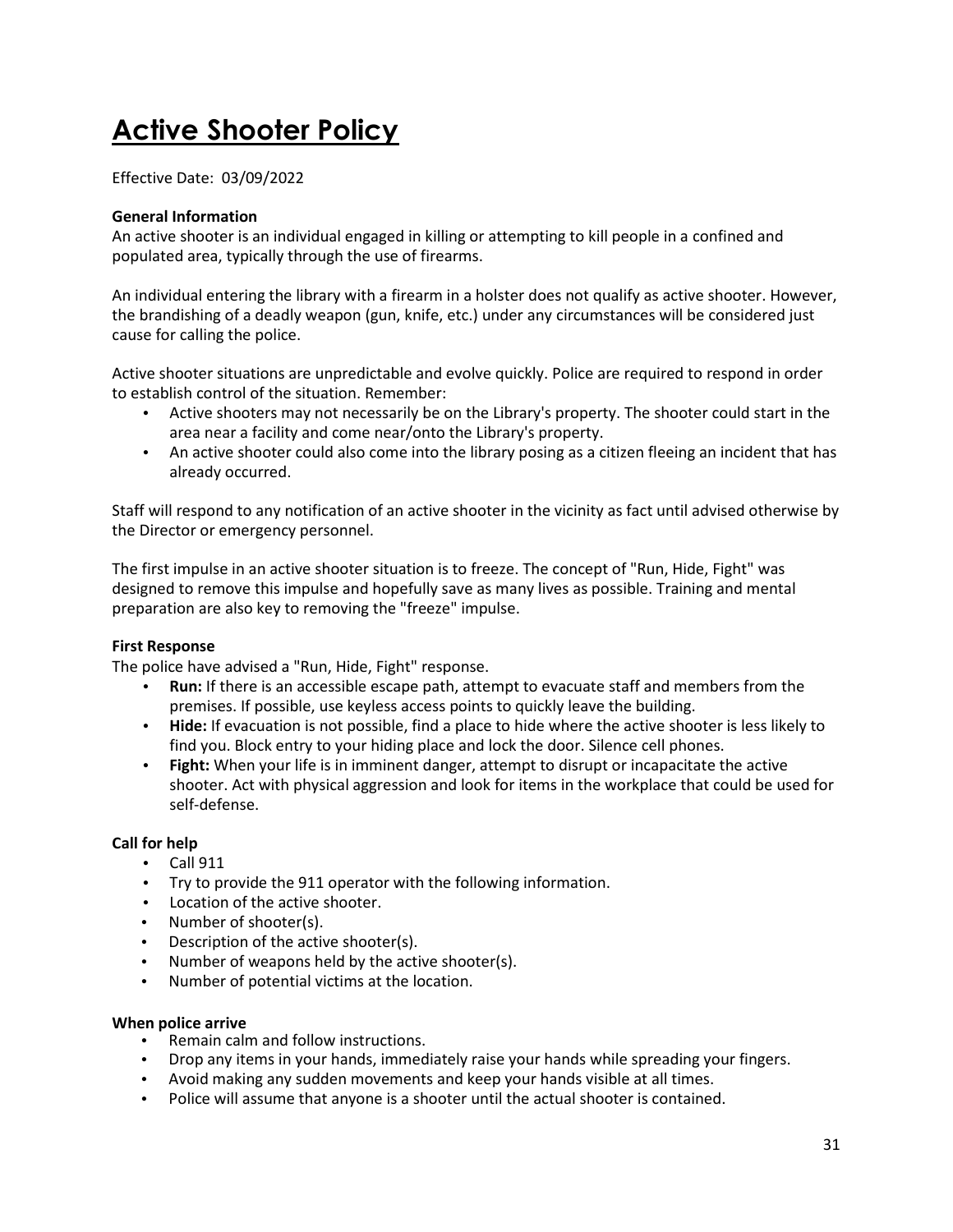- **•** Do not stop to ask officers for help or directions when evacuating and follow instructions given by officers.
- **•** The police will not tend to wounded or dead until the shooter is contained.
- **•** Staff and members should also remain in "Run, Hide, Fight" mode until the shooter is contained. Medical help may not arrive until the shooter is contained.
- **•** Once it is safe to do so, immediately act to identify wounded and relay that information to emergency personnel.

#### **Follow up**

**•** Because of the nature of an active shooter incident, a building may be closed for several days afterward. The Director will notify media.

#### **When public safety is threatened, Wolfe County Dispatch will call the library and instruct the library to go into lockdown:**

- **•** Lock the exterior doors and evacuate staff and members to an area of safety.
- **•** Advise everyone to keep away from doors and windows.
- **•** Notify the police the area or room being used for lockdown and the number of people present.
- **•** If the Director is not in the building, notify them.
- **•** Use phones, internet access, or other media to monitor the situation.

Stay in lockdown until the police have given an all clear for the area.

If you become aware that there is a person with a weapon drawn near the library, call 911 and go into Lockdown.

- **•** Lock the exterior doors and evacuate staff and members to an area of safety.
- **•** Advise everyone to keep away from doors and windows.
- **•** Notify the police the area or room being used for lockdown and the number of people present.
- **•** If the Director is not in the building, notify them.
- **•** Use phones, internet access, or other media to monitor the situation.

Stay in lockdown until the police have given an all clear for the area.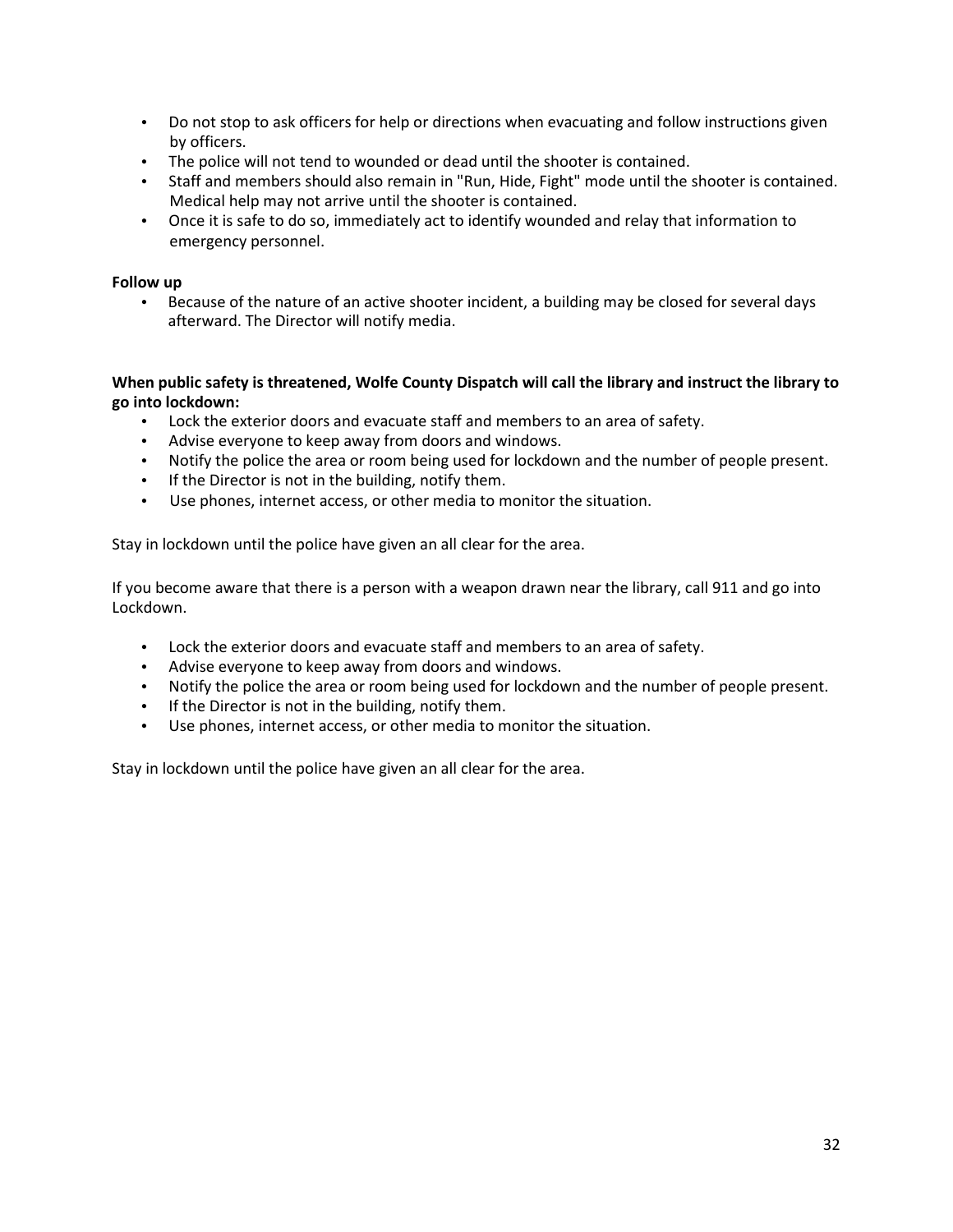# **Collection Development Policy**

Effective Date: 03/09/2022

### **LIBRARY MISSION**

Be an essential community asset to enrich people of all ages, interest, and circumstances with ideas, information, and cultural opportunities.

### **RESPONSIBILITY FOR COLLECTION**

The Library Board of Trustees is responsible for approving the Collection Development and Management Policy. The Board delegates responsibility for selection of library materials to the Library Director. Under the Director's supervision, professionally trained personnel will select materials for the Library.

## **ACCESS TO THE COLLECTION**

The Library collection is accessible to all residents of Wolfe County. Most material is available for loan and the rest is available for in-house use. The Library also subscribes to a variety of proprietary databases covering a wide range of subjects. Some materials may also be purchased to support staff in their duties, and may not be readily available to the public.

Responsibility for monitoring the use of the Library's collection by minors rests with their individual parents and legal guardians. Selection of adult materials will not be limited by the possibility that items may come into the possession of minors. Parents or guardians who wish to limit a child's access to certain materials should accompany or otherwise advise their child.

### **RECONSIDERATION OF LIBRARY MATERIALS**

Wolfe County residents with a current WCPL library card in good standing may request that the removal or reclassification of a particular item in the library collection be considered by submitting a Request for Reconsideration of Library Materials form. The request will be reviewed by collection development personnel and selected staff guided by the Library's Mission and the selection criteria of this collection development policy. A written response will be made by the Director.

### **DONATIONS**

Donations of materials may be accepted with the understanding that the same criteria of selection are applied to donated materials as to materials acquired by purchase, and that any donations may be discarded at the Library's discretion. The Library cannot make any commitment for special treatment or handling of donated material. A receipt will be issued upon request for donated items. Library staff cannot appraise donated material for tax purposes.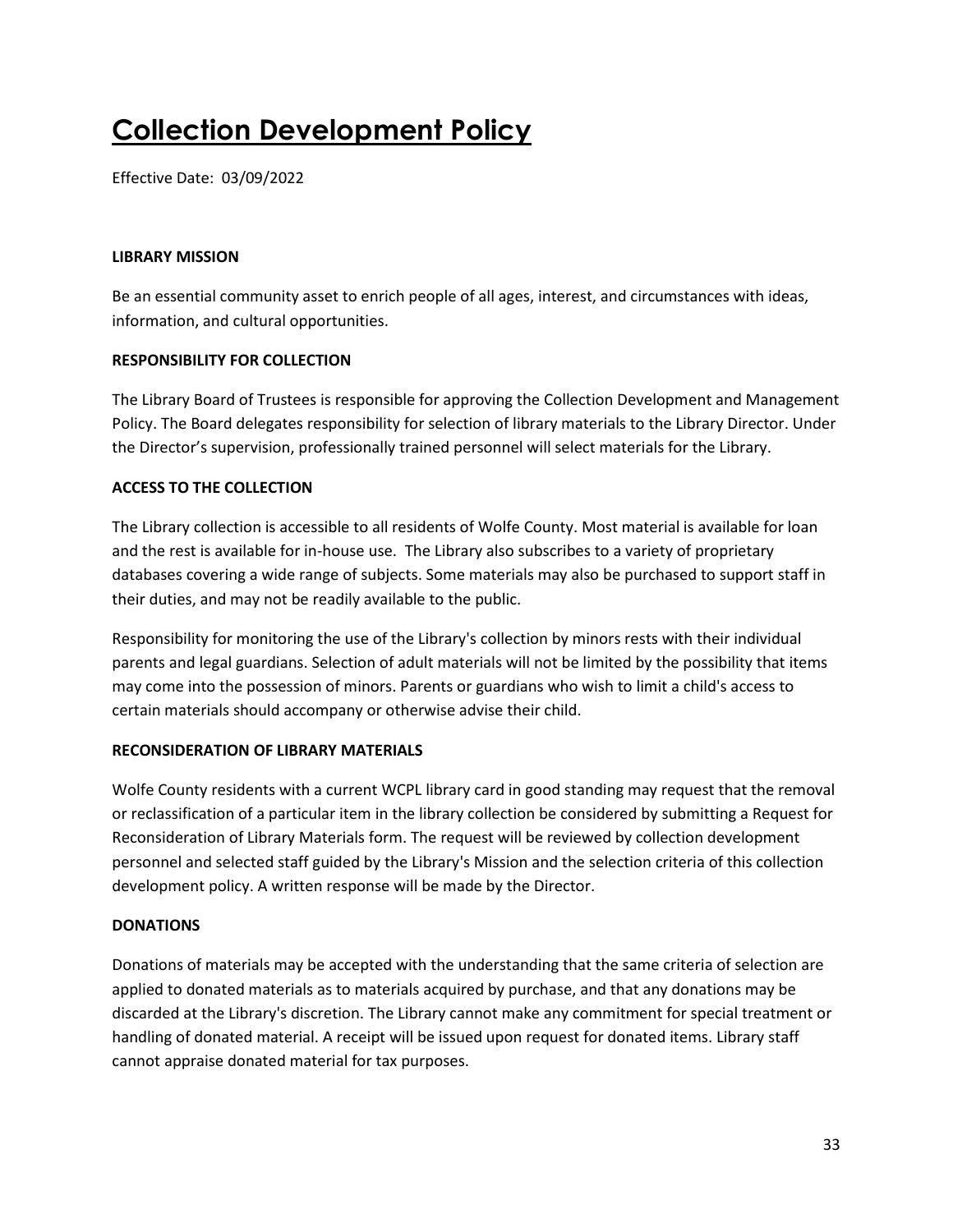Donations of digital materials are subject to the same selection criteria as physical materials but must also be accompanied by a signed Use Agreement stating that the donation does not violate the proprietary rights of others, including but not limited to contract, copyright and trademark. The Library gratefully accepts funds for the purchase of materials. The Library will attempt to honor requests to buy materials in a particular subject area or genre. Such decisions will be based upon availability of materials and the needs of the collection.

### **MEMBER RECOMMENDATIONS**

Wolfe County residents with a current WCPL library card in good standing are welcomed and encouraged to recommend materials for purchase. Purchase recommendations fall under the same selection criteria as do materials selected by library staff. For this reason, not every title suggested is acquired. Library members making purchase recommendations for subjects not collected by the Library or for out-of-print material will be given the option of obtaining such material through Interlibrary Loan when possible.

## **SCOPE OF THE COLLECTION**

The scope of the collection refers to the range and types of materials selected including the formats offered and the level of difficulty. The scope is as broad as possible to allow for the maximum possibility of free expression and free access to ideas. The Library collection focuses on the general library member rather than the researcher, taking into account that individuals vary greatly in education, personal interest and reading skill. It also takes into consideration specific group needs, as identified by the Library, within our community-for example, foreign language speakers, the visually impaired and emergent readers.

The Library collection consists of all materials owned or licensed by the Library or selected and linked to by professional staff. The Library acquires:

- Resources that document and illuminate the past
- Contemporary resources representing various points of view, including resources which reflect current conditions, trends and controversies
- Resources designed to increase an individual's ability to function effectively as a productive member of society
- Resources which provide a meaningful aesthetic experience, stimulate the imagination, and increase an individual's potential for creativity
- Resources, including the experimental or controversial, which extend an individual's capacity to understand the world
- Resources which enhance an individual's enjoyment of life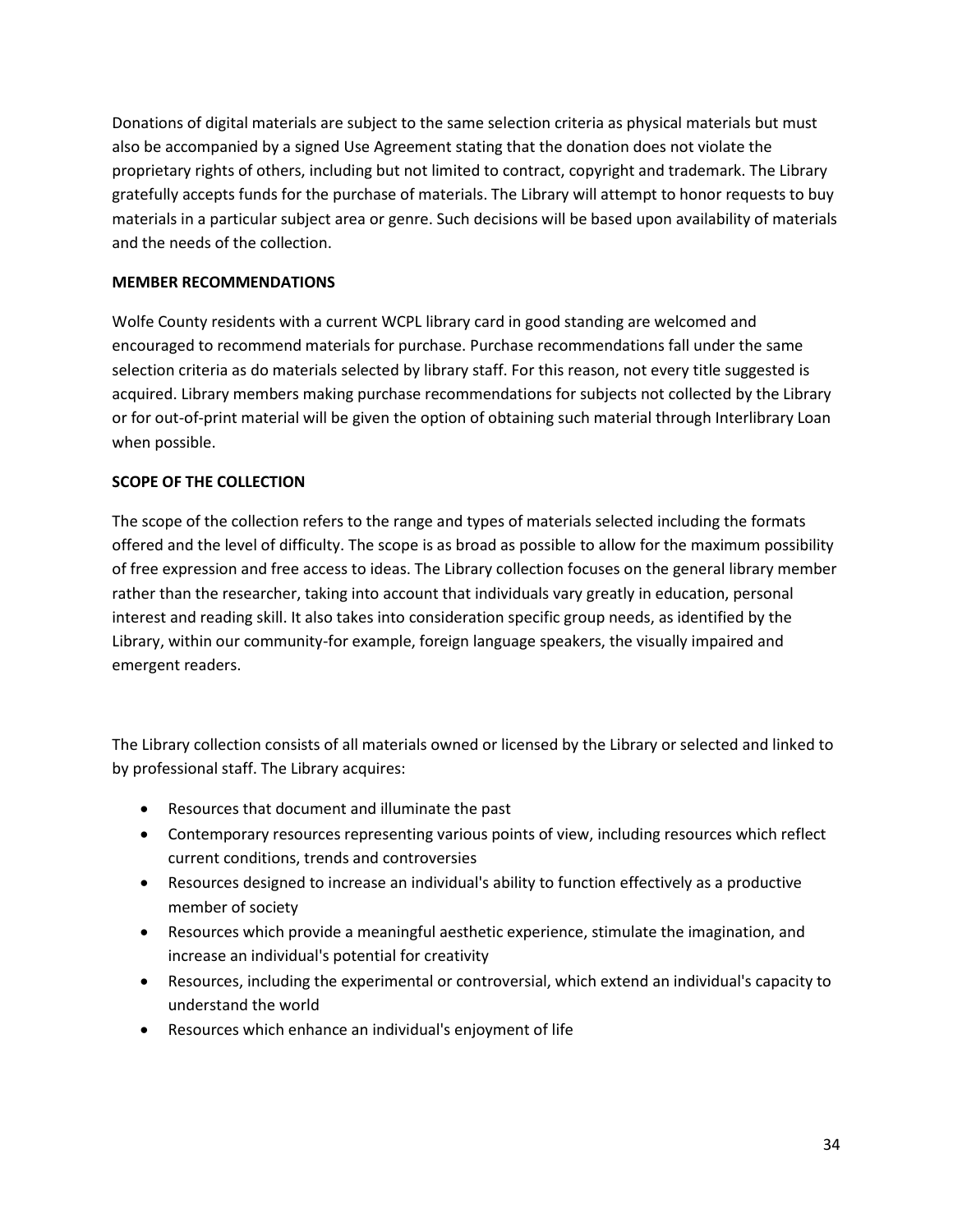### **SELECTION AND ACQUISITION**

Wolfe County Public Library does not promote particular beliefs or views. Selection of an item does not express or imply endorsement of the viewpoint of the author, but is an expression of the Library's adherence to the principles of intellectual freedom. The Library strives to provide a balanced view on important, complex, and controversial subjects by selecting resources portraying all sides of an issue, including unpopular and unorthodox viewpoints. Language, situations, or subjects that may be offensive to some community members do not disqualify material whose value is to be judged in its entirety.

### **SELECTION TOOLS AND SOURCES**

Tools used include professional journals, trade journals, subject bibliographies, publishers' catalogs and promotional materials, reviews from reputable sources, lists of Standard bibliographic and review sources generally include, but are not limited to, the recommended titles, and sales representatives for specific materials.

Standard bibliographic and review sources generally include, but are not limited to, the following: NoveList, Booklist, Horn Book, Library Journal, Publishers Weekly, School Library Journal, VOYA, Video Librarian, Audiofile and ALA's Best of the Best. Online reviews are also used.

Materials are purchased through a variety of local, regional, and international vendors. Criteria for the selection of vendors include: discount, speed of delivery, reliability, stock availability, and availability of vendor-supplied services including processing and catalog records. The Wolfe County Public Library chooses the most appropriate vendor as determined by its criteria.

### **NONFICTION**

All acquisitions, whether purchased or donated, are considered primarily in terms of the criteria listed below.

Materials are evaluated on the significance of the entire work rather than individual parts. When judging the quality of a work, several criteria and combinations of criteria may be used. A work need not meet all of the criteria in order to be acceptable.

- Present and potential relevance to community needs and interests
- Significance of subject matter, permanence or timeliness of the subject
- Reputation and/or significance of the author, illustrator, publisher, or producer
- Authority, accuracy, and accessibility
- Creative, artistic, literary, or technical quality
- Comprehensiveness and depth of treatment; level of difficulty
- Local interest (author or subject)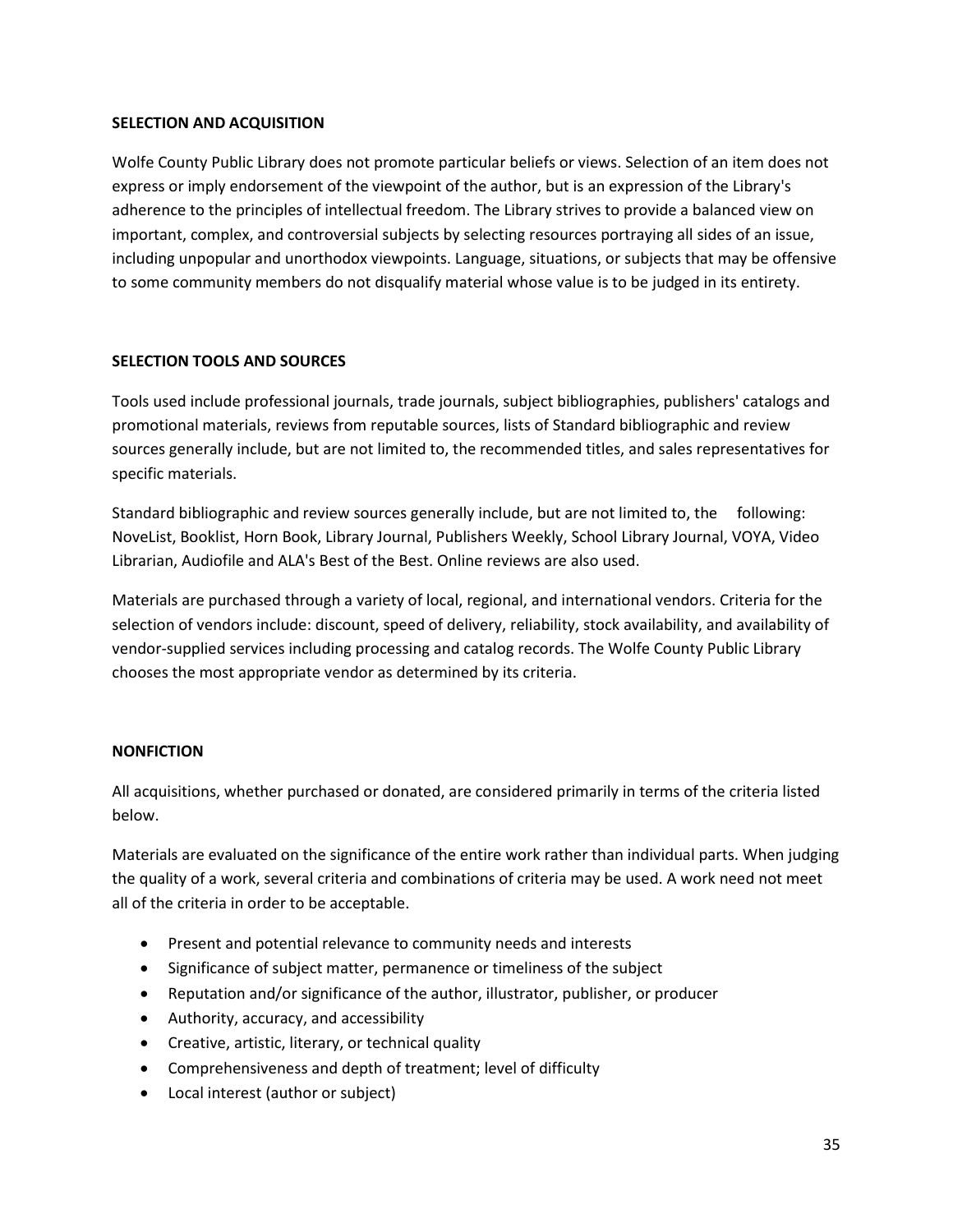- Response of critics, reviewers and the media
- Extent of publicity and customer demand
- Suitability of the physical form for library use [i.e. size, print, binding, equipment requirements, etc.]
- Suitability of subject and style for the intended audience
- Suitability of the format to the content
- Relationship and importance to the existing collection
- Availability of material in alternate formats
- Availability of material elsewhere in the region
- Member suggestions to be included in the collection

### **FICTION**

The Library sets no arbitrary standard of literary quality. Fictional works are acquired primarily on the basis of public demand and public interest. Author popularity and reputation are also considerations. The library attempts to select items which engage a wide audience of users. Fictional works with ongoing and lasting appeal, such as those generally considered literary classics, are also purchased.

### **LOCAL AUTHOR**

Authors currently residing in Wolfe County (KY) are considered Local. Local material must be professionally produced, and of a quality suitable for library circulation to be considered for the collection. The Library will accept donations of no more than two copies of an item from a local author. All locally-created material, whether purchased or donated, must meet the same criteria for selection as any other material considered for the collection, and may be removed from the collection at the Library's discretion.

### **SELF-PUBLISHED WORKS**

Technological innovations in the publishing industry have led to a dramatic increase in the number of titles that are either self-published or published by vanity presses. This increase in on-demand publishing has also led to an increased demand for these kinds of titles. While the Library does not exclude these works from the collection, the decision to purchase these titles is made according to the same selection criteria applied to any other work.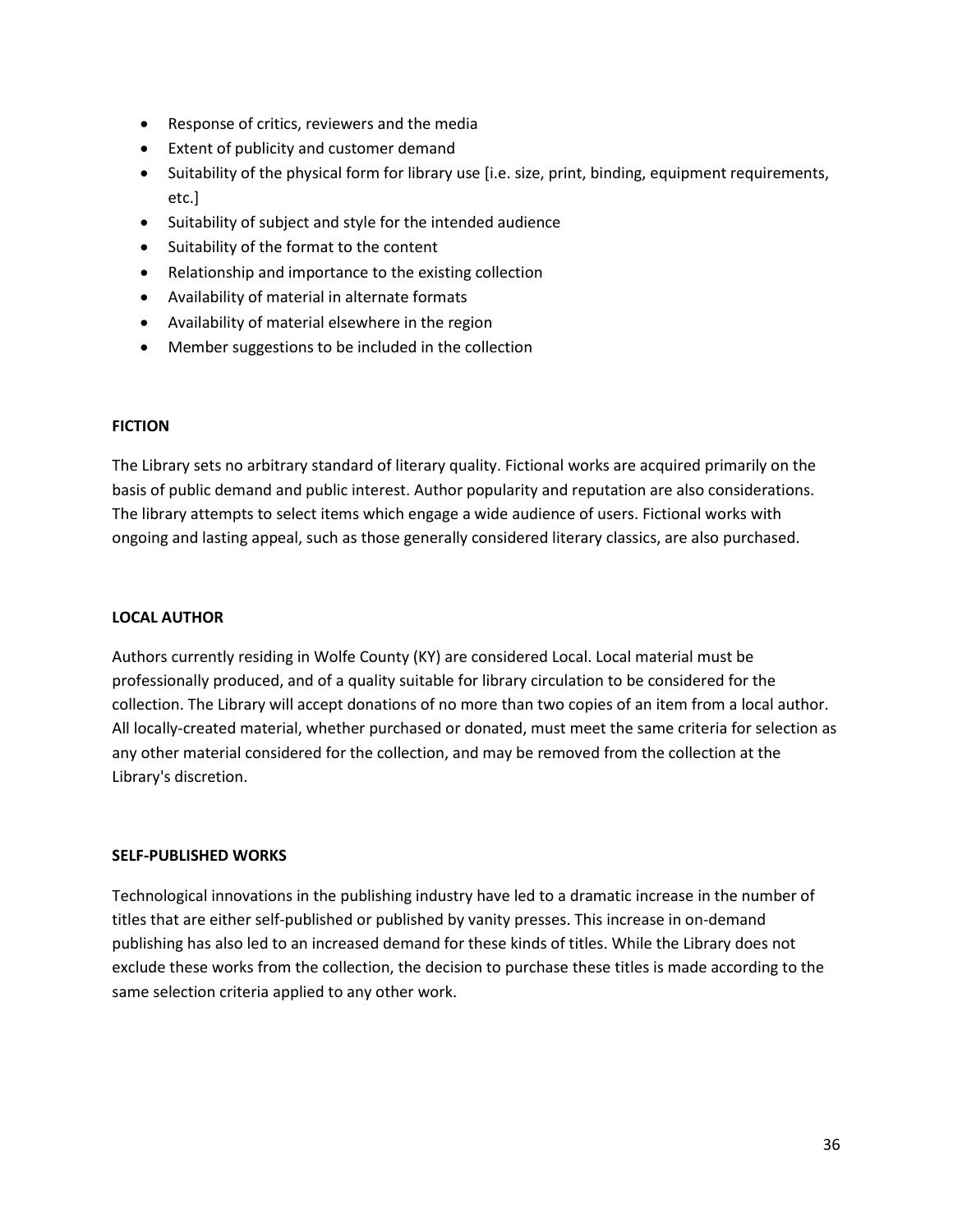# **FORMATS**

The Library acquires materials in a variety of formats. Selection within a format follows all general selection criteria. Currently, the Library acquires materials in hardback, paperback, audio, video, and digital formats. The Library also selectively acquires large print and foreign language materials for all age groups. Availability of materials impacts the development of these collections.

The Library acquires standard textbooks only when they provide the best or only information available on a subject, typically of an introductory nature. Textbooks are not acquired or duplicated to satisfy the requirements of a particular institution or curriculum.

The Library must continually assess new media and evaluate the capabilities and enhancements that they offer over existing formats. When deciding whether to replace or augment existing formats with new media, the following factors are considered:

- Anticipated improvements in information storage and retrieval
- User demand
- Quality of the product
- Ease of use
- Equipment requirements
- Cost
- Staff requirements for processing, maintenance, and training

It is essential for staff to monitor developments so that wise and cost-effective collection decisions are made for the Wolfe County community.

### **MULTIPLE COPIES**

The Library acquires multiple copies of popular works to meet known and anticipated member demand. Emphasis is given to works with a high potential for ongoing demand.

### **COLLECTIONS**

### **ADULT COLLECTIONS**

The Library acquires fictional material to meet the recreational reading needs of the adult public. The Library makes every effort to acquire fiction which satisfies the diverse interests and tastes of its adult users.

The adult nonfiction collection provides a core of basic knowledge and strives to meet the determined and expressed information needs of the local communities. These needs cover the spectrum of subjects inherent to adult contemporary society. Emphasis is placed on material that appeals to, and is accessible to, the general public.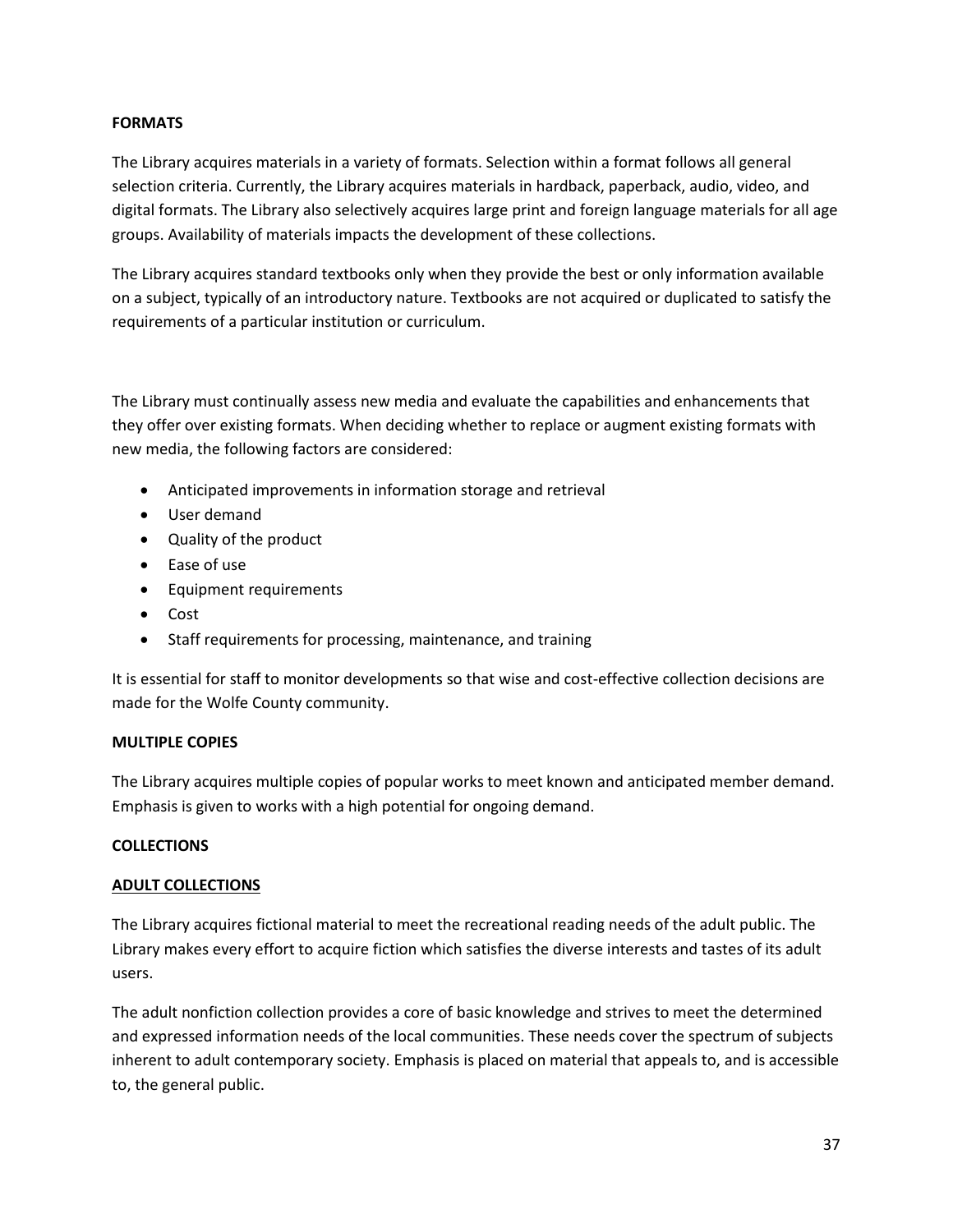# **YOUNG ADULT AND TEEN COLLECTIONS**

The Library acquires fictional works created to appeal particularly to the young adult, teen, and tween populations, considered by the library to be ages 12-18.

The fiction collections strive to develop and encourage an appreciation for recreational reading through the adolescent years, and into adult life. Emphasis is given to popular, high demand titles, as well as works that have received critical acclaim. The collection also includes works that often appear on local school reading lists.

In the nonfiction collection, there is an emphasis on materials that reflect the personal interests of teens and tweens with the understanding that the children and adult nonfiction collections generally provide materials required for curriculum support and study.

# **CHILDREN'S COLLECTIONS**

The Library acquires fictional works created to appeal particularly to children from preschool to middle school (0-12 years old).The primary function of the fiction collection is to nurture beginning reading skills and to develop an enjoyment of reading into adult life. Emphasis is given to popular, high demand titles, as well as works that have received critical acclaim. The collection also includes works that often appear on local school reading lists.

The children's nonfiction collection strives to contribute to early learning, both formal and informal, while also appealing to children.

# **LOCAL HISTORY COLLECTION**

The Library places a high priority on acquiring comprehensive information and resources about Wolfe County, past and present. The library collects reference and circulating materials which reflect the county's historical and cultural development. Information collected about contemporary Wolfe County supports current library programs and services and serves as the basis for future historical research.

The collection consists of any materials in all formats related to Wolfe County life, families and history. These materials include, but are not limited to, all geographical areas of migration, as well as, military and political activities. In addition, the collection includes genealogy research materials of a general nature and a comprehensive selection of Kentucky genealogy and history materials.

The Library does not actively seek manuscripts, collections of papers, memorabilia, or three-dimensional materials, although it does accept gifts of this nature, particularly when the material relates to Wolfe County.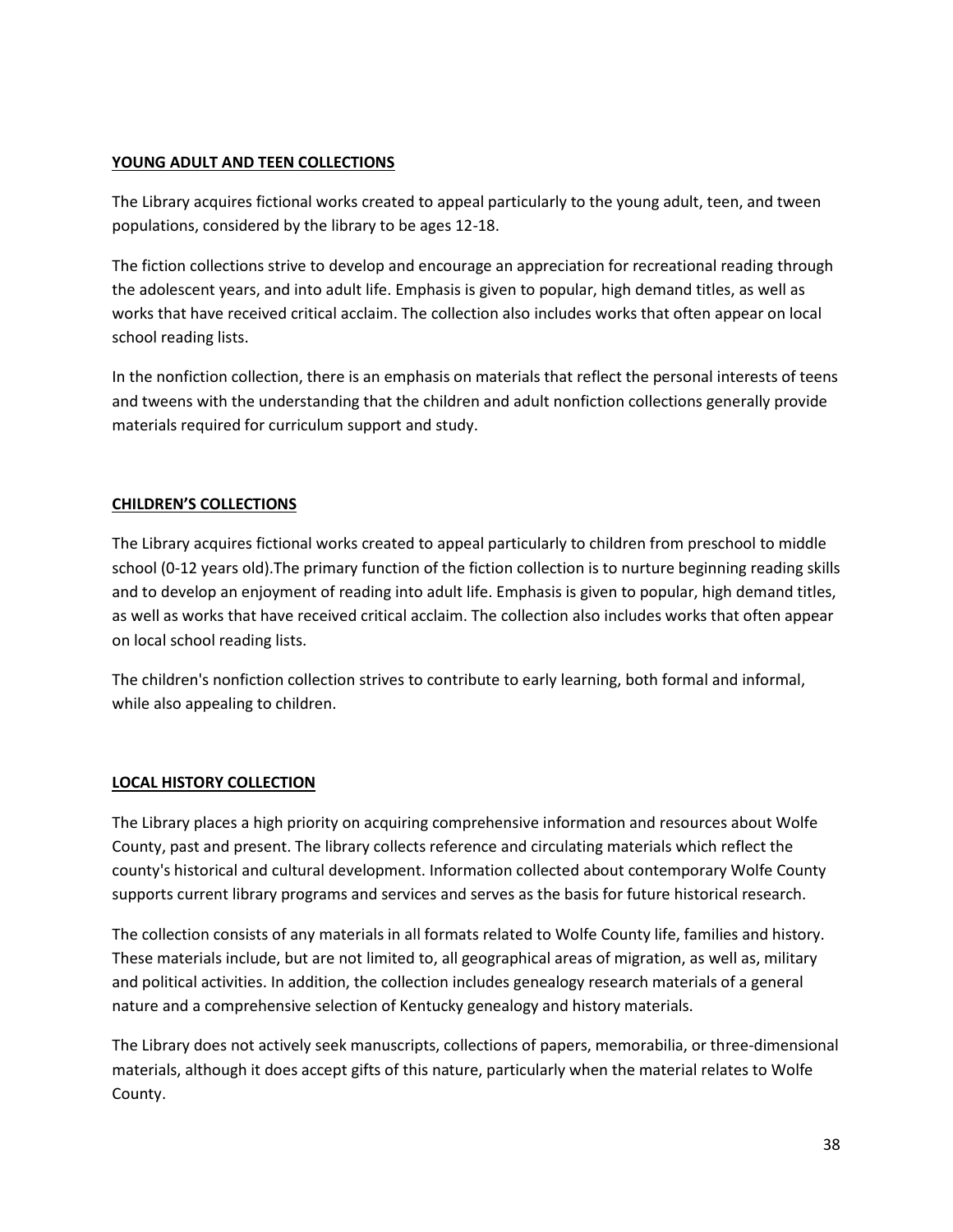#### **PERIODICALS AND NEWSPAPERS**

The Library acquires periodicals on a wide variety of topics to supplement the book collection, provide material that is not yet or may never be in book form, and provide educational, cultural, and recreational reading. In addition to the standard criteria for selection, particular consideration is given to whether the periodical is indexed in any of the resources available at the Library.

The Library acquires newspapers to provide information about current events of interest to the local communities. The Library subscribes to all local [serving Wolfe County] newspapers, selected major Kentucky newspapers and limited major national newspapers.

Subscription databases may provide access to older and current issues of newspapers the Library does not provide.

### **COLLECTION MAINTENANCE AND PRESERVATION**

The Library's facilities and budget do not accommodate extensive conservation and preservation activities for most materials. Reasonable attempts are made to keep valuable material in the collection through cleaning and repair. Other preservation efforts may include the transfer of information between formats, when copyright allows, in order to preserve the content.

Wolfe County Public Library is not a library of historical record except in the area of local history, and the general collections are not archival in nature. No extraordinary efforts are made to retain or preserve last copies or out-of-print titles.

### **DE-SELECTION**

To ensure a vital collection of continuing value to the community, materials that are not well used, are out of date, or are no longer accurate may be withdrawn. De-selection generally follows the same criteria as selection. Additional factors considered include:

- Relevance to the needs and interest of community, and current demand
- Accuracy, timeliness and frequency of use
- Local interest
- Deemed to be of an enduring nature
- Physical item condition
- Availability elsewhere including other local libraries, interlibrary loan and online availability
- Availability of content in more recent works
- Number of copies in the collection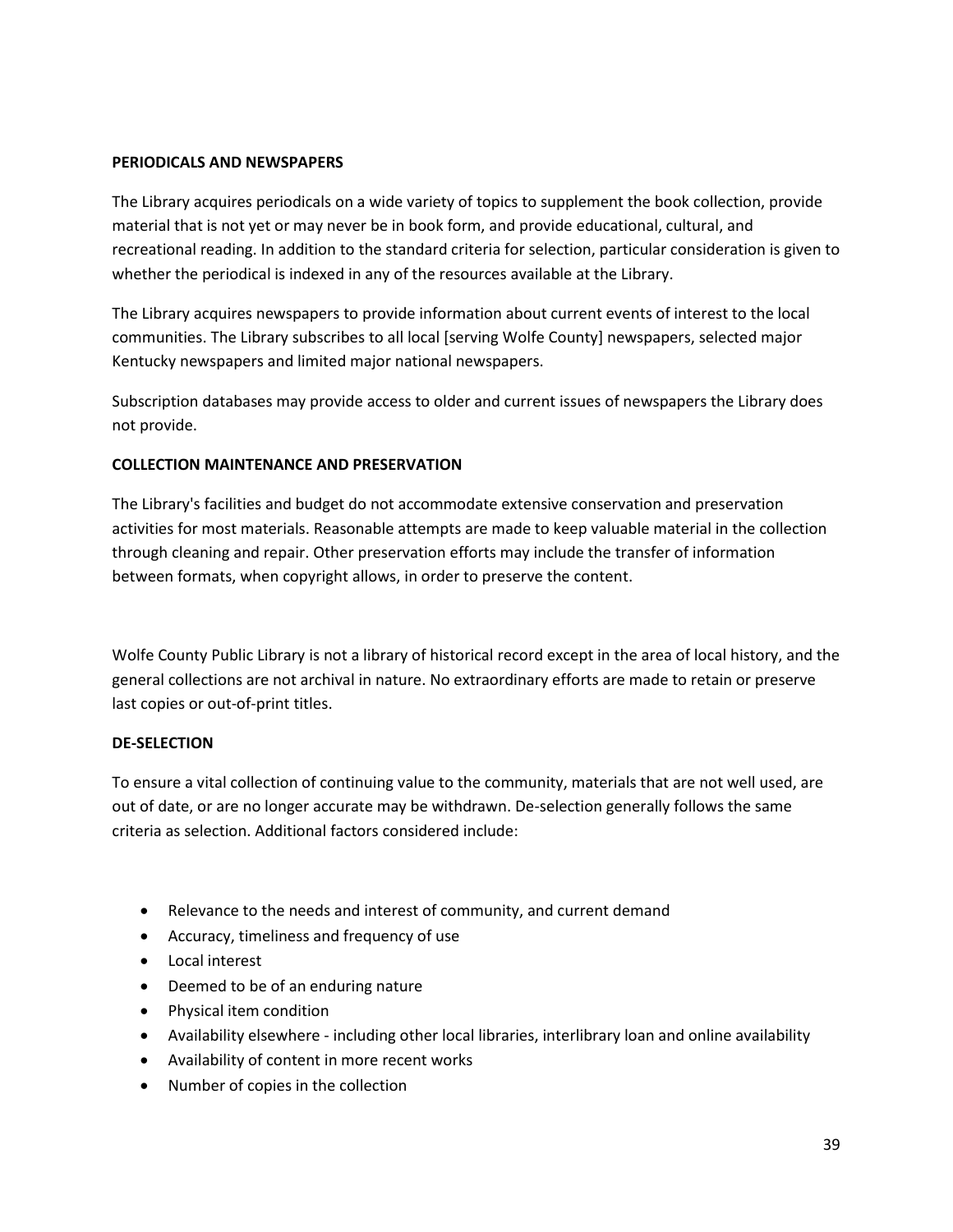### DISPOSAL OF WITHDRAWN LIBRARY MATERIALS

Items that are withdrawn from the Library's collections are disposed of in one of the following ways:

- Offered for free to community
- Offered for sale sustainable shelf program
- Donated to other public institutions such as schools, residential care facilities, senior centers, libraries and jails
- Donate to Friends of Library (if established)

#### **REPLACEMENT**

An item that is lost, damaged or withdrawn from the collection is not automatically replaced. Need for replacement is determined by three primary factors:

- Amount of coverage of the subject in comparable or more current materials
- Demand for the specific title
- If an item has been lost and replaced three times in three years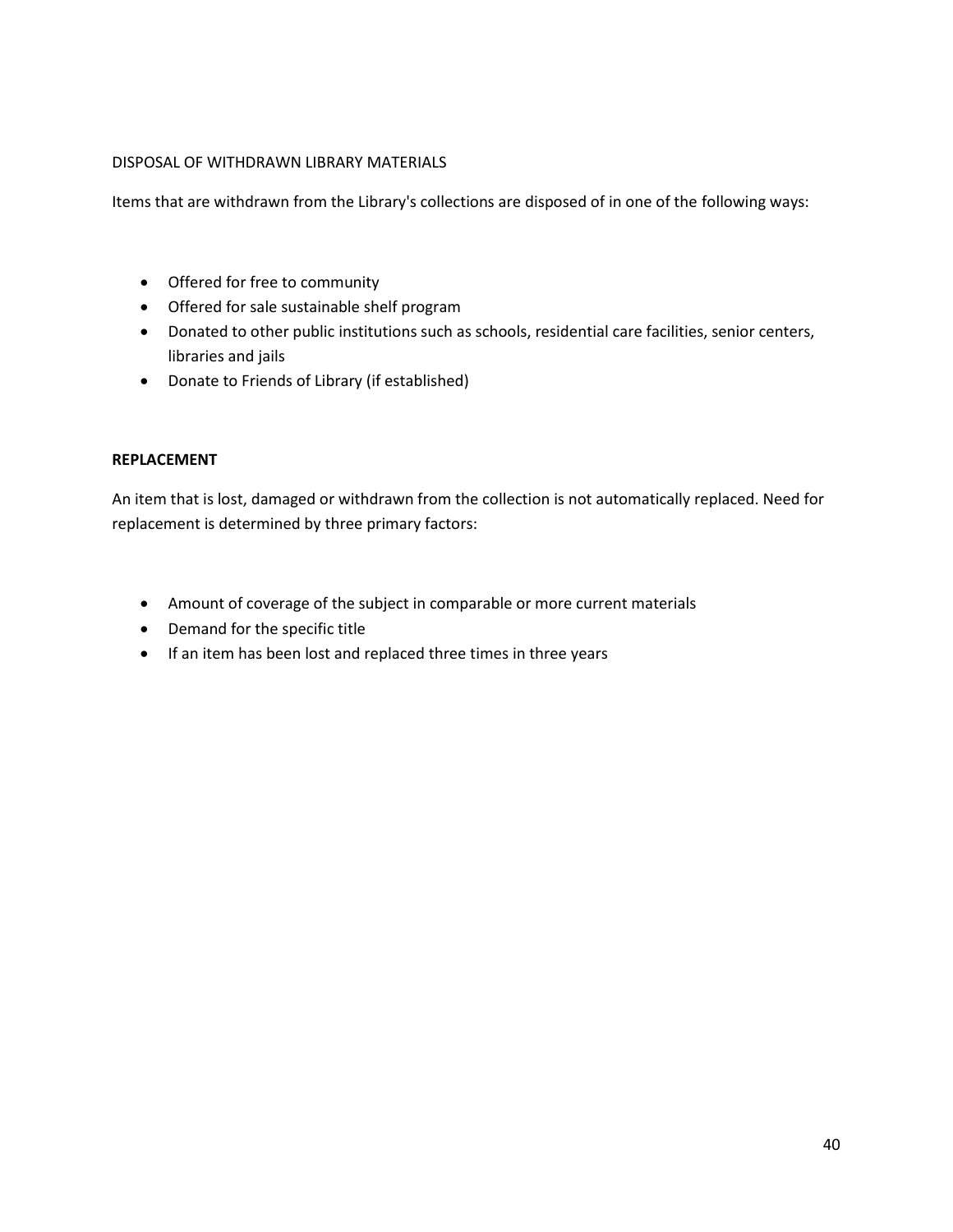# **Member Conduct Policy**

# Effective Date: 03/09/2022

The Wolfe County Public Library believes that Library users and staff have the right to work and enjoy the use of Library facilities that are clean, safe and free from undue interference by others. In order to maintain such an environment and to ensure safety and security, the Library has established the following list of behaviors that are not permitted.

# **Prohibited Behaviors**

- Smoking or other tobacco use anywhere on library grounds, in our facility, and in library vehicles
- Shouting, talking loudly (including cell phone conversations), or creating other noise that disturbs others
- Running, roughhousing, throwing objects, or committing other disorderly actions
- Using electronic devices so that they are audible to and disturb others
- Physical, verbal, visual, or sexual harassment or abuse of others. This includes:
	- a. threatening gestures, words, actions
	- b. swearing, sexual, vulgar, other inappropriate or indecent language
	- c. assault or attempted assault
	- d. prolonged staring or following
	- e. sexual advances, exposing genitals, breasts, or buttocks, or engaging in sexual behavior
- Stealing, vandalizing, defacing, damaging, or misusing Library property Possession, use, or being under the influence of drugs or alcohol
- Using skateboards, roller blades/skates/scooters inside or on Library property
- Soliciting of any kind and/or asking for signatures on petitions, except for official library business
- Blocking aisles, entrances to building or parking areas, bringing bicycles into the building
- Eating or drinking within the Library unless at authorized Library events
- Bringing animals into the building, except for service animals or as part of an authorized Library event or program
- Exhibiting offensive body odor to the degree that it interferes with the use of the Library by others
- Violating established Computer Use Policy
- Entering the Library without being fully clothed, including shirts and shoes
- Leaving children under age 11 unattended at the Library.
- Any other activity which interferes with the use of the Library by others, prevents Library staff from carrying out their duties, or otherwise disrupts the operation of the Library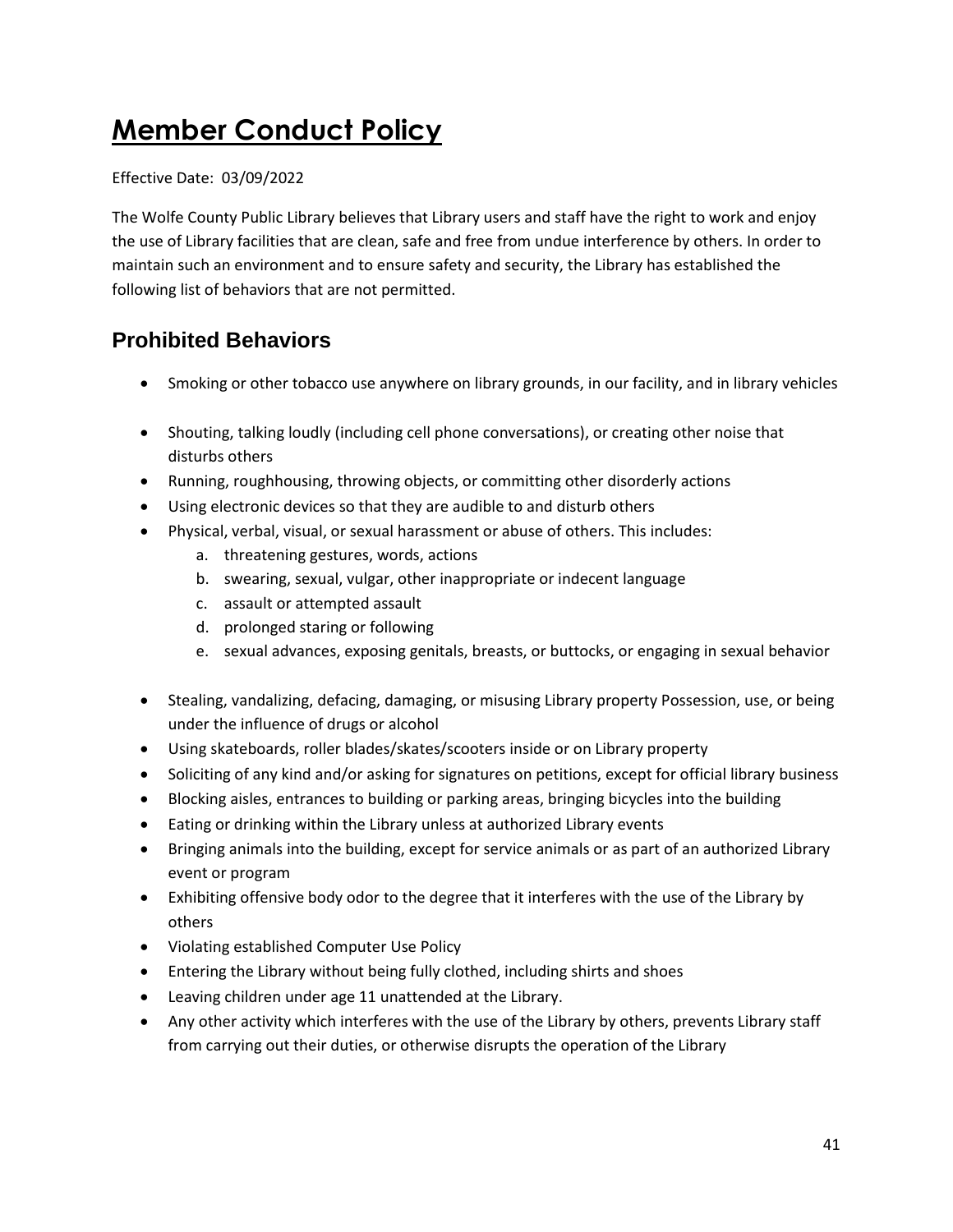# **Violations**

For general, non-threatening violations such as loud talking, cell phone use, smoking, etc., staff should warn violators about their behavior and give them a chance to correct it. If the violator refuses to comply, staff is authorized to deny computer use, borrowing privileges, or other Library benefits and may also ask the violator to leave the building and all Library property for the remainder of the day.

For more serious, threatening and/or illegal behavior, staff is authorized to ask the violator to leave the building and all Library property immediately without any warning or request to cease the behavior in question.

The Library Director or other staff member in charge should be notified if a situation becomes threatening and/or involves calling law enforcement for assistance.

Repeat and/or serious offenders may be barred from the Library for extended periods of time ranging from one week to one year. Individuals who have been barred from the Library for an extended period of time have the right to appeal the decision to the Library Board of Trustees. Such appeal must be made in writing within 30 days of the start of the period of disbarment. The Board of Trustees will address the matter at the next regularly scheduled Board meeting that is more than one week later than the date of receipt of the appeal. Decisions by the Board of Trustees are final.

Violations that involve illegal activities, behavior that continues to occur after an individual has been barred from the Library for an extended period, and/or behavior that is severely inappropriate such as harassment, threats, and/or physical violence against others may result in a permanent ban from the Library at the discretion of the Library Board of Trustees.

Parents or legal guardians are liable for all acts of minors.

Library staff is authorized to call law enforcement for assistance whenever they feel it is necessary anchor if a violator refuses to leave Library property at the request of Library staff. Violations that involve illegal actions will be prosecuted to the full extent of the law.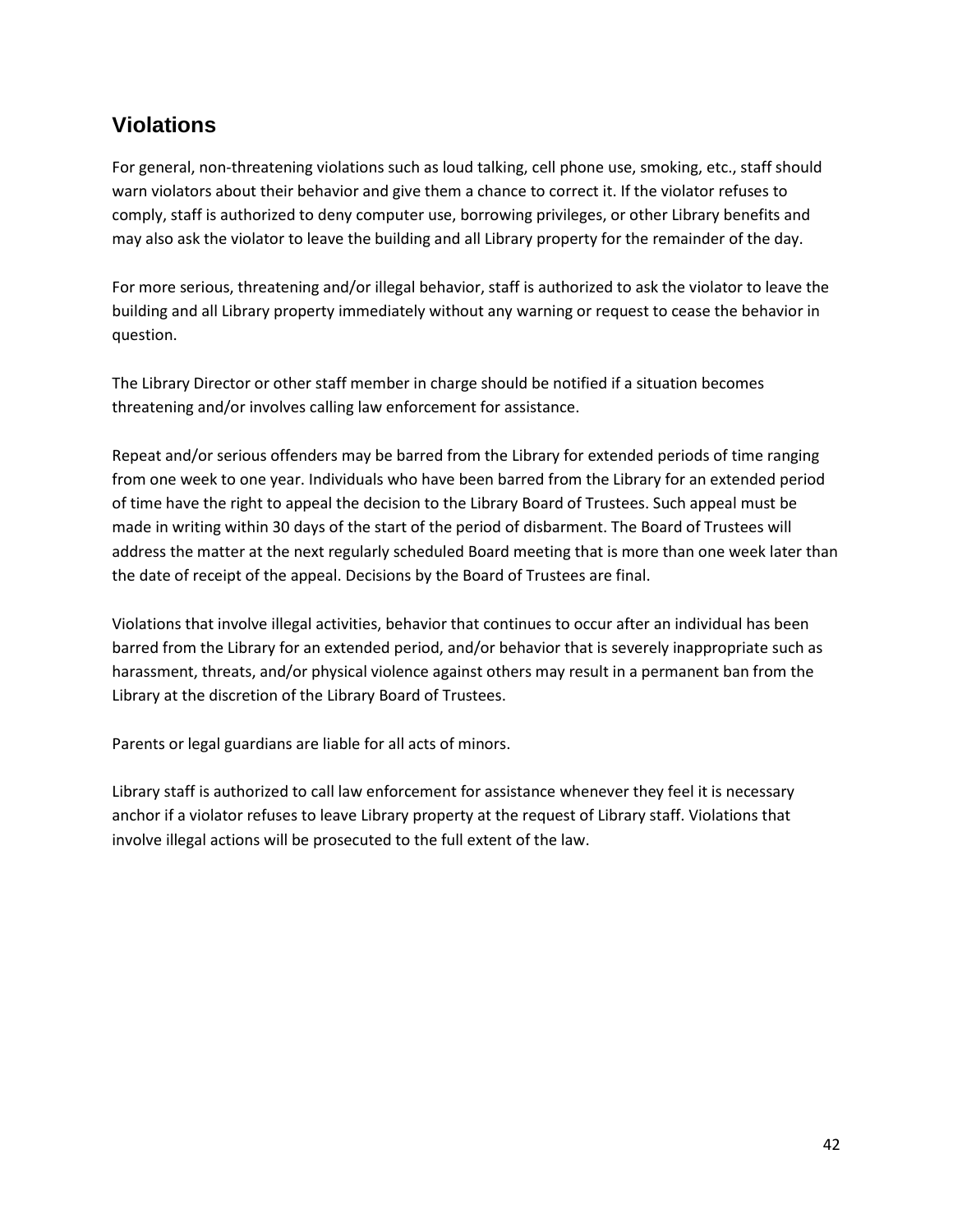# **Information Security Policy**

Effective Date: 03/09/2022

In accordance with ICRS 61.931-934, the Wolfe County Public Library will take every reasonable precaution to ensure that any personal information that is kept by the Library for any purpose is safeguarded from unauthorized access.

The Wolfe County Public Library will comply with best practices established by the Department for Local Government (as required in KRS 61.932). See *Security and Incident Investigation Procedures and Practices for Local Governmental Units* for these best practices.

Per the Department of Local Government's guidance, a "Point of Contact' is designated by the Wolfe County Public Library to

- 1. Maintain the library's adopted Information Security Policy and be familiar with its requirements;
- 2. Ensure the library's employees and others with access to personal information are aware of and understand the Information Security Policy;
- 3. Serve as contact for inquiries from other agencies regarding its Information Security Policy and any incidents;
- 4. Be responsible for ensuring compliance with the Information Security Policy; and
- 5. Be responsible for responding to any incidents.

The Library Director is Wolfe Public Library's Point of Contact for the purpose of adherence to Department for Local Government guidance.

# **Member information**

The Wolfe County Public Library acts to limit the amount of personally identifiable information that it retains. Some information, however, is necessarily and understandably retained for the transaction of day-to-day business.

Most information related to members is kept for the purposes of circulating materials and ensuring that responsibility is attributed to the correct person when an item is borrowed. This information is not publicly available and, beyond interactions between the library and the member, will be shared only with third-party vendors with whom the library has contracted services necessary for conducting business and law enforcement personnel upon valid, legal request. Information related to delinquent members may be shared with a third party vendor for the purposes of collection. The library will not share personally identifiable member information for any other purpose.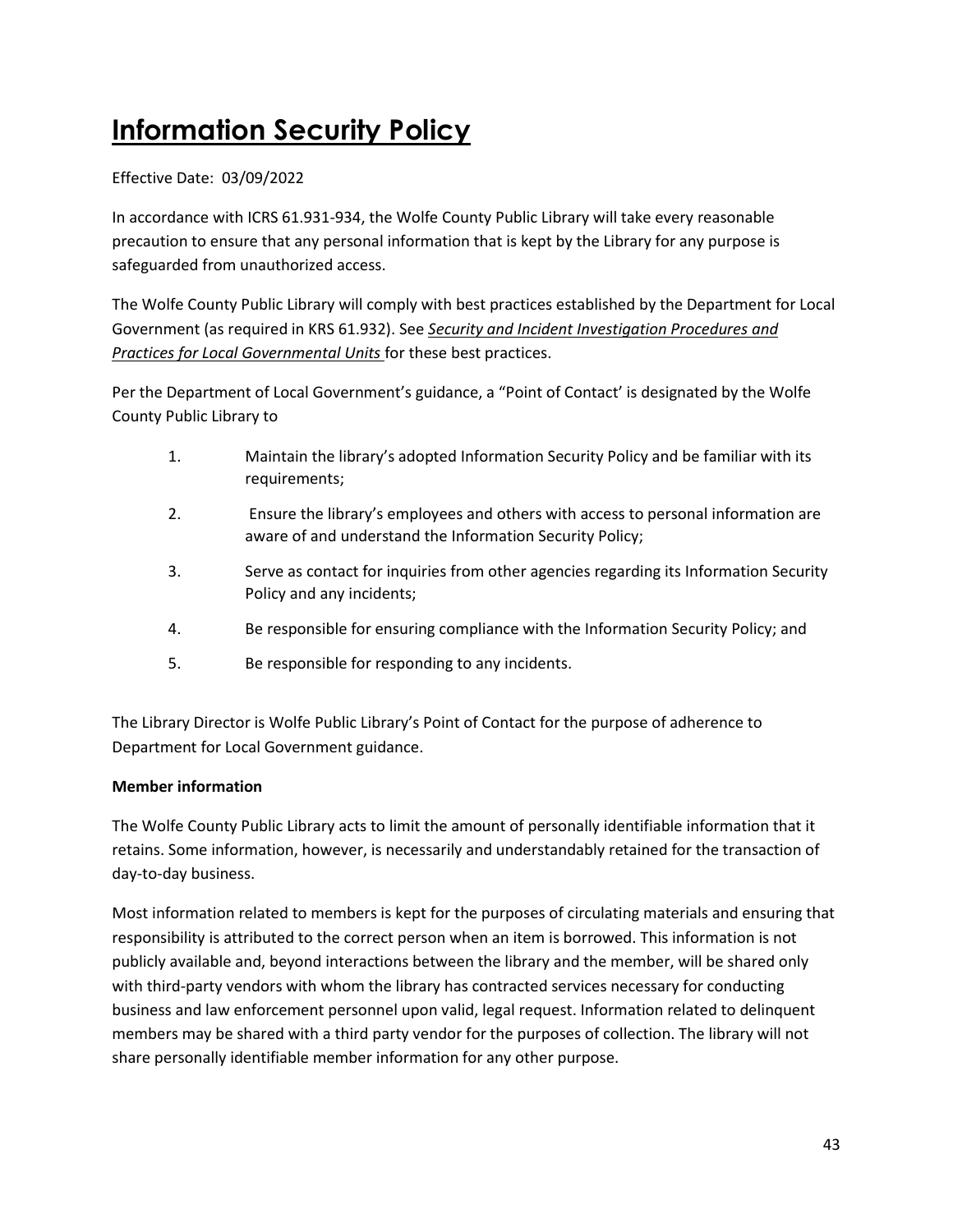When a member record has been inactive for five (5) years and carries no outstanding debt (financial or in borrowed materials), the record is deleted from the Library's computer system and is not archived.

Personal information about members is generally only retained in electronic format with appropriate back-up devices in place for recovery in the event of a database failure. All back-up devices are kept secured at all times in areas that are not accessible to the general public and with limited accessibility by staff.

# **Staff information**

The Wolfe County Public Library retains information about its staff that is directly related to the work environment. Social security numbers, health information, and performance records are retained only as a part of standard human resources processes (such as payroll or retirement). This information is subject to records retention policies of the Commonwealth of Kentucky and the Wolfe Public Library. Records will be retained and destroyed according to the records retention schedule. Personal information about staff members is, in some cases, subject to the Open Records Act and will be shared with anyone properly requesting that information as specified by Kentucky Revised Statute. Information protected from disclosure under the Open Records Act will not be shared with any outside agency for any purpose other than for the reason it was collected (i.e. to a payroll vendor for tax purposes).

Personal information about staff will be kept secured at all times in areas that are not accessible to the general public and with limited accessibility by staff.

### **Security Measures**

The library does not share any information with any outside agency for any reason other than the purposes for which it was collected, except as noted within this policy. Third party vendors with whom the library does business are required by KRS 61.932 to provide their own security measures to protect any personal information. Where possible, the library has informed each entity in writing that appropriate security and breach notification is required.

The library provides an internal, closed network for the collection and use of most member data. The network is not accessible to the general public and access to it is limited to third party vendors with whom the library has contracted services.

Where the library's systems do have interaction with any outside vendor or member (i.e. through the internet-based catalog), transactions will take place using secure transmission protocols. Such interactions will be limited to the purpose of the transaction only and will not allow access to any more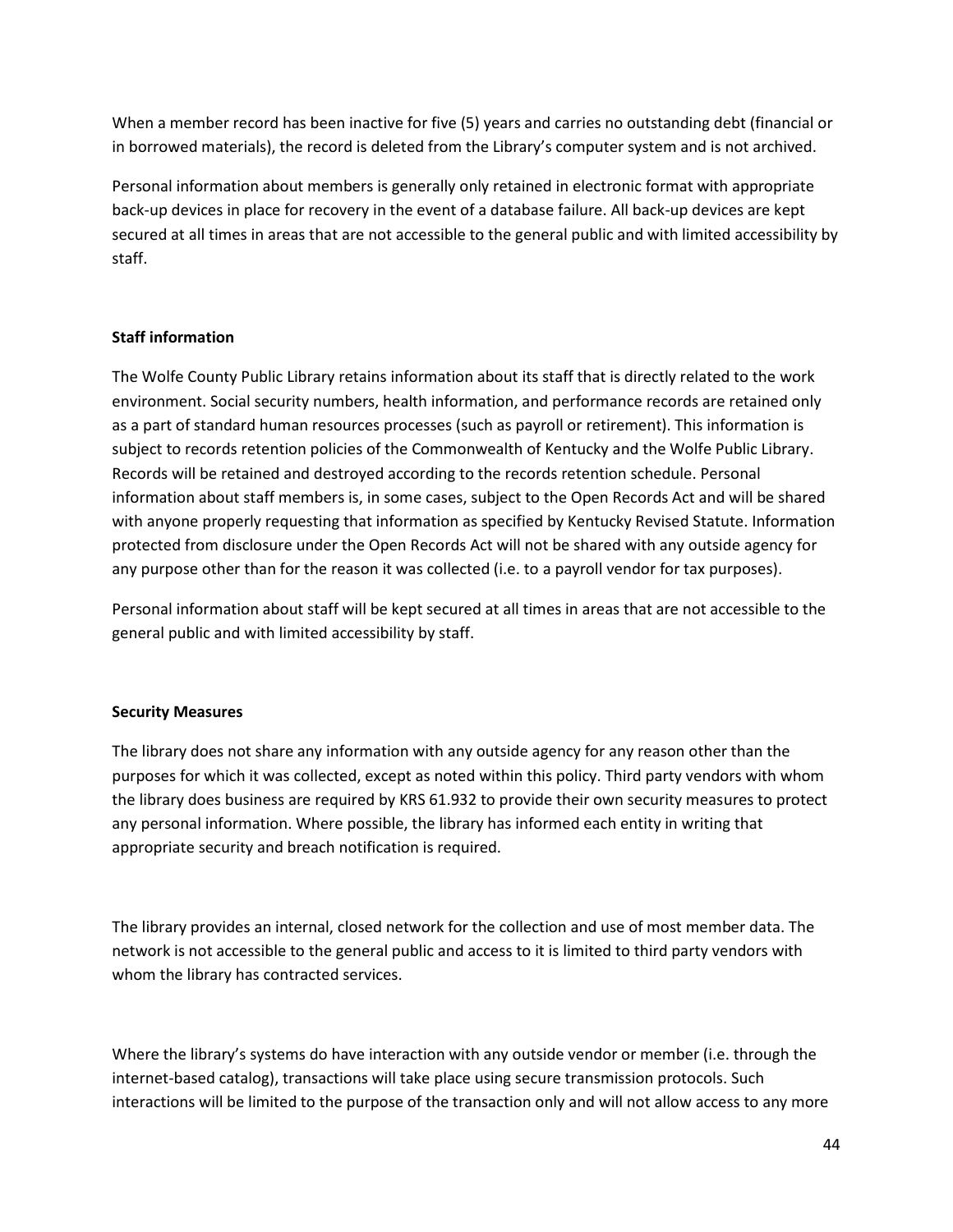information than is required for the purpose of the transaction (i.e. a member reviewing a list of items that are currently checked out to him/her).

Personal information stored on computers or back-up devices is not accessible to the general public and is protected by a computer firewall and anti-virus systems.

# **Security Breaches and Notifications**

If the Wolfe County Public Library becomes aware of a breach that would allow outside access to its network or access to devices used to store personal information, action will immediately be taken to remove the device from the network or to close the network to all external traffic.

The Wolfe County Public Library will notify vendors of their responsibilities to inform the library of any breach in their own systems which would expose or compromise the security of personal information provided by the library. Notification of such must conform to the requirements of KRS 61.932 and will include any reports of investigations that are conducted into the breach. Contracts that are made or amended with the library after January 1, 2015 must contain provisions to account for the requirements under KRS 61.932.

In the event the Wolfe Public Library's own computer network or data storage systems are breached, the library will immediately take action to secure the network or system, to prohibit any off-site access, and to determine the extent of the data that was obtained by the unauthorized party. Where appropriate, the library will notify any/all affected parties within the guidelines of KRS 61.933 or as directed in guidance from the Department for Local Government. Investigations which follow such a breach will be reported as required by the same statute.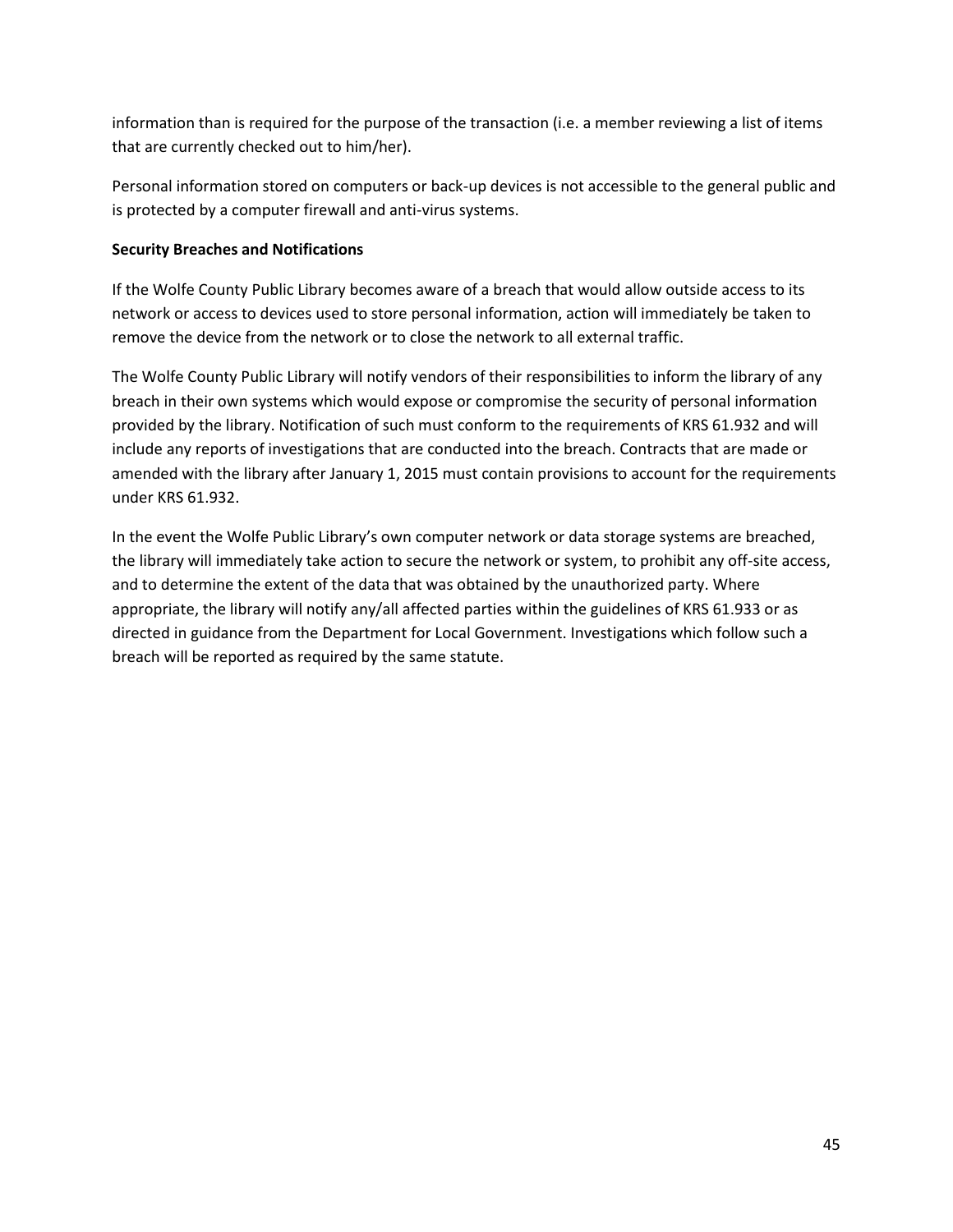# **Internet Use Policy**

Effective Date: 03/09/2022

# **Computer and Internet Access**

# **Acceptable Use Policy:**

The Wolfe County Public Library provides access to a broad range of information sources and services for the public, including access to computers and the Internet. The Internet is a global electronic network of ideas, images, information, and commentary that enables the library to provide enhanced resources beyond the physical collection of materials owned by the Library.

# **Filtering:**

The Library uses technology protection measures, in accordance with federal law, to protect against access to visual depictions that are (1) obscene, (2) contain child pornography, or (3) are harmful to minors. The Library does not provide access to sexually explicit sites. Other web sites that have been determined by Library staff as sites that overburden or disrupt the Library's computer network may also be inaccessible. Technology measures are imperfect and it is possible that legitimate sites may be erroneously blocked. Adults may request access to websites that are erroneously blocked.

1. Computers are available on a first-come, first-served basis. Requests for access may only be made in person at the time access is desired. No advance reservations will be accepted.

# **Time Limitations:**

In order to provide equitable access, the Library uses an automated time-keeping and sign-up system. The library has established standard time sessions for all users. The library monitors usage patterns and may alter the length of standard sessions as needed to maintain equitable access for all users. The Library also reserves the right to shorten individual sessions or to deny a second session if other members are waiting for computers or if a substantial number of the Library's computers are currently in use.

# **Rules of Use and Restrictions:**

- 1. Users must utilize headphones or earbuds so that sound is not audible to others.
- 2. Users shall refrain from the use of visuals which disrupt the ability of other Library members or the staff to use the Library and its resources.
- 3. Users may not attempt, in any way, to alter, damage, abuse, or sabotage computer equipment or software, alter configurations, or install additional software or hardware.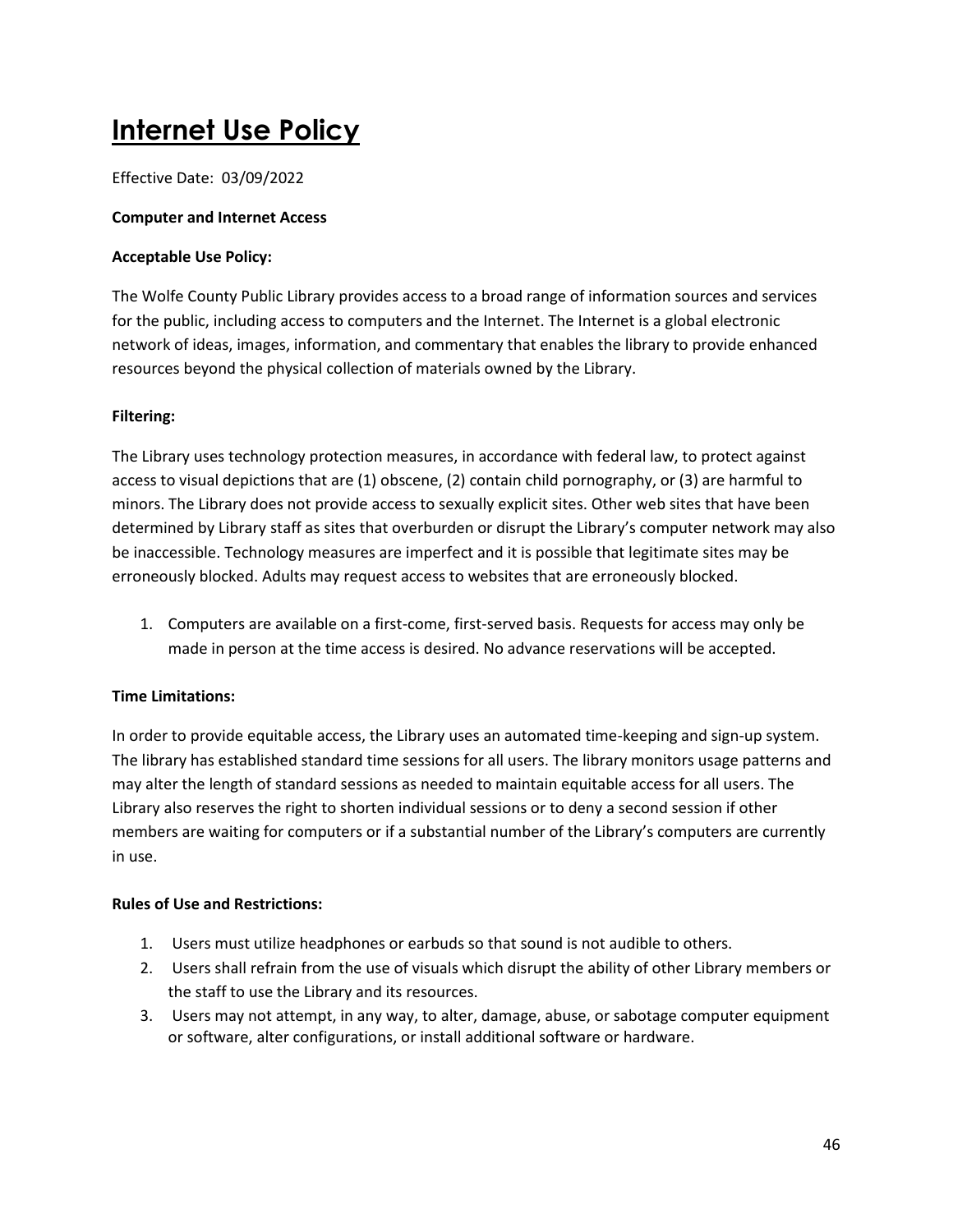- 4. Users may not use library computers in any way that violates the Library Member Rules of Conduct, or pertinent state, federal, and local laws. Any illegal actions will be reported to the appropriate law enforcement authorities.
- 5. Users may not take any action that will cause disruption to the normal operations of the Library or result in the invasion of privacy or harassment of others.
- 6. Users are not allowed to directly connect a personal computer or other personal hardware device to any library computer or the Library network.
- 7. A maximum of two users may use a single computer at one time.
- 8. No food or drink is allowed in the vicinity of the computer area.
- 9. Misuse of the Library's computers and/or the Internet will result in loss of access to Library computers.

### **Printing:**

Printing from the Library's computers is available for a charge (10 pages free). It is the users responsibility to verify that they are requesting the correct item for printing before releasing a print job. The Library will not refund charges for items printed in error by users. The copyright law of the United States (Title 17 US Code) governs the printing of copyrighted material. The user of any Library computer is liable for any infringement.

### **Downloading/Uploading:**

Downloading is permitted only to portable storage devices. Users must provide their own storage devices. Downloaded materials will not be retained on the Library's computers. Information and files downloaded from the Internet may contain malicious elements (like computer viruses) that could result in loss of data or damage to other computer equipment. The Library is not responsible for damage to a person's storage media or for any loss of data, damage or liability that may occur from the use of the Library's computers. Users are prohibited from downloading any software or applications from the Internet to a Library computer and from uploading software or applications from a personal device to a Library computer. No physical devices, other than portable storage devices (flash drives, USB drives) may be attached to any library computer.

### **User Risks and Responsibilities:**

The Internet offers unlimited global access to information. However, not all sources on the Internet provide information that is accurate, current, legal, or philosophically acceptable to all citizens. The Library is unable to control the content of the materials on the Internet. Users of the Internet are responsible for their own choices.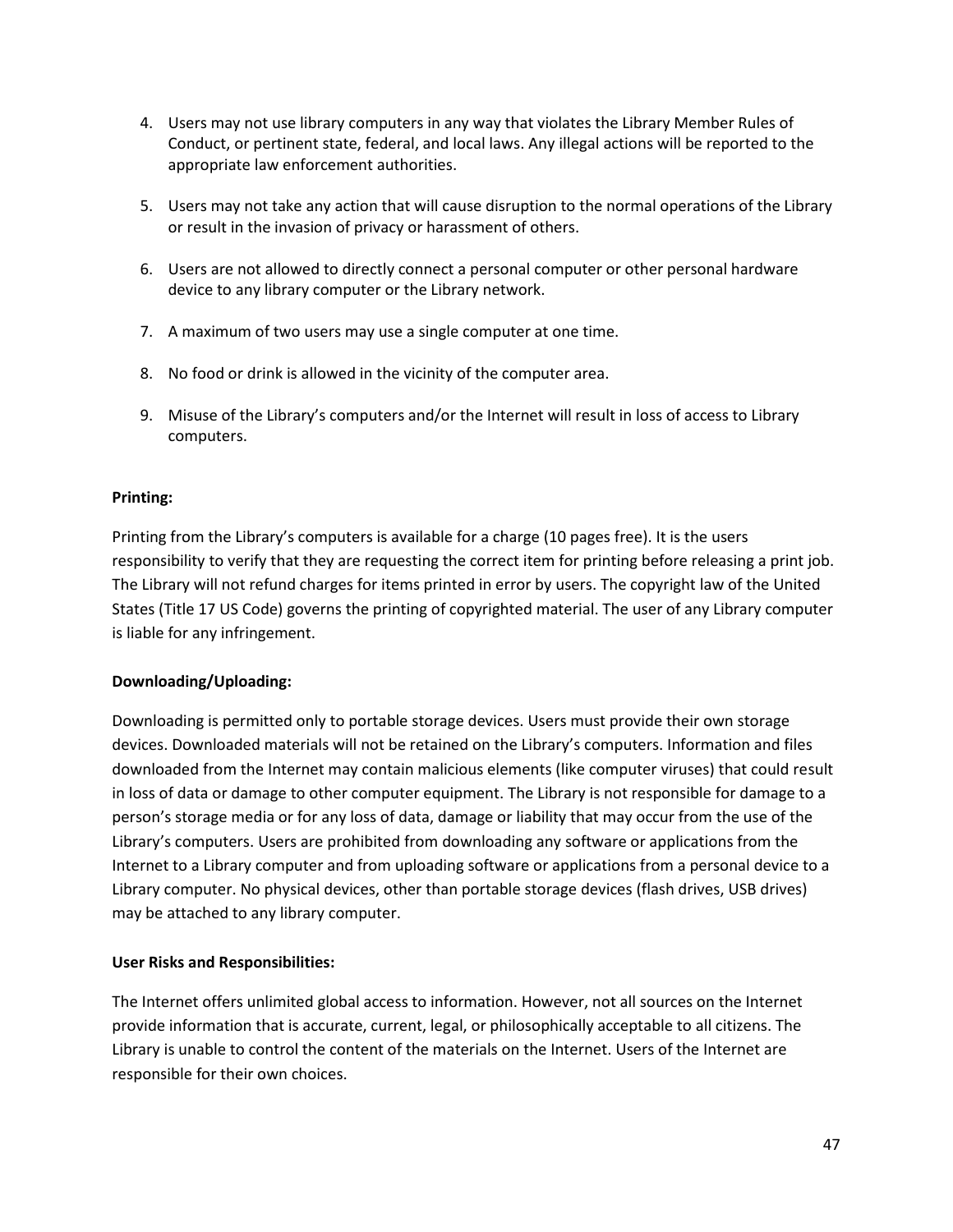#### **Use by Juveniles:**

As with all Library resources, the Library affirms the right and responsibilities of parents and guardians NOT the Library staff, to determine and monitor their children's use of the Internet. The Library staff is trained and employed to provide library services, not to provide child-care or supervision. The staff cannot and will not act to monitor a juvenile's access to the Internet except within the parameters of this policy. Parents and/or guardians are responsible for the use of these resources by their own minor children.

### **Privacy**

The Library does not provide privacy for individual users. The sending or receipt of any information through the Internet is at the sole risk of the user.

#### **Disclaimer**

The Library assumes no responsibility for any damages, direct or indirect, arising from use of its computers or from its connection to Internet services.

#### **Wireless Access**

The Library provides access to the Internet for users who bring their own computer or other mobile device. Users are responsible for configuring their own equipment. The library does not provide technical support for establishing or maintaining a connection or equipment configurations. The library is not responsible for any changes made to an individual device's settings and does not guarantee that a user's hardware will work with the library's wireless connection.

Wireless users agree to abide by all Rules of Use for this policy while using the Library s wireless network.

The Library is not responsible for any damage caused to hardware or software due to electric surges, security issues or consequences caused by viruses or hacking. All wireless access users are individually responsible for maintaining up-to-date virus protection on personal computers or other mobile devices.

Printing to library printers is available from wireless connections.

The wireless network is configured separately from the Library's wired public-access computer network and is offered without any guarantee of service. While every effort will be made to render the wireless network functional and useful, the Library reserves the right to make any restrictions necessary to make maintenance and support of the wireless network manageable and practical, including but not limited to the use of passwords, filtering, limits on the number of simultaneous users, and the prohibition of certain technologies and Internet features and functions.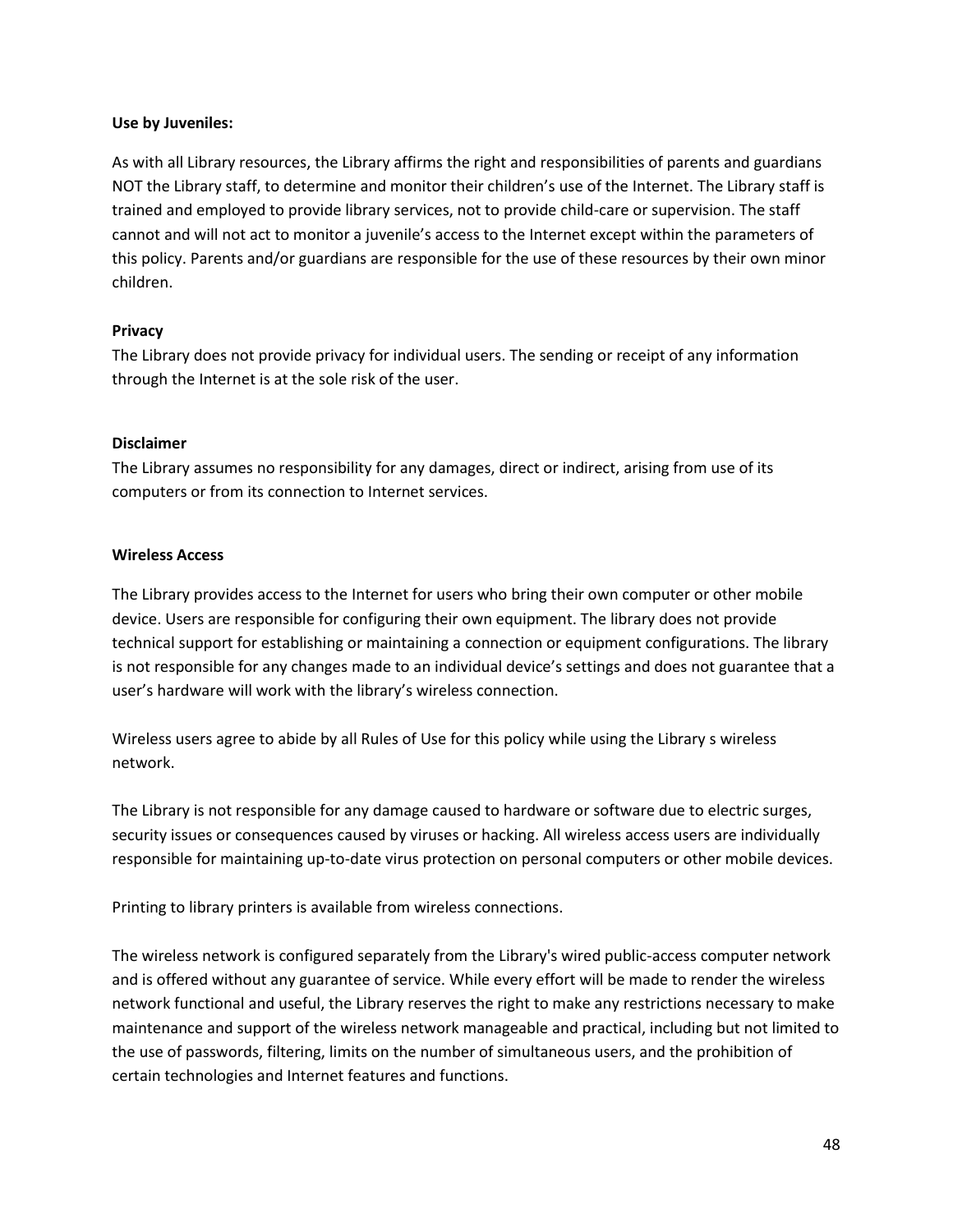# **Meeting Room Policy**

Effective Date: 03/09/2022

Wolfe Public Library's meeting rooms are made available to the public for non-profit events on an equal first come, first serve basis. All meetings are open to the public. Library sponsored activities take precedence over non‐Library uses of the meeting room. Permission to use the Library facilities does not, in any way, constitute an endorsement by the Library of the group or the group's beliefs.

# **TERMS AND CONDITIONS**

1. Wolfe County Public Library cardholders, in good standing and at least 21 years of age, may reserve a meeting room appropriate for group size. The cardholder is considered the official representative of the group and shall be responsible for seeing that Library policies are observed and communicated to the group. Teenage and children's groups shall have an adult sponsor, at least 21 years of age, present during the entire meeting.

2. Any fees for damages or cleaning shall be charged to the cardholder reserving the room.

3. The library will not provide computer/equipment assistance for devices not the property of the Wolfe County Public Library nor assume any responsibility for any malfunctions or damages to said computer/equipment.

4. Meeting rooms are booked on an equal first come, first serve basis. Reservations may be made by phone, weekdays 9AM-4PM, (606)668-6571. Reservations should be made at least 24 hours prior to the meeting, except at discretion of library director based on availability. Reservations may not be made more than three [3] months in advance. An organization may schedule no more than one reservation per week per month. Exceptions must be made for government agencies and library organizations. Reservation requests are not final until confirmation message received from the library.

5. The Library reserves the right to change or cancel any meeting if circumstances at the Library so demand, including room reassignment based upon size of the group. If the Library is closed due to inclement weather or any other circumstance, the meeting rooms will be unavailable. The Library reserves the right to reject any application if it is determined the group has abused its past meeting room privileges.

6. Meeting rooms are only available during the Library's normal hours of operation. All meetings must conclude 30 minutes prior to Library's posted closing time. Groups should allow proper time for set up and clean up when requesting their meeting time.

7. Groups using the Library meeting rooms shall hold harmless the Library, its board of trustees, and staff from any and all claims or actions attributable to the use of the Library facilities.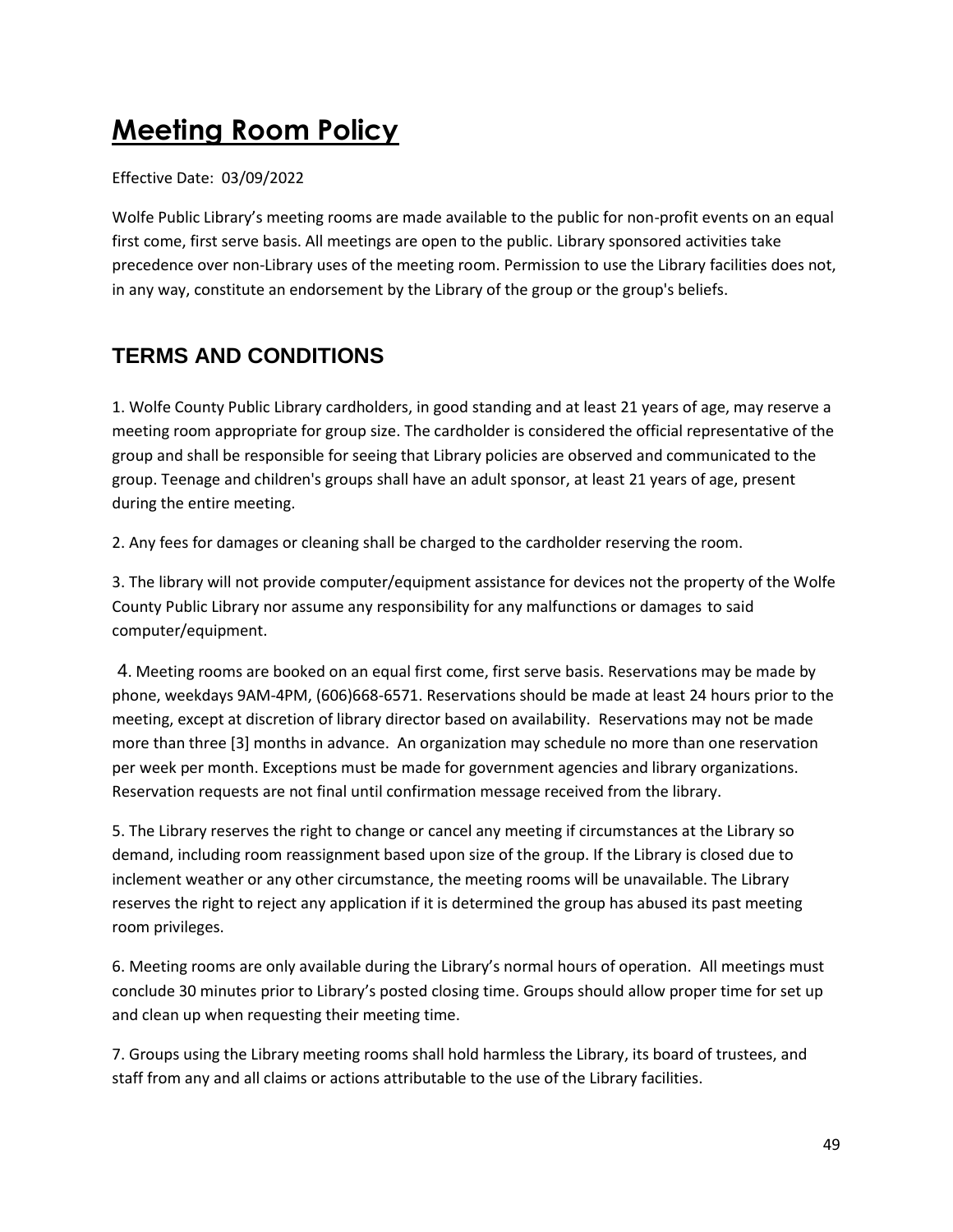8. Groups shall hold harmless and indemnify the Wolfe County Public Library District, its Board of Trustees, and staff from and against any and all liability which may be imposed upon them for any injury to persons or property caused by that organization or any person in connection with that organization's meeting.

9. The Wolfe County Public Library District, the Board of Trustees, and staff, collectively and individually, are hereby released and discharged from any and all liability for any loss, injury, or damage to persons or property which may be sustained by reason of a meeting.

10. Meeting rooms are not available for personal or private parties such as birthday celebrations, showers, or receptions. The meeting rooms shall not be used for any unlawful purpose and meetings shall not disturb normal Library function.

11. The official representative shall, prior to taking possession of the Meeting Room, complete a walkthrough of the reserved space with Library staff. Then, the official representative shall sign the approved form acknowledging their agreement to follow Wolfe Public Library's Meeting Room Policy. Meeting Room setup and tear down is the responsibility of the group using the room. The group is expected to return the room to its original orderly condition. Chairs are to be returned to carts and tables clean. Trash is to be put in trash receptacles. Library staff will return equipment to storage.

12. No fees may be charged to attendees. No solicitation is permitted. No sales are permitted unless authorized by the director at a library sponsored event.

13. Alcoholic beverages or tobacco products shall not be served, used, or consumed on library grounds.

14. Groups reserving the meeting room shall not use the Library's name, logo, or address in any way that indicates Library sponsorship of their event. This does not apply to events that the Library agrees to co‐sponsor.

15. All flyers, notices, signs, advertising and/or postings of meetings shall not in any way state or imply that the Library endorses or supports the meeting or the subject being discussed at the meeting.

16. The Library reserves the right to approve flyers, notices, signs, advertising or postings of meetings for conformity with paragraph 15, above.

17. Groups may not attach or affix anything to walls, doors, or removable partitions in any library facility without prior permission from the Library.

18. No materials or supplies may be left or stored at the library. Groups may not use the Library as a mailing address.

19. A violation of this policy may result in the inability to use the Library meeting rooms in the future. This decision shall be left to a determination by the Director of the Wolfe Public Library.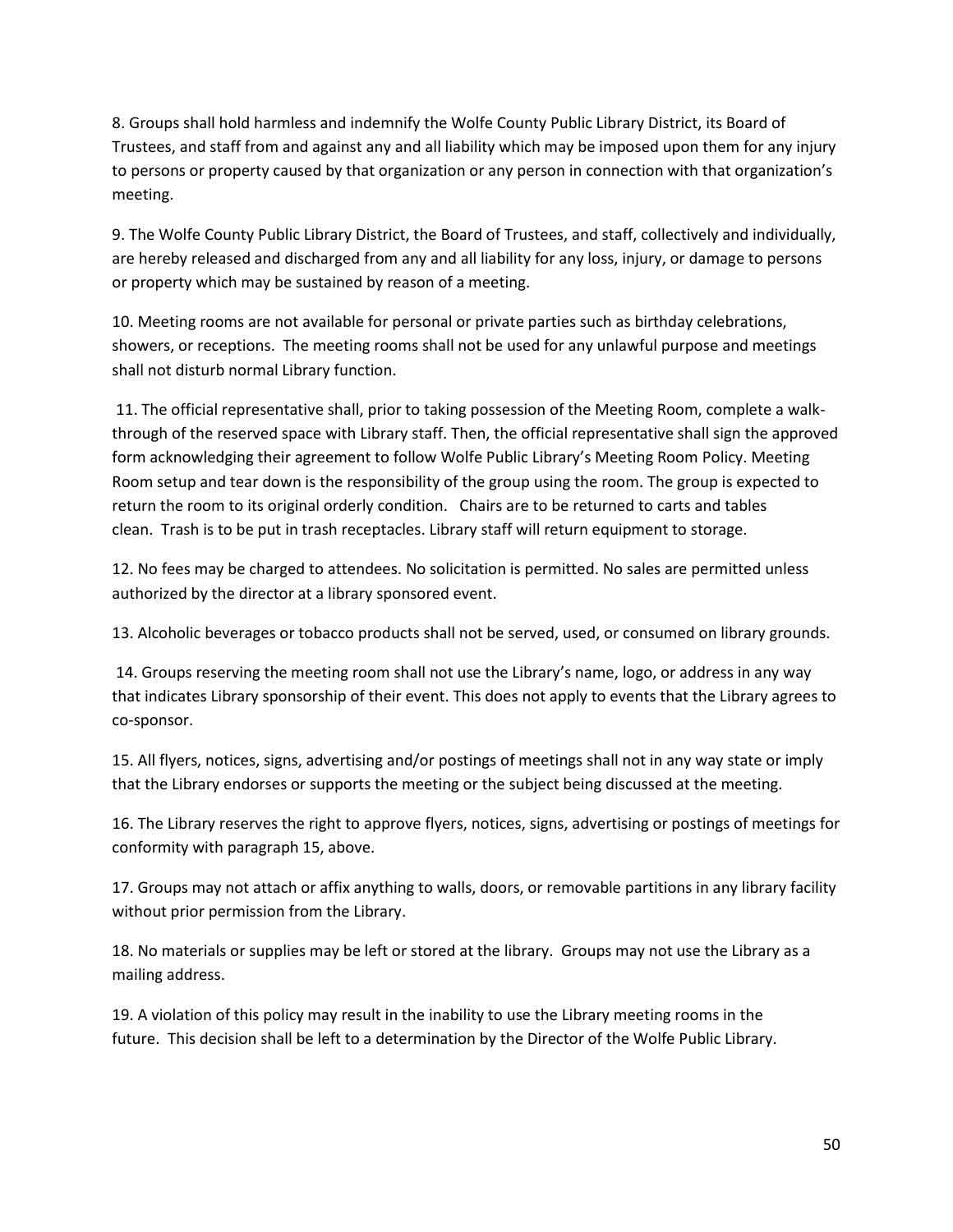20. The Library strives to make meeting rooms available at no charge. However, if the room is left in an unsatisfactory condition or if there is damage to library property, the cardholder who submitted the reservation will be notified at the time the damage fine is added to their account.

Cleaning Fine: \$75

Damage Fine: Damage to Library property or equipment will be assessed at full replacement or repair value.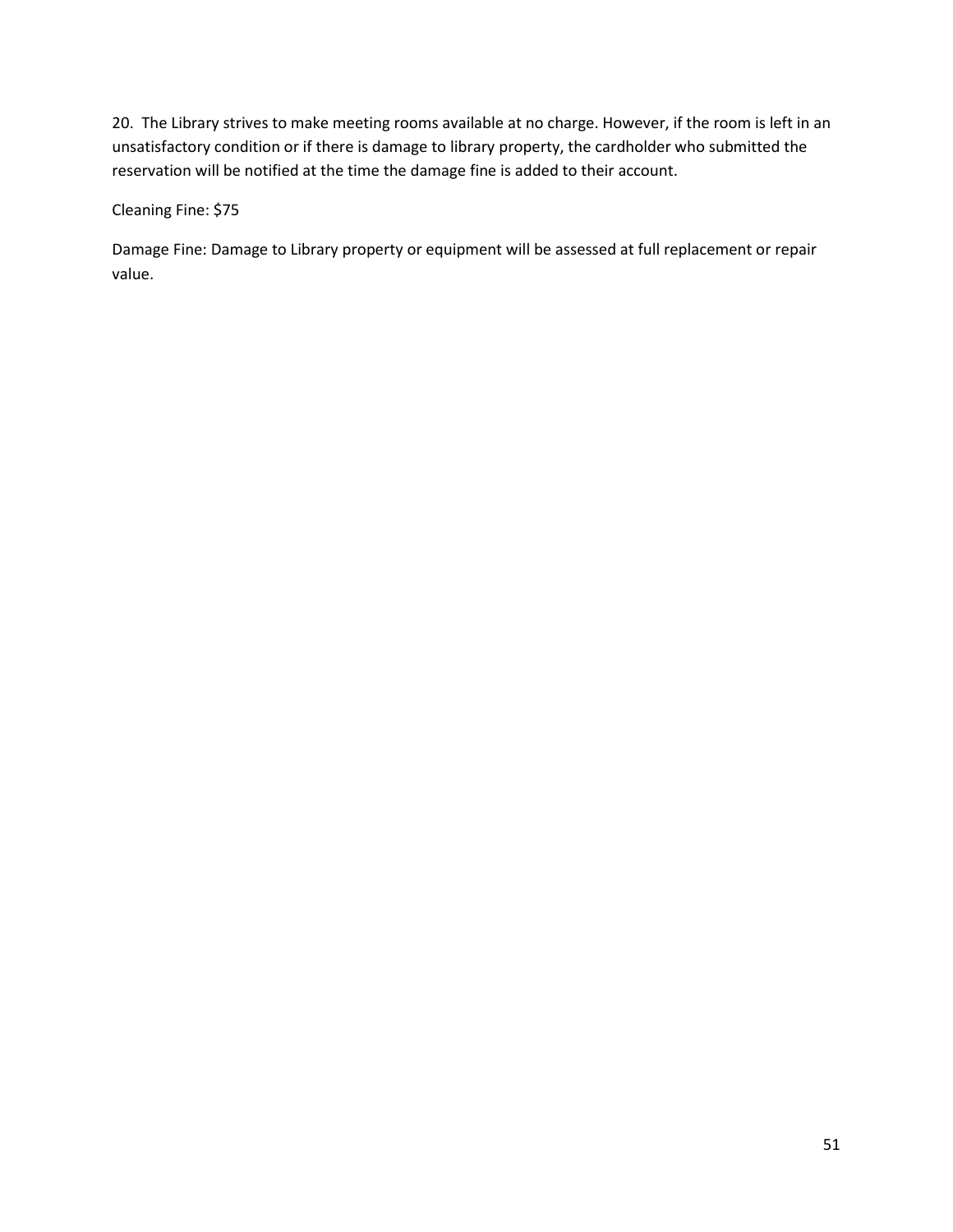# **Service Animal Policy**

# Effective Date: 05/11/2022

The Americans with Disabilities Act (ADA) requires that organizations that serve the public, including public libraries, must allow people with disabilities to bring their service animals into all areas of the facility where patrons are normally allowed to go. This applies to patrons and employees. The protections provided by the ADA take priority over local and state laws and regulations.

# WHAT IS A SERVICE ANIMAL?

The ADA generally defines services animals as dogs. Dogs employed as service animals may be any breed, size or weight. Some, but not all, service animals wear special collars or harnesses. Service animals are not required to have special licenses, to be certified, or to have any visible identification.

In addition to the provisions about service dogs, ADA regulations allow for miniature horses that have been individually trained to do work or perform tasks for people with disabilities. Miniature horses generally range in height from 24 inches to 34 inches measured to the shoulders and generally weigh between 70 and 100 pounds.

NOTE: In some situations, a person with a disability may require more than one service animal, where each animal provides a different type of assistance. For example, an individual may need both a hearing dog and a seizure alert dog.

# WHAT DO SERVICE ANIMALS DO?

Service animals perform various tasks and provide services for people with disabilities. Here are some examples:

• Guide – serves as a travel aide for a person who is legally blind.

• Hearing or signal – alerts a person with hearing loss or deafness when a sound occurs, such as an alarm or a knock on the door.

• Mobility assistance – helps a person who has a mobility or health disability. They may carry, fetch, open doors, ring doorbells, activate elevator buttons, pull a wheelchair, steady a person while walking, help someone get up after a fall, etc.

• Seizure response – warns a person of an impending seizure, or provides aid during a seizure, such as going for help or standing guard over the person.

• Therapeutic assistance – aids people with cognitive or psychological disabilities, allowing them to live more independently. These animals may bring an emergency phone during a crisis, call 911 or the suicide hotline, turn on the lights in a dark room, bring medications, bark for help in an emergency, assist a person with panic disorder in coping with crowds, etc.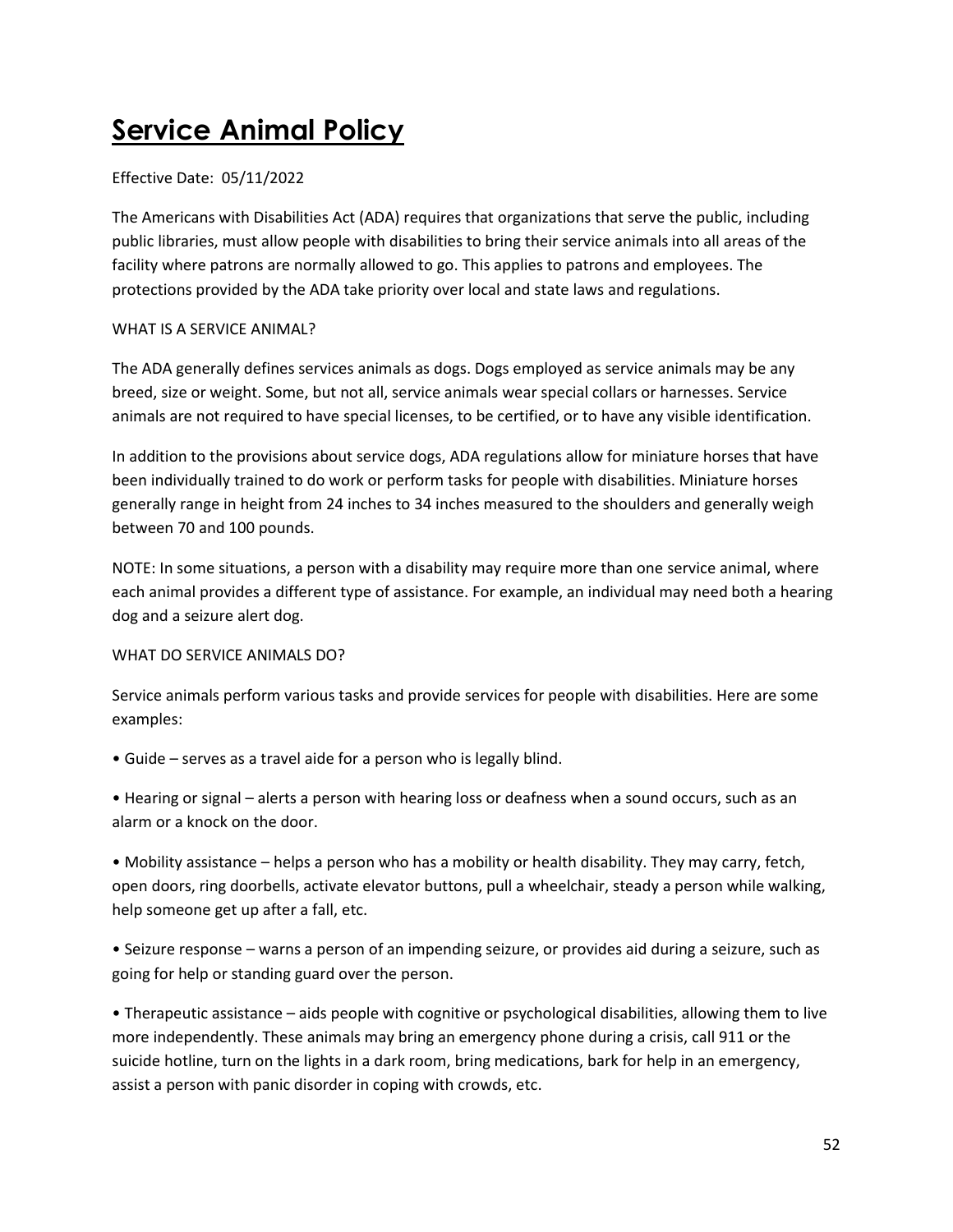• Psychiatric and neurological assistance - The use of service dogs for psychiatric and neurological disabilities is explicitly protected under the ADA.

Dogs or other animals whose sole function is "the provision of emotional support, well-being, comfort, or companionship" are not considered service animals under

the ADA regulations.

# **SENSITIVITY AND AWARENESS**

Wolfe County Public Library will ensure that staff members are properly trained in treating patrons and employees who require the assistance of service animals with sensitivity and respect.

Library staff cannot require patrons accompanied by service animals to provide documentation, such as special ID cards or proof of certification. Nor can they ask about the specific nature of a person's disability – e.g. "Are you blind?" or

"Are you under a physician's care?"

Library staff may only ask:

1. Is your animal a service or assistance animal required because of a disability?

2. What tasks has your animal been trained to perform?

Based upon the answers to these questions library staff will make a determination as to the status of the animal as a pet or legitimate service animal. The following guidelines provide some basic information on accommodating patrons and staff accompanied by service animals:

1. Staff will allow a service animal to accompany the patron/employee at all times and everywhere in the library except where animals are prohibited for safety reasons.

2. People with disabilities who use service animals will not be isolated from or treated less favorably than other patrons or employees.

3. Be aware that many people with disabilities do not care to share personal details about their disability or their service animal.

4. Do not separate or attempt to separate a patron or employee from the service animal.

5. Do not pet or talk to a service animal when it is working – this distracts the animal from its tasks.

6. Do not feed a service animal, which may have specific dietary requirements. Unusual food or food at an unexpected time may cause the animal to become ill.

7. Do not deliberately startle a service animal or make noises at the animal (barking, whistling, etc.).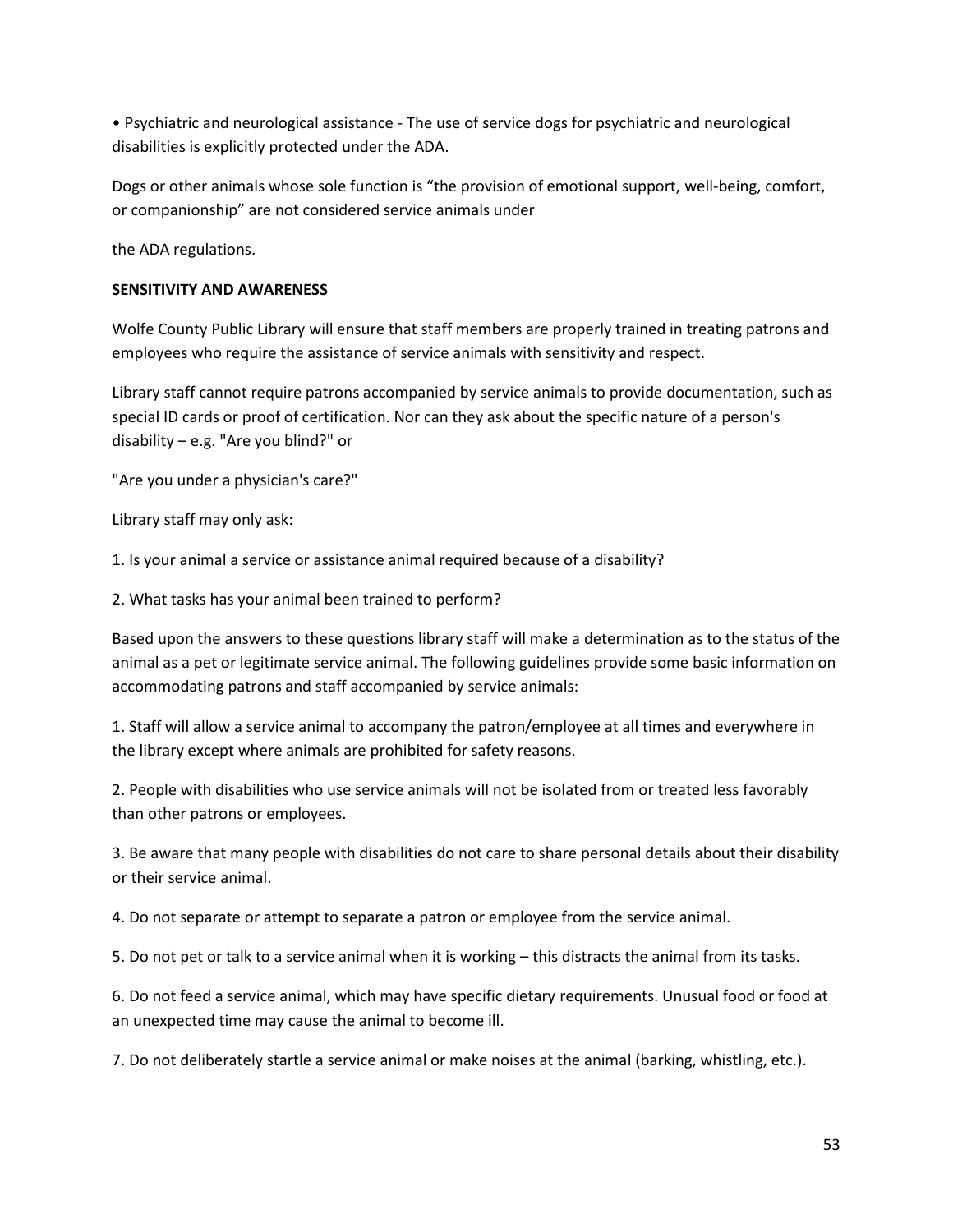8. If other patrons complain that they are not allowed pets and want to know why an exception was made, staff should state that the library complies with the Americans with Disabilities Act.

Remember, the library will not require someone to provide details about his or her disability.

# **RULES FOR SERVICE ANIMALS**

The library cannot place limitations on the size, weight, and breed of service

animals. They can, however, require service animals to meet reasonable behavior rules that ensure the safety of all library patrons, and require that service animals have current appropriate vaccinations. The patron/employee has the responsibility to care for and supervise the service animal. The patron/employee should retain full control of the animal at all times.

This generally means that while the animal is in the library, it must be on leash, in a carrier, or otherwise in the direct control of its owner. When around other people or animals, the service animal should be well behaved (no jumping, snarling, nipping, excessive barking). The patron/employee is responsible for the safe removal of animal waste products. Special provisions apply to miniature horses. ADA regulations set out four assessment factors to assist entities in determining whether miniature horses can be accommodated in their facility. The assessment factors are:

1. whether the miniature horse is housebroken;

2. whether the miniature horse is under the owner's control;

3. whether the facility can accommodate the miniature horse's type, size, and weight; and

4. whether the miniature horse's presence will not compromise legitimate safety requirements necessary for safe operation of the facility.

If these criteria are satisfied, the miniature horse must be allowed to accompany

the disabled person within the facility.

### **REMOVAL OF A SERVICE ANIMAL**

If a service animal is unruly, disruptive (aggressively jumping, nipping, etc.) or not house trained, the patron/employee may be asked to remove the animal. If the animal's inappropriate behavior happens repeatedly, the patron/employee may be asked not bring the animal into common areas of the library until steps have been taken to mitigate the behavior (such as refresher training). If the behavior poses a significant threat to patrons or employees, the patron/employee may be required to remove the animal from the library altogether.

### WHAT ABOUT OTHERS WHO ARE AFRAID OF OR ALLERGIC To ANIMALS?

A fear of or minor allergy to dogs or other animals is not a disability, so the library does not need to "accommodate" in those situations. In rare cases, a person's allergy may be so severe that animal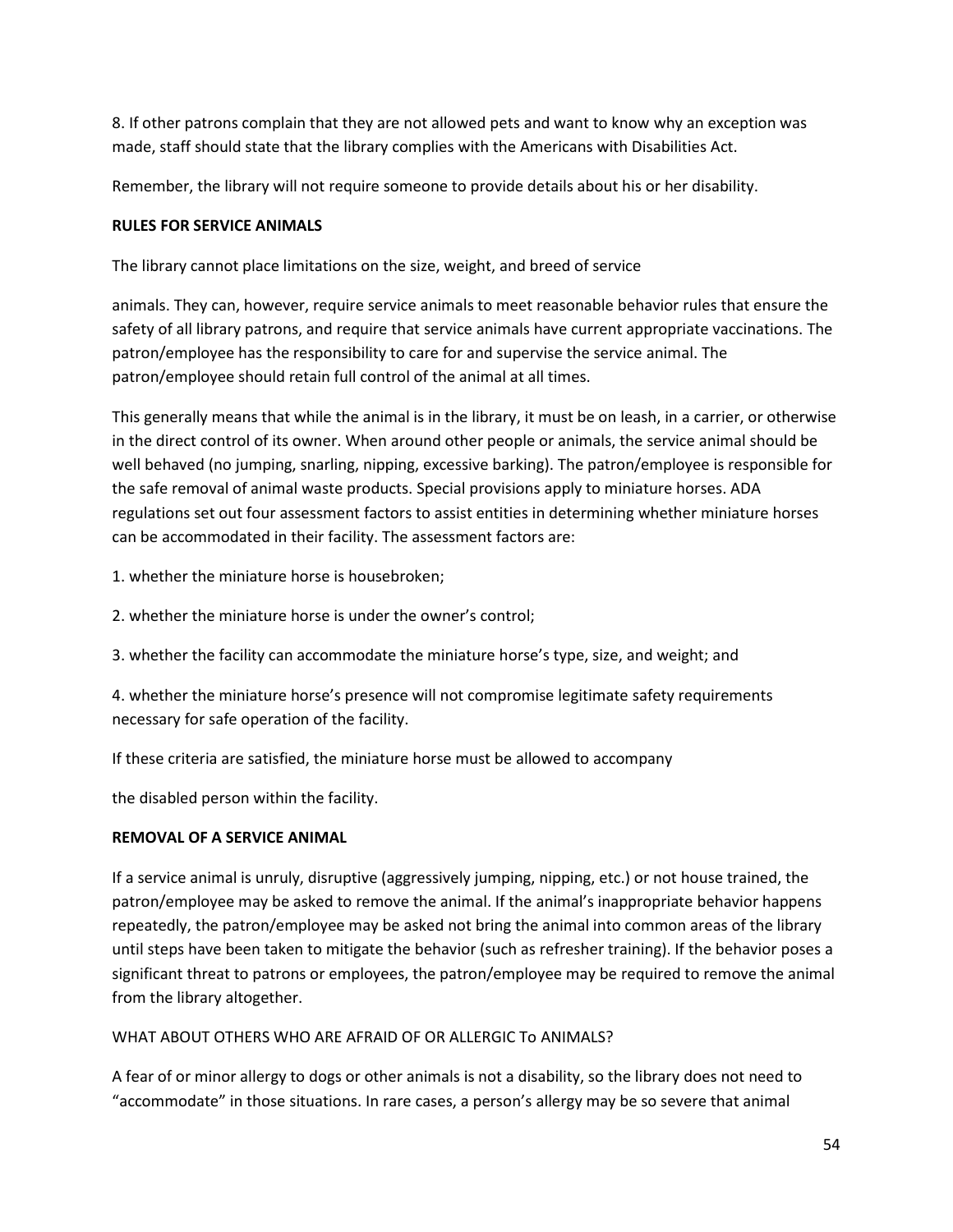contact may cause respiratory distress. In those situations, the allergic person may also request an accommodation, such as keeping the animal and the allergic person separate, as much as is possible.

Any complaints about service animals in the library should be forwarded to the

director.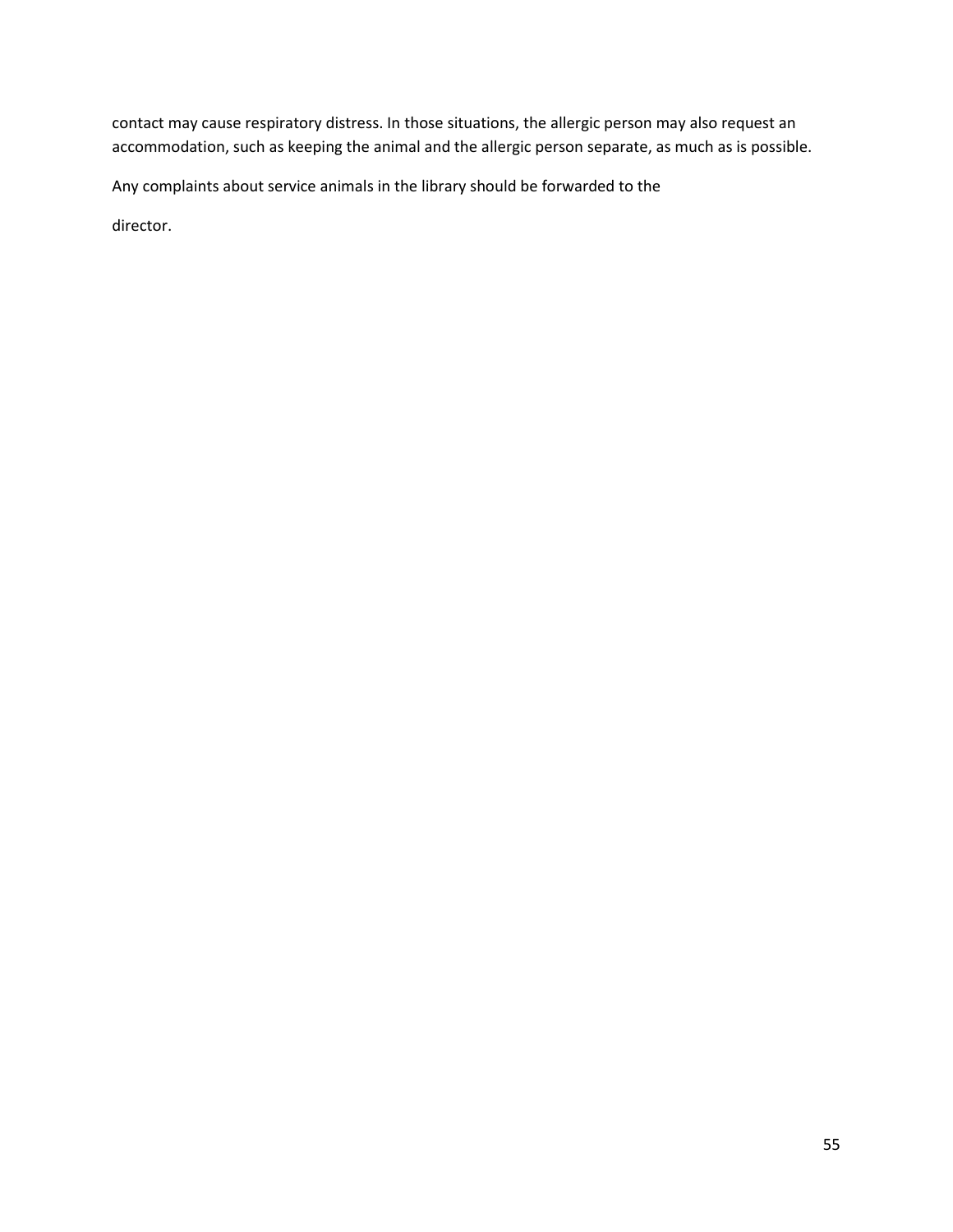# **Surplus Property Policy**

# Effective Date: 05/11/2022

The Wolfe County Public Library Board of Trustees has adopted the Kentucky Model Procurement Code for local public agencies, KRS 45A.345-45A.460. In accordance, the library will sell or otherwise dispose of property that it deems no longer necessary or useful for the provision of library services according to KRS 45A.425.

# **Declaring Property Surplus:**

Only property having a monetary value need be declared surplus. Property that is obsolete or broken and has no useful value may be discarded without notice. The Director is authorized to declare as surplus those library materials whose unit value is estimated to be less than 25 dollars. The Board of Trustees is authorized to declare as surplus those library materials whose unit value is estimated to be 25 dollars or more.

# **Disposal of Surplus Property:**

Books and non-print items withdrawn from the library's collections which have unit values of less than 25 dollars may be given to the Friends of the Library, to another library or governmental entity, or to some other educational or cultural not-for-profit organization. Computers & other technology items which have unit values of less than 25 dollars and are incapable of running current software and/or are incompatible with the library's computer network may be disposed of using qualified electronics recycling services or given to the Friends of the Library, to another library or governmental entity, or to some other educational or cultural not-for-profit organization. In some cases, it may be possible to trade in surplus items for a discount on the purchase of replacements. This arrangement would be negotiated with the vendor and would not require prior approval from the Board.

The Board shall approve methods of disposal for all other items. Methods to be considered include:

- Give or sell to another public library, school district, or governmental entity

- Give or sell to a non-profit organization which serves a public purpose related to the mission of the library

- Sell through public auction, including internet auction, or sealed bid following the bid procedure in KRS 45A.365

If the surplus items cannot be transferred or sold by any of the above methods, they may be disposed of in any manner deemed appropriate by the library and consistent with the public interest.

Any compensation resulting from the disposal of surplus property shall be transferred to the library's general fund.

Library inventory records will be updated to reflect disposal of surplus items per the Local Government General Retention Schedule.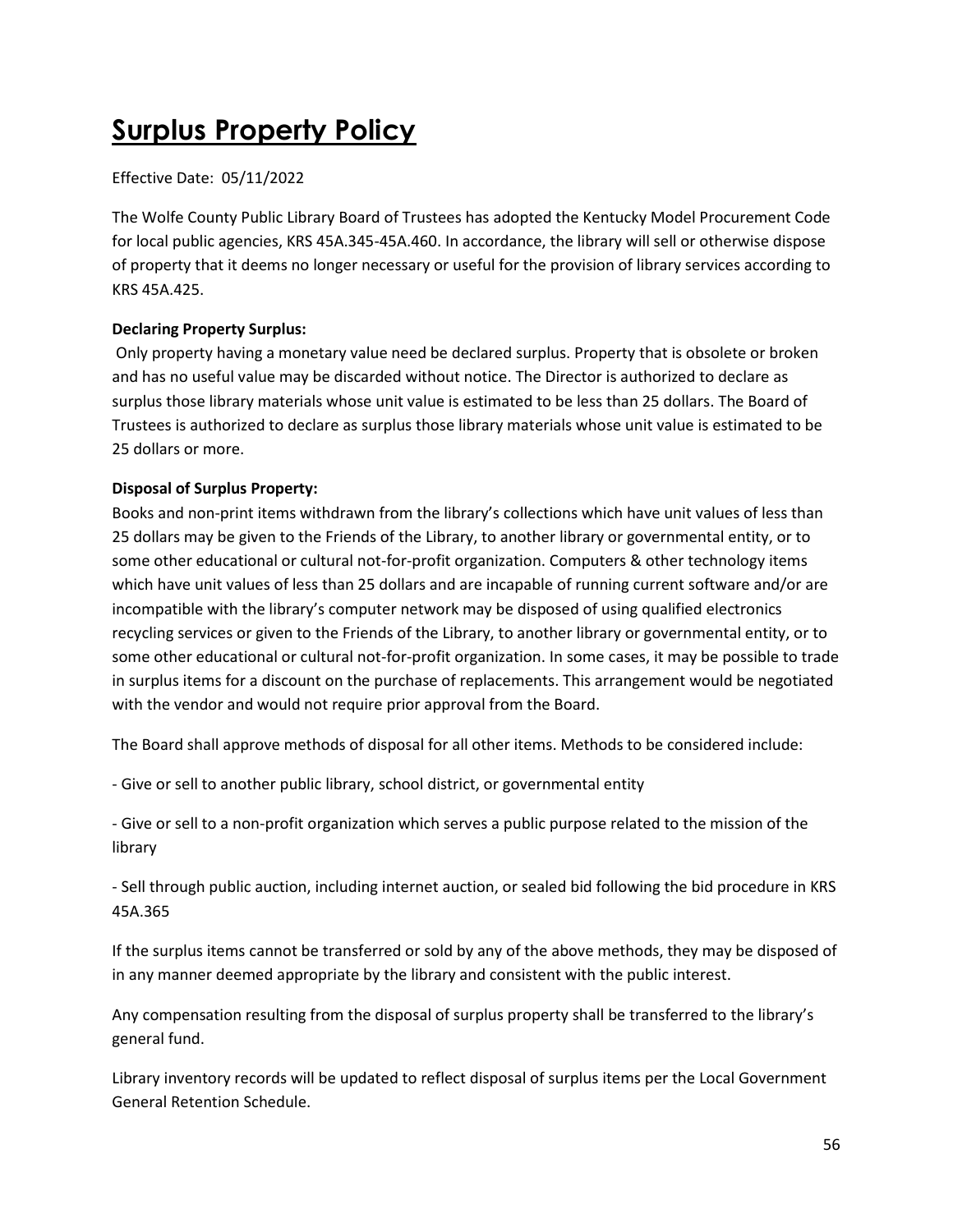# **Circulation Policy**

# Revised & Approved 8/11/2021

The Wolfe County Public Library provides basic free access to current, high-demand, high-interest materials in various formats for people of all ages. We create a welcoming environment with friendly, competent staff and strive to introduce children and adults to the joys and rewards of reading and using the public library.

# **Library Card Registration**

The Wolfe County Library is supported primarily by taxes paid by the residents of this county. Therefore, library borrowing privileges are available at no additional charge to residents of Wolfe County. Students attending schools in Wolfe County and anyone owning real or personal property (real estate, boat, or automobile) registered in Wolfe County and those working in Wolfe County may obtain a library card at no charge. The library has a responsibility to protect the taxpayer's investment in the collection of the library, therefore staff should be flexible and accommodating as possible to ensure equal access to all.

**Library Card:** Registration will take place in Atriuum. Staff will complete required information using the patron's ID. Atriuum allows space for photo. Document ID here or take photo of person. If no ID is available give patron an envelope to self-address. Staff will mail this for verification. Staff can use own judgement if the patron should be given a temporary card status without ID, using materials being checkout as guidance.

**Lost Cards:** Patrons who have lost their library card can still checkout items if staff can find verify information in Atriuum. Lost cards will be replaced once for free. If patron wants a  $3^{rd}$  card the cost is \$1.

**Checkout Policy:** A patron using a library card for the first time may checkout 2 items. This shows as a temporary card status in Atriuum. This status will change to full card holder rights after 1 month if proven to be responsible with library materials. Full card holder rights can check-out up to **10 items** mix and match the items below. Renewals for items can be made over the phone unless there is a waiting list item.

Books – limit 10 for a 2 **week** period New DVD – limit 2 for a 2 **day** period (library card holder must be an adult, in good standing) Movies – limit 10 for a 2 **week** period (library card holder must be an adult) Magazines – limit 10 for a 2 **week** period Games/Puzzles – Limit 10 for **30 day** period Equipment – limit 1 for a 2 **day** period (library card holder must be an adult in good standing) Laptop – limit 1 for a 2 **week** period (library card holder must be an adult in good standing)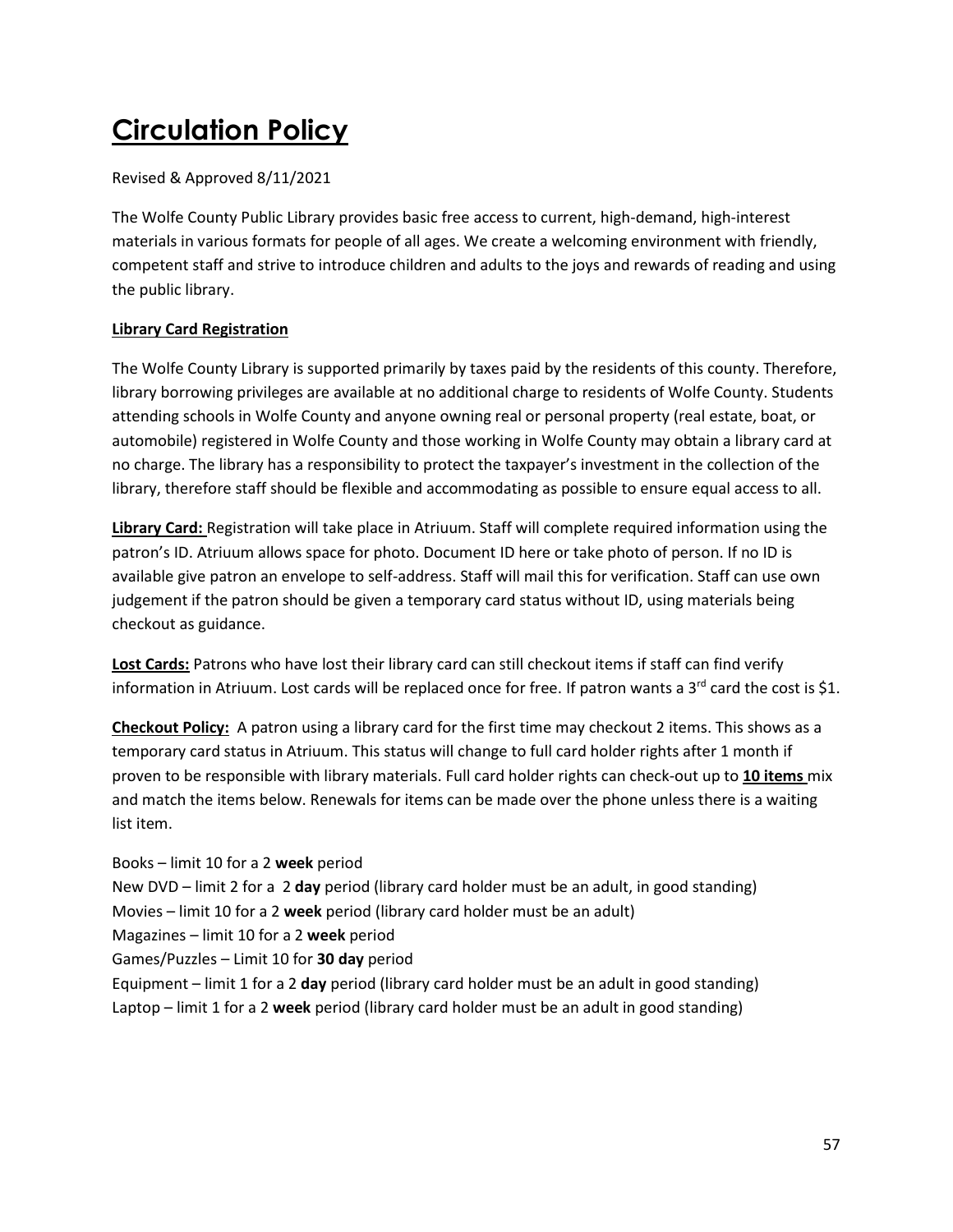### **Suspension of Borrowing Privileges**

Borrowing privileges are suspended when a patron has not returned items issued to their card number. Privileges will be resumed when patron replaces item or agrees to donate time in community to fulfill debt

Borrowing privileges are suspended only for the item not returned.

Example: I lost 2 movies but I can checkout books, magazines, games, and still have access of library for other services offered.

When a privilege is suspended this removes the good standing library card title that is required to checkout equipment, new movies and laptops. **Temporary card holders have not earned good standing status.**

# **Copies & Printing**

Anyone may obtain up to 10 free pages front/back, one time per day. Free advance copies will not be permitted. Free copies are only available in black/white. Color copies and pictures must be paid for by the patron for .25 per 1 sided page.

# **Fax**

Faxing services are available for \$1 up to 15 pages.

# **Laminating**

Staff will laminate 1 item for patron free but will not be held no reasonable for item being damaged. For multiple items the cost is \$1 per standard page.

### **Fines/Overdues**

Fines have been removed by the Wolfe County Board of Trustees for items checkout though the Wolfe County Public Library. This does not override Interlibrary Loans rules and fines.

The following circumstance could cost the patron loss of privileges on library card that can be restored through acts of kindness.

# **Overdue Status** than 90 days or **Lost Status** overdue more than 90 or **Damaged Item**

Replacement Items: The borrower may replace a lost item with an exact copy of the item to satisfy the lost privilege status

At the discretion of the library staff the loss of privilege can be restored by the patron donating time/resources to help in the community. Examples include but not limited to donating a bag of dog food to animal shelter or picking up trash. Staff can evaluate the materials value and kindness act equivalence.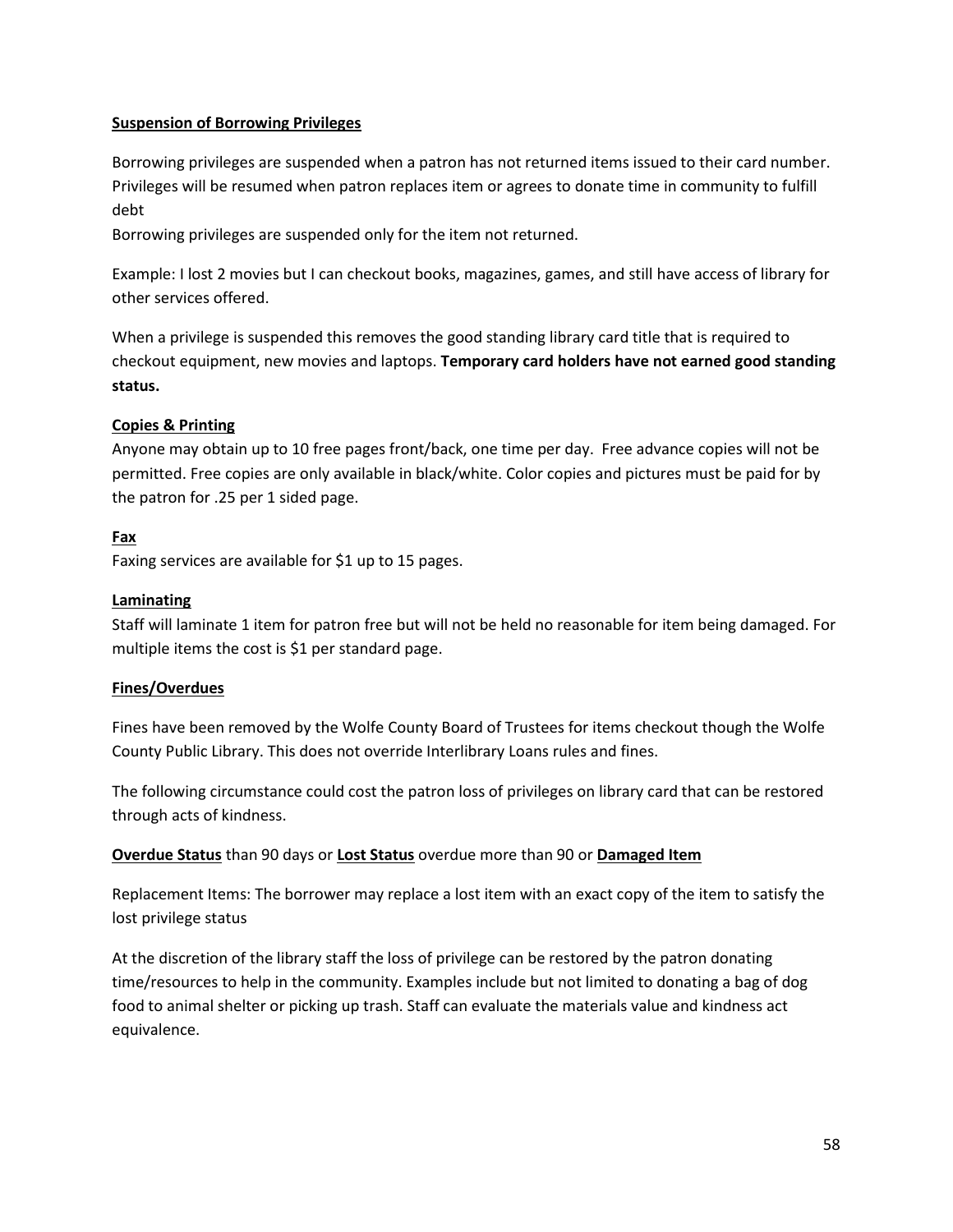### **Interlibrary Loan**

The Wolfe County Library participates in the national interlibrary loan program that permits the library to borrow materials for its patrons from other libraries. Books and photocopies of articles from periodicals not owned by this library or that are otherwise unavailable, may be requested for loan through interlibrary loan. Recordings, microfilm and genealogy materials may be requested but are difficult to obtain. Items owned by the library may not be borrowed through interlibrary loan. The library does not charge for interlibrary loan service, except for non-residents (see Inter-library Loan Policy) however the patron is responsible for charges or fines imposed by the lending library. Every attempt will be made to borrow items from libraries that do not charge fees for loaning materials. If a patron does not wish to borrow an item if charges are imposed (such as insurance fees, lending fees, photocopying charges), this must be stipulated when the request is made. Fines for overdue materials and processing costs for lost items will vary with the lending library and are the responsibility of the patron. The library restricts the number of items requested by an individual patron through interlibrary loan to 5 at one time to ensure fair, equitable, and timely service with the constraints of budget and staffing. The number of interlibrary loan requests are considered to be separate in determining the number of items a patron checks out from the Wolfe County Public Library collection of materials. Requests that staff determine may violate copyright laws will not be accepted. Photocopies received through interlibrary loan should be stamped with a notice of copyright.

#### **In-Demand Educational Resources**

Materials such as CDL and college prep books have an increasing cost that require special care. Library card holders in good standing can sign a contract to return materials within timeframe. Those individuals who need the materials but are not in good standing can pay a deposit that is returned when the book is returned.

### **Genealogy & Reference Books**

All genealogy and reference books are to be used in the library only. No materials may be checked out. **Reserves or Holds**

All circulating materials may be reserved except for those items that are not cataloged. Reserves may be placed by patrons either in person, on-line or by telephone. Patrons will be notified by telephone or email when the materials are available. There is no charge to the patron for placing a reserve. Reserves will be held for 48 hours before they are returned to circulation. Because of the popularity of some authors staff cannot place items on reserve because they know you will want this popular author. The patron must request hold each time a author has a new release no more than 1 week in advance.

### **Confidentiality of Library Patron Records**

The Wolfe County Library supports every patron's right to have his or her library records remain confidential. Library records include patron registration data, circulation records, overdue and reserve records, participation in library sponsored programs, record of library visits, and/or any data that contain information that links a specific patron to specific materials or services used. Each patron has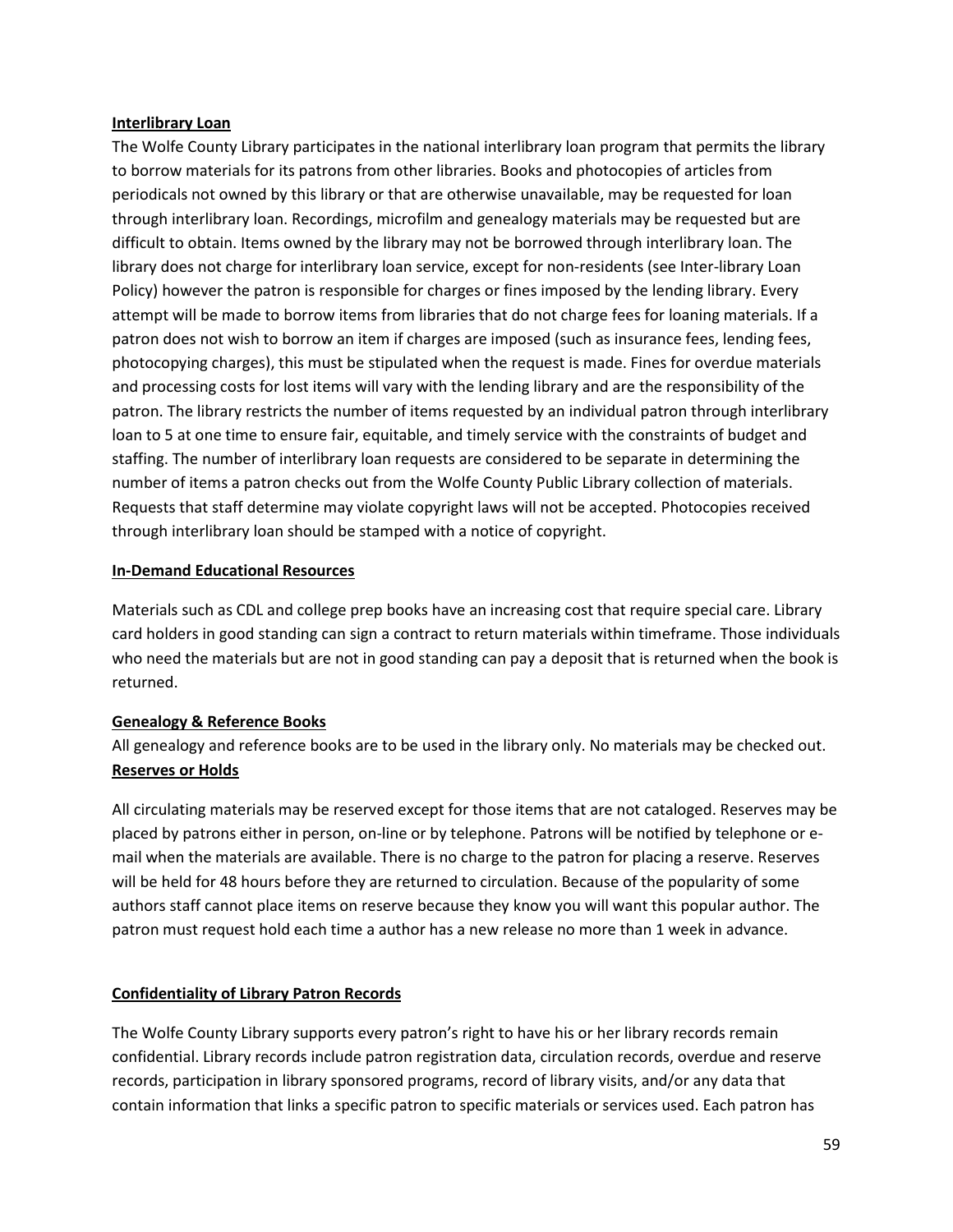individual control over his or her borrower's card and presentation of the card permits access to information about the borrower's current circulation record. When no longer needed for library administration purposes, records will be destroyed. The library will not release information to any person, agency, or organization, except in response to a valid court order or subpoena, properly presented to the library administrator. Nothing in this policy shall prevent authorized library personnel from using library records in the administration of their regular duties.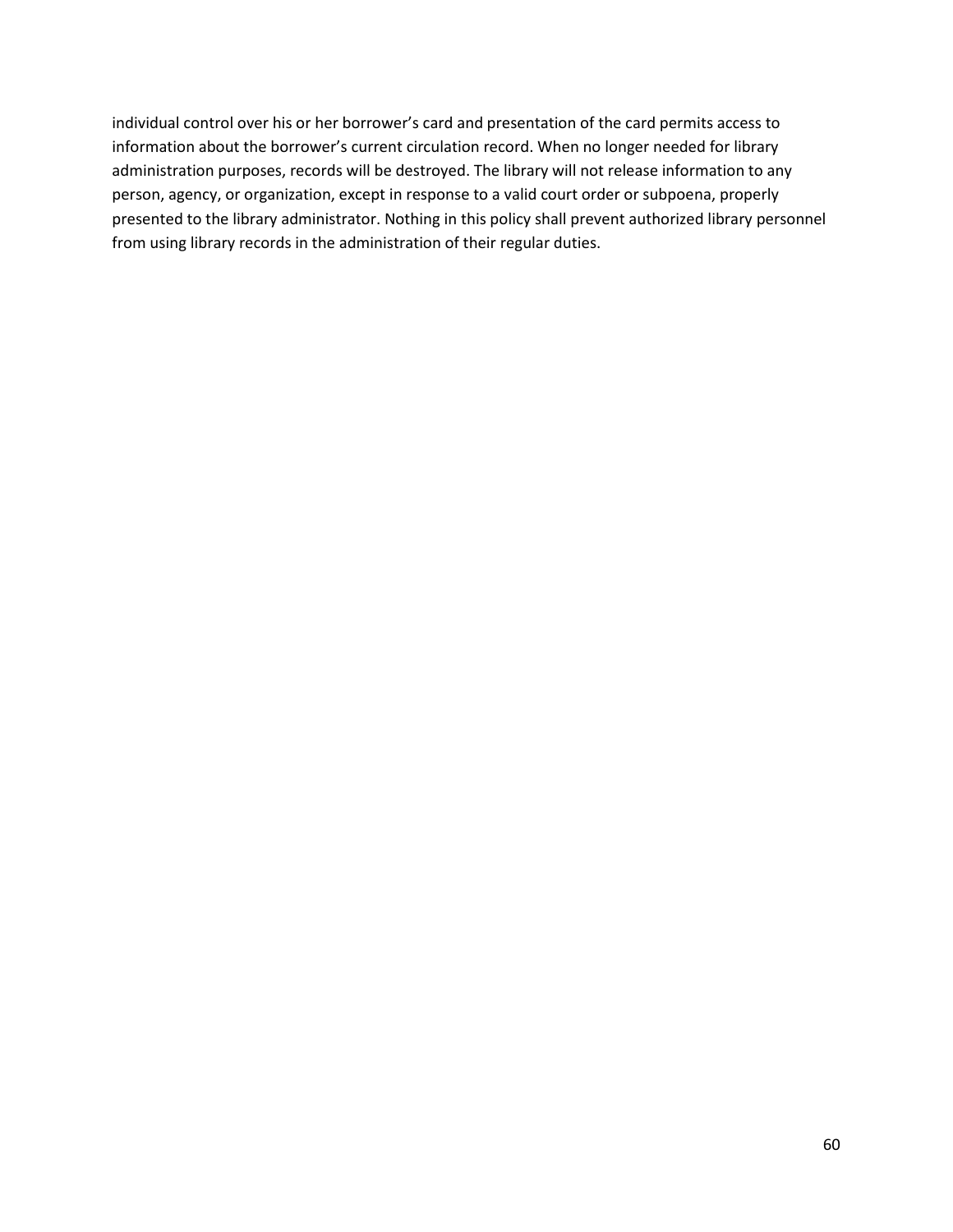# **Wolfe County Public Library Conflict of Interest Policy**

The Wolfe Public Library Board believes that it is fundamentally important that the public perceives that all policies and decisions of the Board are fairly and impartially determined, and that the personal financial interests of the Board members do not conflict with the interests of the Library.

A Board member shall not participate, directly or indirectly, in the making of any contract on behalf of the Library in which he or she has a personal financial interest; nor shall a Board Member participate in any decision or recommendation involving the Library in which they have a personal financial interest.

Any Board member aware of a personal conflict of interest regarding a matter coming before the Board shall bring this to the attention of the Board. The President of the Board shall rule as to whether the situation constitutes a conflict. If a conflict exists, the Board member shall abstain from voting and excuse him/herself from any discussion regarding the matter by leaving the room, and shall not be counted in determining the quorum during the time that they are absent. These details shall be recorded in the Minutes of such meetings.

In the event that the President has a conflict or perceived conflict, the Vice-President will fulfill the role of investigating and ruling on the conflict.

A Board member shall not participate in any way in deciding whether to hire any person related to him/her by blood or marriage closer than a second cousin, as an employee of the Library.

The Board, in accordance with this policy and applicable law, shall deal with any conflict of interest brought to its attention.

Adopted by the Wolfe County Public Library Board of Trustees this 12 day of May, 2021.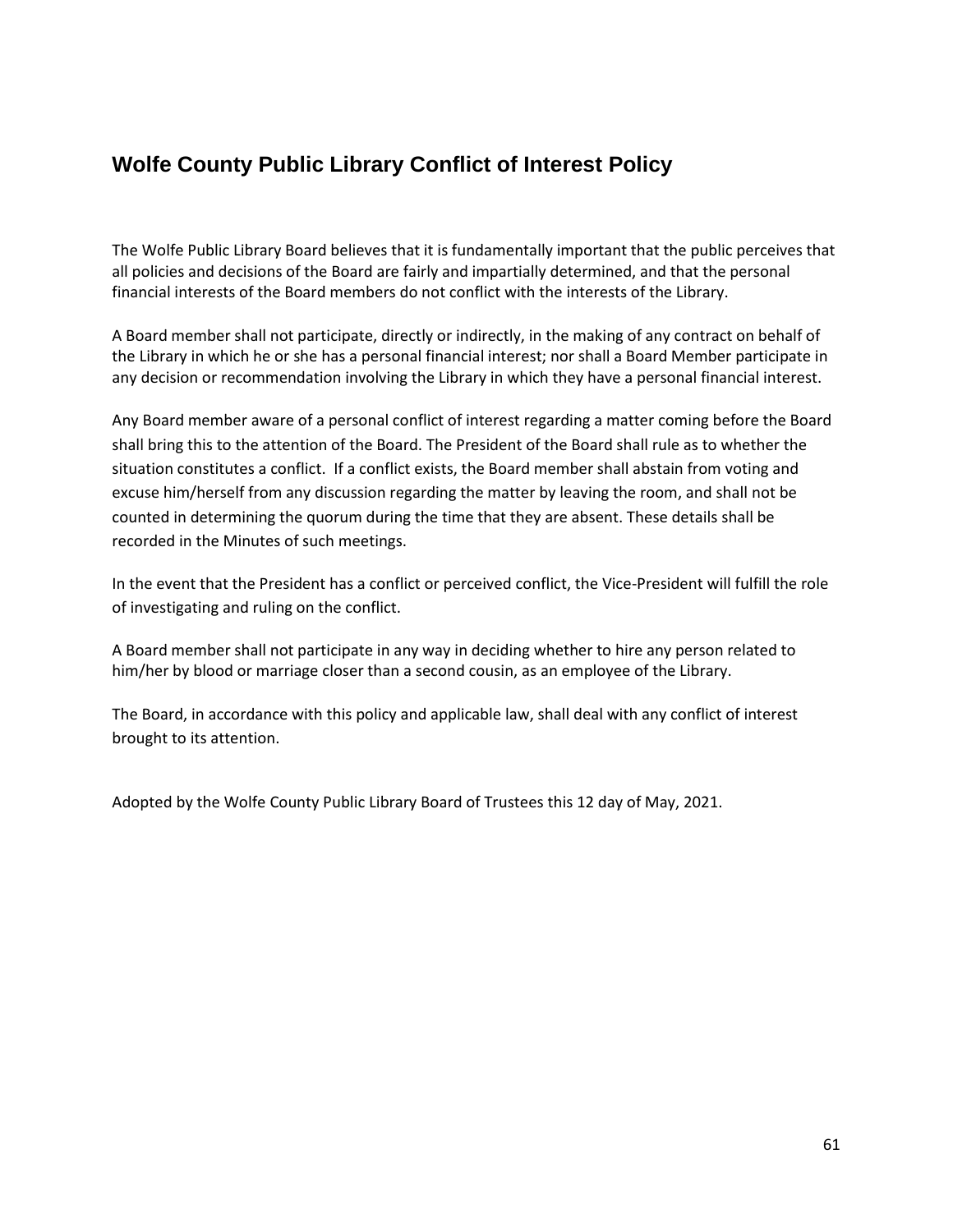# **Wolfe County Public Library Board of Trustees and Library Employee Ethics Policy**

The Wolfe County Public Library depends on the trust of the community to successfully achieve its mission. Therefore, it is crucial that all Board members and employees conduct business on behalf of the Library with the highest level of integrity and avoid the appearance of any impropriety.

This ethics policy shall be subservient to the Wolfe County ethics policy, in that it may be stronger or more stringent than that of the County, but it may not be weaker.

# **Guiding Principles:**

- Board members and employees shall uphold the integrity of the Library and shall perform their duties impartially and diligently.
- Board members and employees shall not engage in discrimination of any kind, including that based on: race, gender, gender identity, age, country of origin, class, ethnicity, religion, sexual orientation, or belief system.
- Board members and employees shall protect and uphold library patrons' right to privacy in their use of the Library's resources.
- Board members shall immediately disclose to the Board any conflict of interest they may have with regard to any official action or business before the Board. Board Members shall abstain from any involvement in or decision-making on said issue if they do have such a conflict of interest.
- Board members and employees shall avoid situations in which there is a reasonable probability that their personal interests may appear to be in conflict with the best interests of the Library.
- Board members shall abstain from any official action in which their personal interest could reasonably be perceived as compromising their ability to act in a fair, impartial and objective manner.
- Board members and employees shall not act in any way that may reasonably create an impression that they are engaged in conduct that violates their responsibilities as Board members or employees.
- Board members and employees shall not use or attempt to use their position with the Library to obtain personal privileges or advantages for themselves, their friends, or their families.
- Board members and employees shall not be swayed by partisan interests, public pressure, or fear of criticism when carrying out their official duties.
- Board members and employees shall strive to uphold the integrity of the Library and be respectful to their fellow Board members and Library employees in public settings.

### **Therefore:**

To preserve and uphold Wolfe County Public Library's reputation as an organization of unimpeachable integrity, each Board member and employee will sign a statement acknowledging receipt and understanding of the "Conflict of Interest" and "Ethics" policies at the commencement of his/her service and at the beginning of each calendar year during his/her tenure with the Wolfe County Public Library.

### **Compliance:**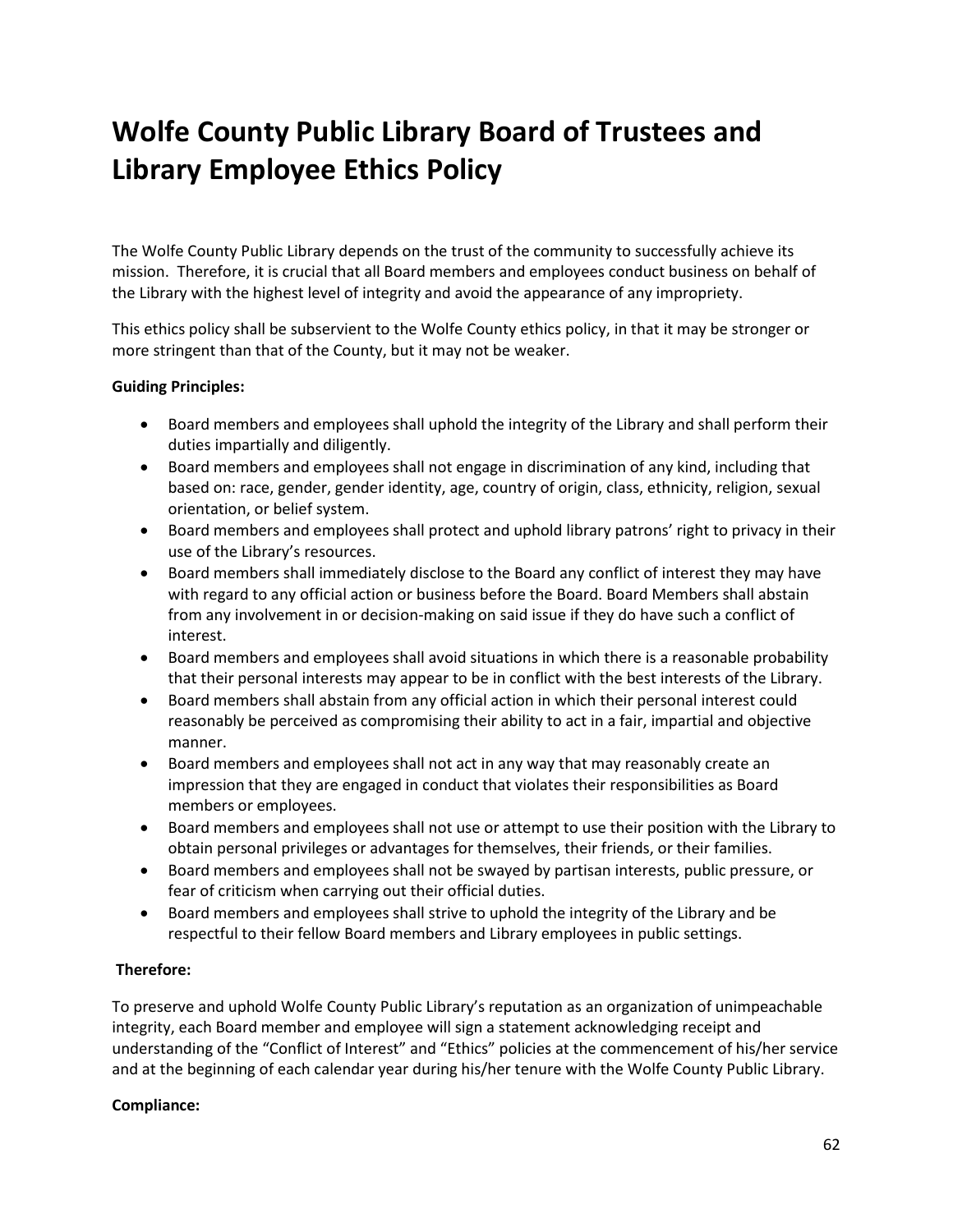If any Board member or the Director appears to be in conflict of the "Guiding Principles" above, he or she will be asked to meet with the Board as a whole to discuss the issue. The Board will make a recommendation to the Board member or Director as to how he or she may rectify the conflict. Failure to rectify the conflict to the satisfaction of the Board or law may result in a Board recommendation for the removal of the offending Board member or termination of the Director. Employees who are or appear to be in conflict with the "Guiding Principles" will be asked to meet with the Director who will make a determination as to discipline or termination based on his or her findings.

#### **Acknowledgement:**

The following statement will be completed and signed annually by each Board member. This requirement does not absolve any Board members of their independent obligation to disclose any conflict of interest as it arises on an ongoing basis. Completed forms shall be reviewed by the Library's attorney and retained as a part of the Library's financial records:

I, the contract of the Library's Ethics Policy. As a part of my review of the Library's Ethics Policy. As a part of my commitment to the transparent administration of the Library's business and finances, I affirm as follows:

I have no affiliations to business, political, or other interests which would influence the decisions that I make in regards to the Library's business and finance.

I disclose the following affiliations that may influence my decisions or that shall be a consideration when actions are made by the Board:

| Signed: | Date: |
|---------|-------|

Adopted by the Wolfe County Public Library Board of Trustees this 12 day of May, 2021.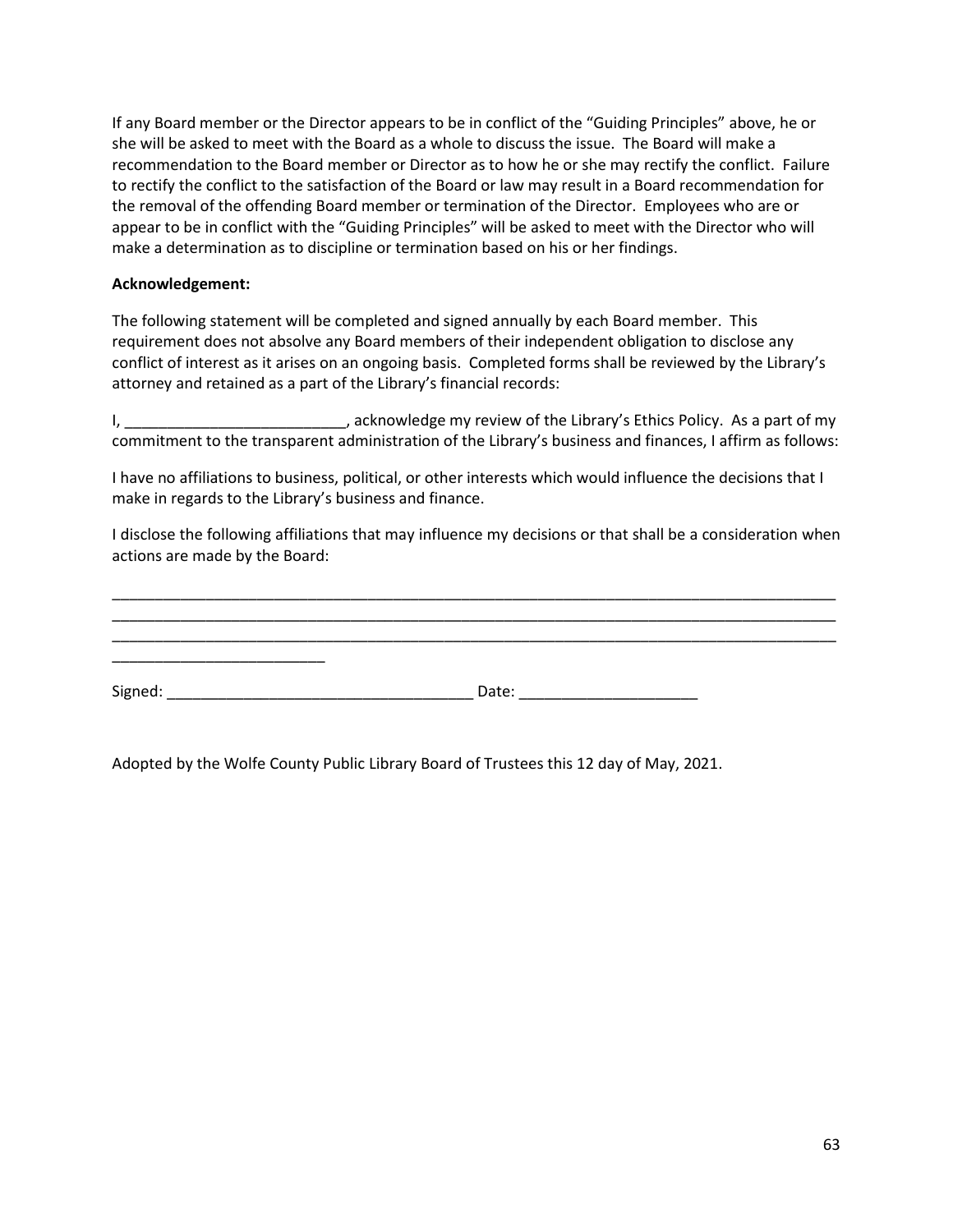# **Wolfe County Public Library Fiscal Responsibility Policy**

# **General Purpose:**

It is the policy of the Wolfe County Public Library that public office not be used for personal gain, and that Board members and the Director are to remain objective in their duties and responsive to the needs of the public they serve. Accordingly, the Director and Board members must maintain the highest commitment to their responsibilities as stewards of the Library.

# **District Funds:**

The Wolfe County Public Library Board defines all district funds as "Public Funds." This includes, but is not limited to, all sums actually received in cash or negotiable instruments from all sources, whether or not the money has ever been deposited into a Library account. Any money controlled by the Library, including gifts, fines, fees and all funds received from any source, are considered "public funds" and are governed by this policy.

# **Personal Use of District Assets:**

Neither the Director nor any Board member will use or permit the use of Library funds, vehicles, equipment, telephones, materials or property for their own personal benefit or profit. Neither the Director nor a Board member will ask or require a Library employee to perform services for the personal benefit or profit of a Board member or the Director. The Director and all Board members will safeguard Library property, equipment, moneys and assets against unauthorized use or removal, as well as from loss due to criminal act or breach of trust.

# **Segregation of Fiscal Duties and Internal Controls:**

No one person should control or perform all key aspects of a transaction or financial event. Segregation of duties is an important internal control activity that helps detect errors in a timely manner and deters improper activities. Internal controls instituted by the Library will assist the board in maintaining adequate fiscal oversight of the expenditure of funds.

The Wolfe County Public Library shall institute a system of internal controls and a segregation of duties which meet or exceed the guidelines outlined in the *Kentucky Auditor of Public Accounts - Recommendations for Public and Nonprofit Boards***.** The adequacy of these guidelines and our compliance efforts should be reviewed after each audit and as otherwise needed. Procedures shall be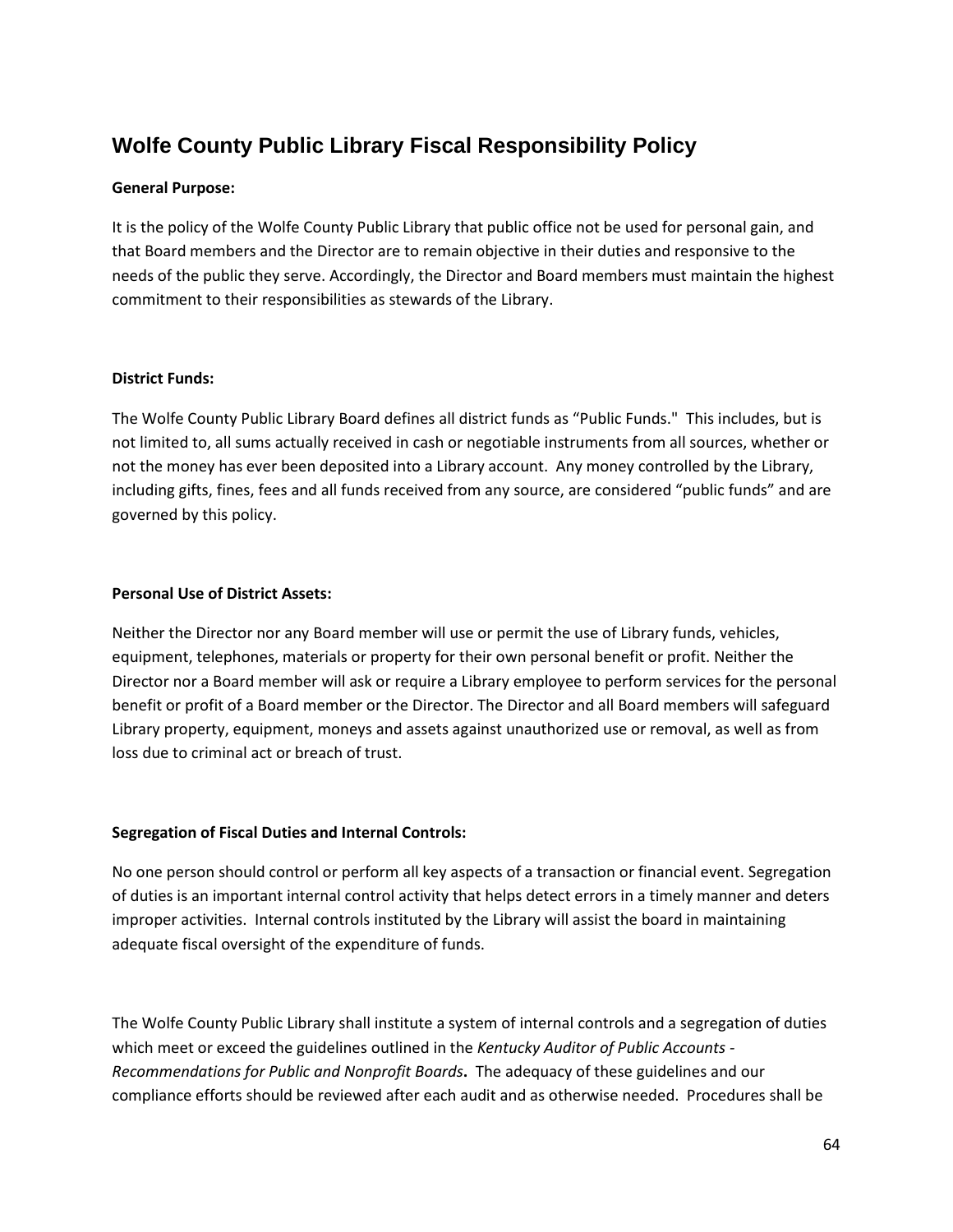modified to correct any deficiencies discovered during regular audits or at any other time. This document is available at:

http:// http://auditor.ky.gov/cpatools/Pages/32BoardOversightRecommendations.aspx

# **Policy Enforcement:**

.

All Library employees, the Director, and Board members are bound by this policy.

Any alleged violation of this policy by Library staff shall be investigated by the Director. If actual violation is determined, the Director shall impose sanction appropriate to the degree of violation, up to and including termination. Any employee impacted by an action under this policy may appeal to the Board, as allowed by the district's general employee policy.

Any alleged violation of this policy by the Director shall be investigated by the Board, or by a committee appointed by the Board for this purpose. If actual violation is determined, the Board shall impose sanction appropriate to the degree of violation, up to and including termination.

Any alleged violation by a Board member shall be investigated by the remaining Board members. If actual violation is determined, the Board may impose sanction as warranted, up to and including requesting the resignation of the Board member. At the option of the Board, and in accordance with KRS 65.007, the fiscal court may be requested to initiate removal proceedings for any Board member found in violation.

The Library reserves the option of reporting any significant violation of this policy to appropriate law enforcement agencies for investigation and possible prosecution.

Adopted by the Wolfe County Public Library Board of Trustees this 12 day of May, 2021.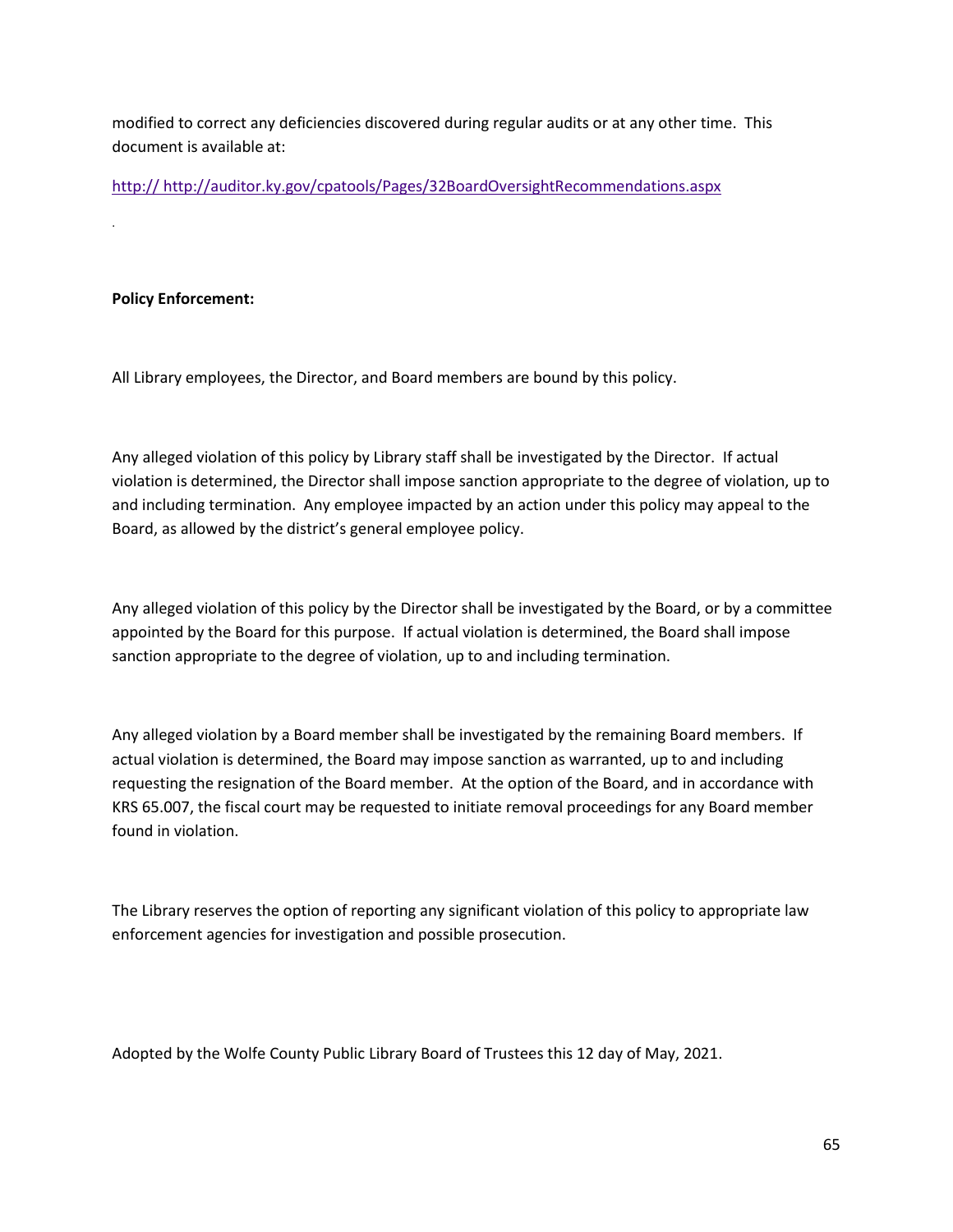# **Wolfe County Public Library Open Records Policy**

# **Open Records Requests and Records Retention**

The Wolfe Public Library is subject to the Kentucky Open Records Act (KRS 61.870-61.884) and certain requirements with regard to records retention.

### **Retained records**

The Wolfe Public Library will maintain and retain its records in accordance with applicable laws and regulations. Unless otherwise provided by law, records may be retained or discarded according to the Records Retention Schedules as adopted by the State Libraries, Archives, and Records Commission.

# **Public records**

All records of the Wolfe Public Library are public records. Not all public records are open records under the Open Records Act. "Public record" generally means all documentary materials—regardless of format or storage medium—prepared, owned, used, in the possession of, or retained by the Library. It does not include any records owned by a private person or corporation that are in the possession of the Library or one of its employees.

# **Requests for records**

The Wolfe Public Library Director (or designee) acts as Custodian for all of the Library's public records. Any person may request to inspect or receive copies of the Library's non-exempt public records. All requests to view or copy the Library's public records pursuant to the Kentucky Open Records Act must be made in writing and must contain the requester's name and signature. Requesters may use the *Request to Inspect Public Records* form, but are not required to do so. All Open Records Requests must be submitted via U.S. Mail, facsimile transmission, email, or hand delivery. Open Records Requests should be directed to the attention of the Library's Records Custodian. If a requester is requesting to be provided with copies of non-exempt public records, they must provide a sufficiently precise description of the documents they are seeking so as to allow the Records Custodian to readily identify them.

### **Response**

The Wolfe Public Library has three business days in which to respond to an Open Records Request. This time begins to run the next business day after the request is received.

The response to an Open Record Request may: (1) grant the request, (2) deny the request, (3) explain that there will be a delay in responding to the request; or any combination thereof. To the extent a request is granted, the response will provide a timeframe when the requested non-exempt public documents may be inspected in person, or will inform the requester of the applicable copying charge and postage fee required to be paid before copies of the non-exempt public documents may be provided. To the extent a request is denied, the response will provide the legal cause for the denial. To the extent the full response to a request is delayed, the initial response will give a detailed explanation of the cause for any delay and an estimate of when a complete response may be expected.

# **Copies**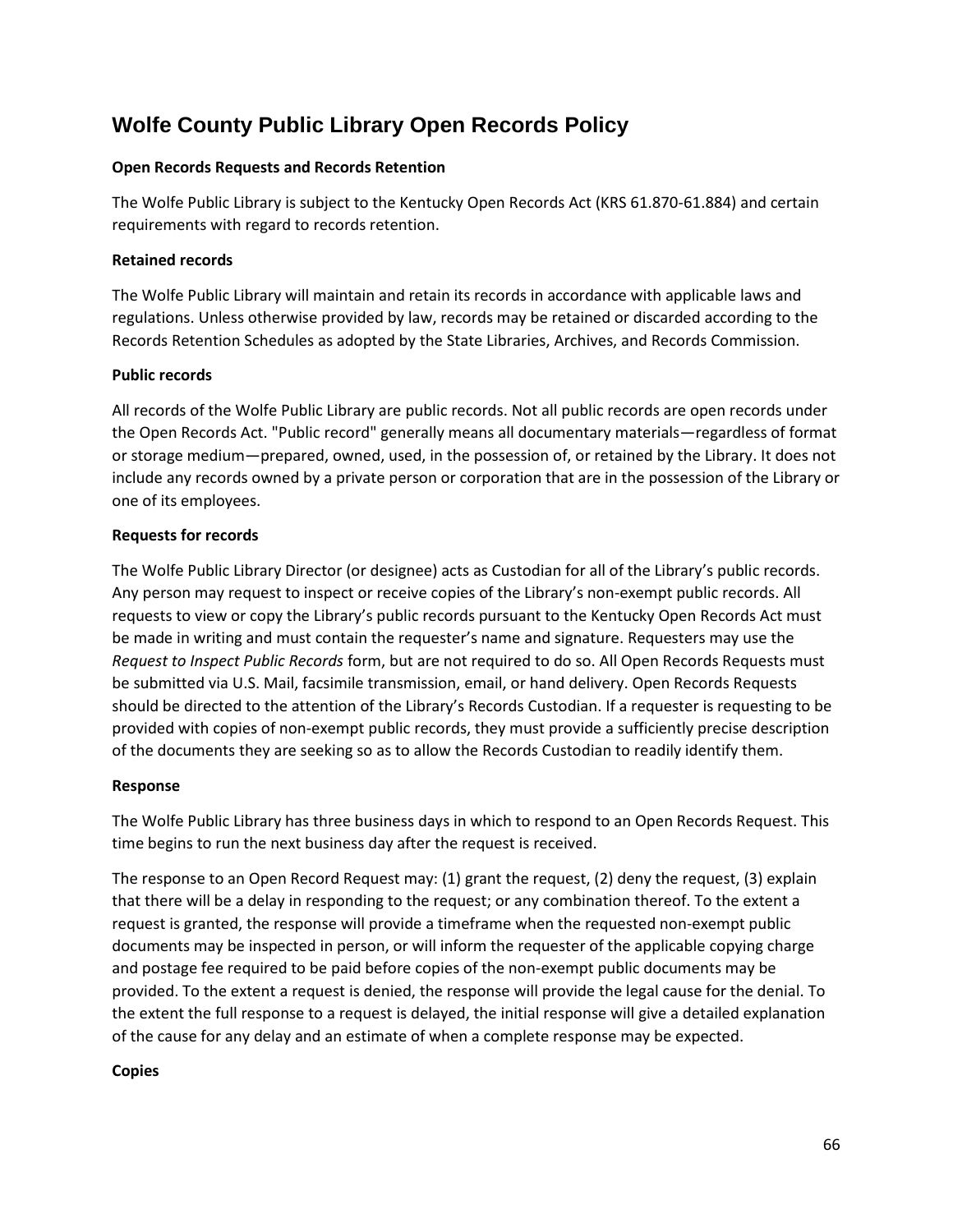To the extent a request is granted, copies of the responsive non-exempt public records requested may be provided at a cost of \$0.10 per page, along with any applicable postage costs, all of which must be pre-paid by the requester. Requests for specialized or non-standard copies (e.g. color or oversized copies) will be provided at the cost incurred by the Library to produce them. The Wolfe Public Library may also recover costs associated with staff time expended in responding to a request made for a commercial purpose. Non-public or exempt information may be redacted as appropriate from copies of otherwise non-exempt public records provided.

# **On site examination of records**

To the extent a request is granted, individuals requesting to review records will be allowed to schedule a time to conduct on-site inspection of non-exempt public records during the regular hours of the Wolfe Public Library. An on-site inspection may be required by the Library if the request is not precise in nature or if the requester resides or maintains his or her principle place of business within Wolfe County. Public records must be inspected in the location set by the Library. During their inspection, a requester may copy non-exempt public records (at their own cost), but may not remove, alter or add to documents provided for review. The Library is responsible for protecting the security of public records in its custody, and may require that a staff member be present during any inspection or copying of its public records.

# **Denial of request**

Certain public records are exempt from inspection under the Open Records Act. Circulation and Library use records for individual patrons are exempt from inspection, and requests to inspect or receive copies of these records will be denied, as will a request to inspect or receive copies of any other records which either are not public or which are exempt under the Act. Under certain circumstances, the Library may find that a request would create an unreasonable burden to comply with, and may deny such a request for that reason. Requests that the Library believes are intended to disrupt its essential functions will also be denied. Reasons that a request may be deemed unduly burdensome for compliance, or which may be disruptive to the Library may include time and expense involved in retrieving and duplicating the records, or in the type and nature of the request. To the extent a request is denied, the Library will provide the legal basis for the denial to the requester.

### **Additional Information**

The Kentucky Open Records & Open Meetings Acts: *A guide for the public and public agencies*, published by the Office of the Attorney General, and other information regarding Open Records Requests may be found online at[: https://ag.ky.gov.](https://ag.ky.gov/)

Adopted by the Wolfe County Public Library Board of Trustees this 12 day of May, 2021.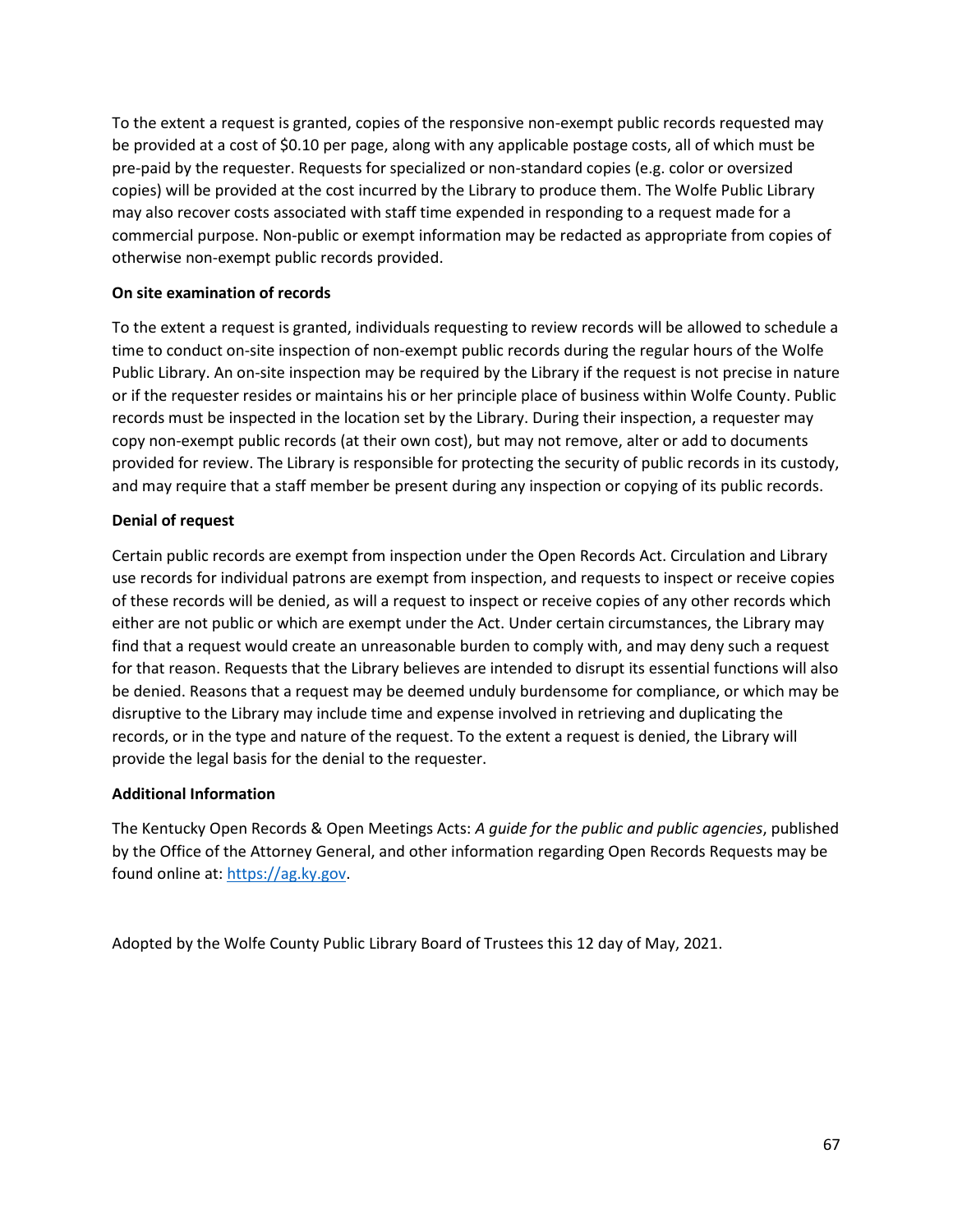# **Wolfe Public Library Procurement Policy**

The Wolfe County Public Library Board of Trustees desires to make all purchases and contracts in a transparent and competitive manner that represents the interests of the library and the taxpayer. To achieve this, the Board adopted the Kentucky Local Government Model Procurement Code, KRS 45A.345–460 at its 5/12/21 Board meeting. The Wolfe Public Library will make all contracts, leases, or other agreements for the purchase of materials, supplies, equipment, or contractual services in conformance with the provisions of the Model Procurement Code.

**The following local procedures for small purchases in no way modify the Local Model Procurement Code as adopted.**

# **Purchasing Authority**

Unless otherwise provided for in this policy, the Director, or designee, shall have the authority to purchase or lease products or services within the budget adopted, and may sign contracts and other instruments of the Board when authorized to do so by the Board. All procurement expenditures are subject to audit.

Any purchase or procurement of \$8,000 or more not specifically included as an item within the approved budget shall be brought before the Board for approval.

# **Purchases over Thirty Thousand Dollars**

As required under KRS 424.260 and KRS 45A.385, all purchase orders or contracts for products or services in excess of thirty thousand dollars (\$30,000), except those exempted by the Local Model Procurement Code, shall be advertised for bid. Purchases may not be parceled, split, or scheduled over a period of time in order to subvert the intent of this requirement.

All such bid processes shall be conducted according to the provisions of KRS 424.130 and KRS 424.140.

# **State or Federal [GSA] Contract Pricing**

As authorized under KRS 45A.050, KRS 45A.420, and KRS 66.470, the Library may purchase products and services outside of the bidding process if those products and services meet the specifications of price contracts awarded by the state Finance and Administration Cabinet or the Federal Government.

### **Purchases Less Than Thirty Thousand Dollars**

Purchases of products and services less than thirty thousand dollars (\$30,000) but more than five thousand dollars (\$5,000) may be made in the open market, without newspaper advertisement. Such purchases shall, whenever possible, be based on at least three (3) competitive written proposals or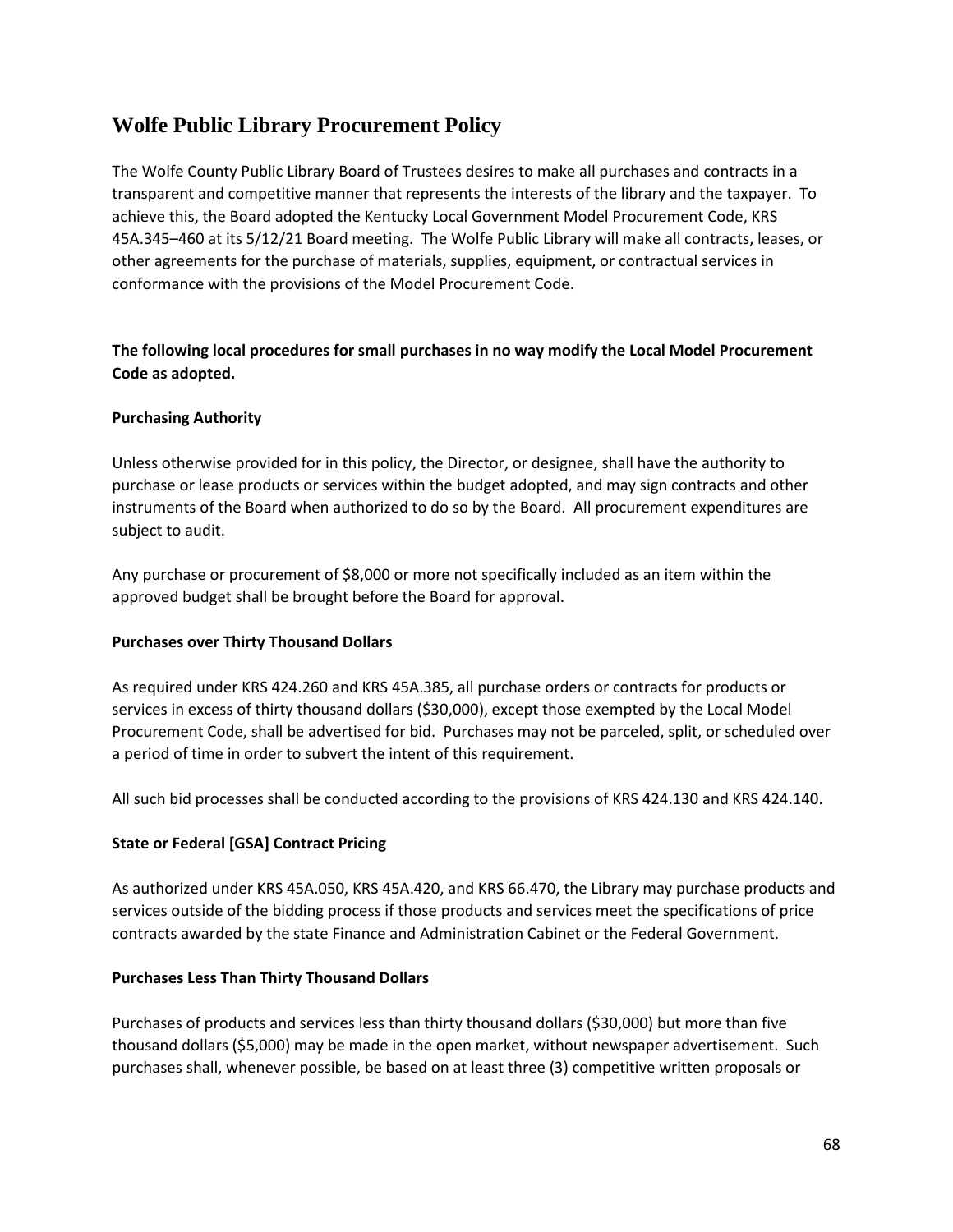ascertained from vendor's price lists or other quote information. Award shall be made to the supplier offering the best value.

# **Purchases Less Than Five Thousand Dollars**

Purchases of products and services less than five thousand dollars (\$5,000) may be made without competitive proposals but shall be made with attention to the lowest possible cost, consistent with the needs of the Library with regard to durability, performance, delivery and service.

# **Tax Exemption**

As provided for by KRS 139.470(6), the Library is exempt from the Kentucky sales and use tax as applied to purchases of tangible personal property or services. This exemption applies only to purchases of property or services for use by the Library. The exemption cannot be claimed by a contractor purchasing property to be used in fulfilling a contract with the Library, or by a Library employee or Board member for their own personal purchases.

# **Payment**

All invoices and pre-payments shall be paid promptly in accordance with generally accepted business and accounting practices.

The Director, in conjunction with the Treasurer, shall be the disbursing officer of the Board. In the absence or inability of the Director or Treasurer, these duties shall be performed by such other Board member(s) or staff members as the Board may designate.

Payments made by check in excess of \$2,500 shall be cosigned.

All disbursements shall be submitted for approval monthly by providing to the Board a copy of the Treasurer's report.

### **Purchasing Procedures**

The Library's Business Office shall develop and implement procedures for regular auditing of Library expenditures, and all other procedures necessary to carry out this policy.

Adopted by the Wolfe County Public Library Board of Trustees this 12 day of May, 2021.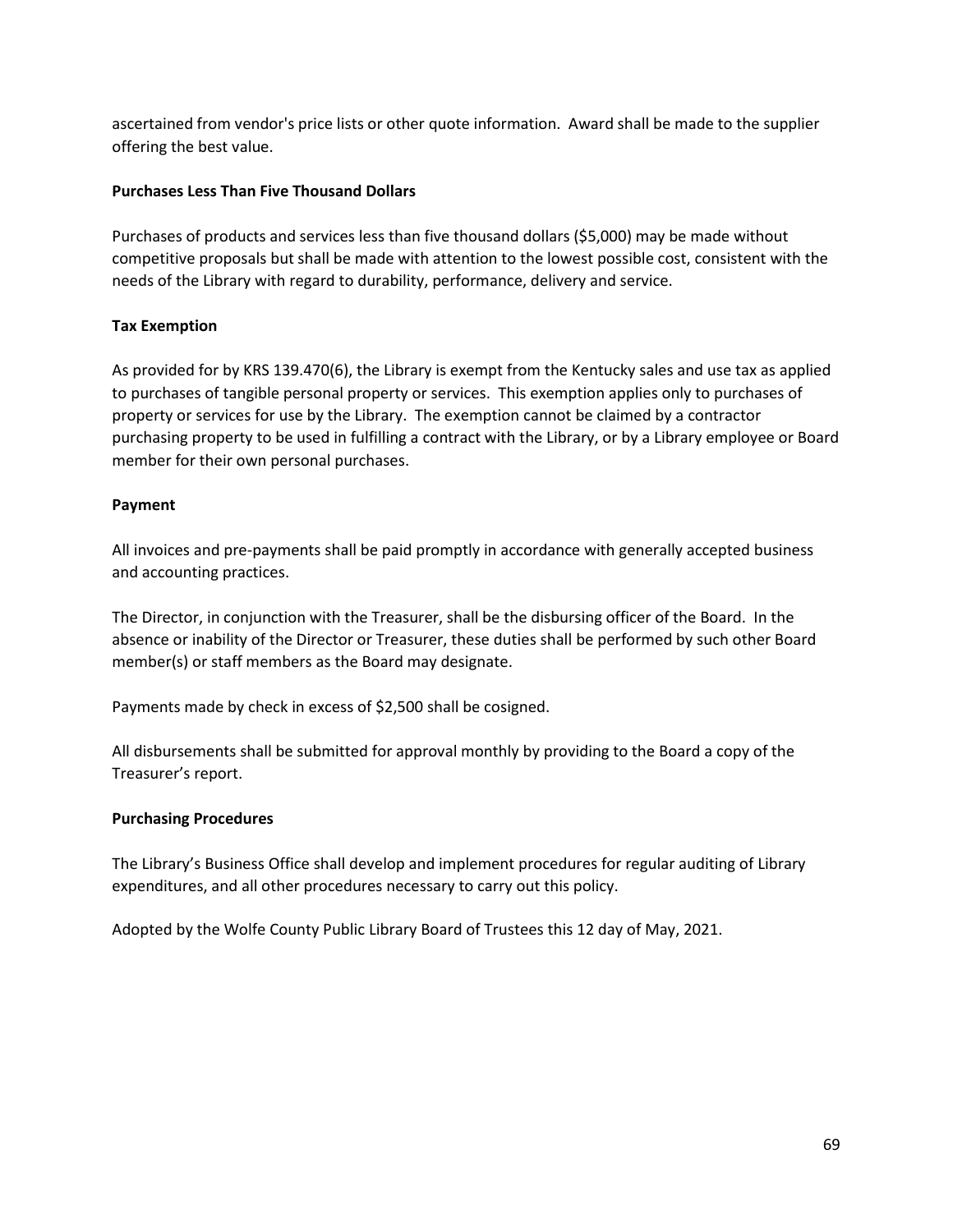# **Wolfe County Public Library Board Reimbursement of Expense Policy**

The Wolfe Public Library Board members may be reimbursed only for pre-approved out-of-pocket travel expenses actually incurred in the performance of their duties for the Wolfe Public Library, including attendance of continuing education events. Prior authorization by a vote of the Library Board is required for expenditures to qualify for reimbursement. Travel expenses must always be minimized to the extent reasonably possible under the circumstances.

Original receipts must document claimed expenses. No expenses will be reimbursed for friends or relatives accompanying a Board member on Wolfe Public Library business. No expenses will be paid or reimbursed for non-business-related travel or extension of stay beyond completion of the business of the Library. All travel expenses must be pre-approved to be eligible for reimbursement.

### **Travel meal expenses**

Board members who engage in pre-approved out-of-town travel on official Wolfe Public Library business will be reimbursed for any reasonable expenses incurred for meals while travelling. (*Per diem maximum—optional*). The Library will not reimburse for the cost of alcoholic beverages. To request reimbursement, the Board member must submit a voucher with receipts attached. The voucher will be signed by the Board President and Secretary and submitted to the Library Director/Bookkeeper for reimbursement.

The Library-issued credit card may not be used for meal expenses during travel.

### **Business meeting meals**

The Wolfe Public Library's Board members do, on occasion, meet during meals or invite special guests (such as visiting performers/authors, and potential employees) for meals. The Board will approve all expenditures for business meeting meals in advance. Expenditures for business meeting meals will be made on the Library credit card. No charges for alcoholic beverages will be paid by the Library. Business meeting meals should be reasonably priced, appropriate for the event, with care taken to limit the expense to the Library. Excessive expenses will become the responsibility of the Board members. Receipts for all business meeting meal expenses are required before reimbursement may be made.

### **Mileage reimbursements**

When pre-approved out-of-town travel on official Wolfe Public Library business is conducted using a Board member's personal vehicle, mileage shall be recorded and will be reimbursed by the Library. Mileage will only be reimbursed for the shortest of the most direct routes between either the Board member's residence and the destination, or the Library and the destination. The Library credit card should not be used for gasoline expenses except when used for vehicles owned, rented or leased by the Library. Mileage will be reimbursed at the rate approved by the Commonwealth of Kentucky Finance and Administration Cabinet on a quarterly basis. Please ask the Director or contact the Business Office for the current rate.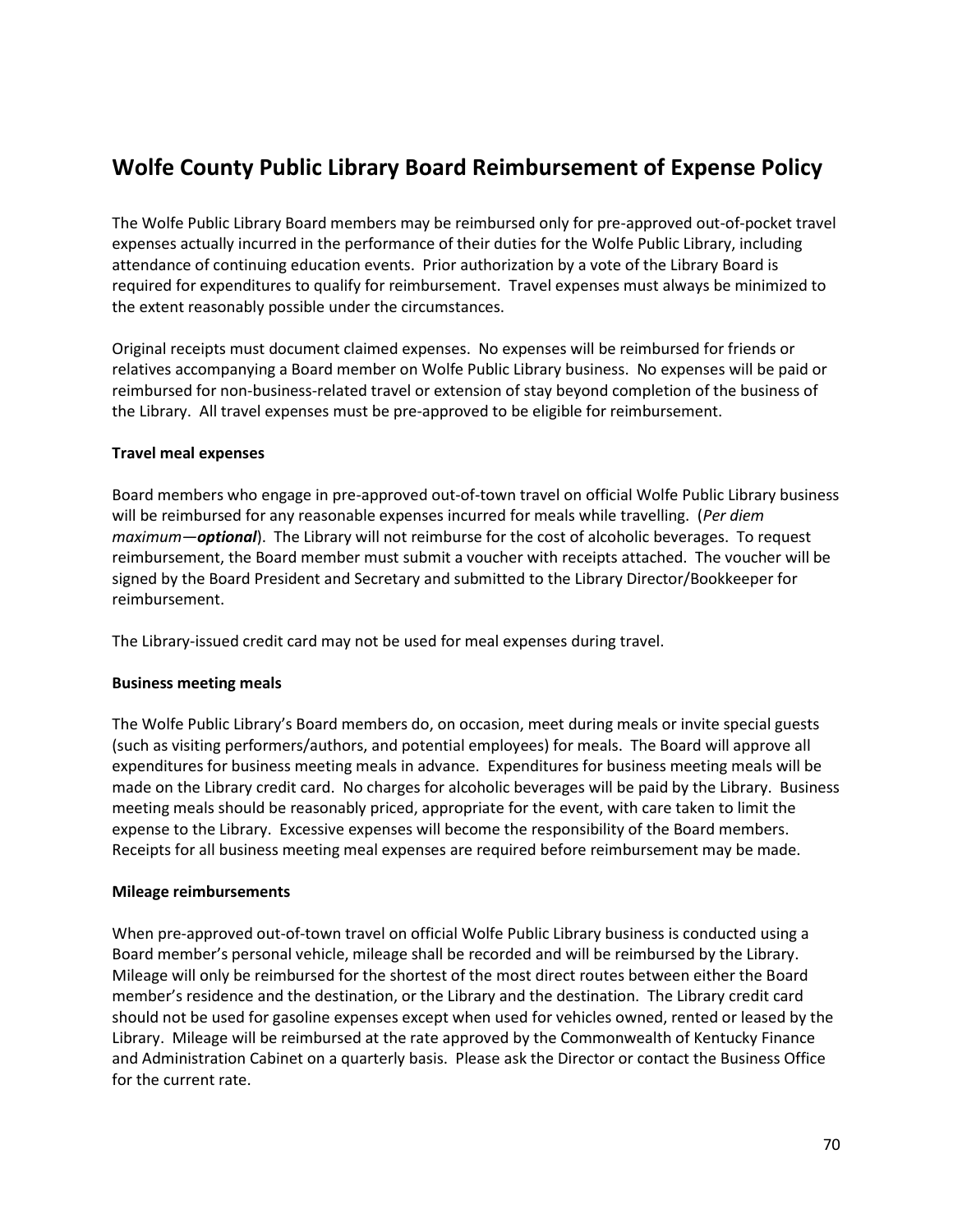Requests for reimbursement for mileage should be made to the Business Office using the *Mileage Reimbursement* Form which should be submitted within 30 days of returning from the event.

# **Special transportation**

Airline fares for a Board member's pre-approved out-of-town travel on official Wolfe Public Library business will be paid for by the Library in advance. Taxis and similar ride sharing services must be paid using the Board member's own personal funds. The Library will reimburse reasonable taxi and ride sharing service expenditures upon the Board member's return. Pre-approved rental vehicles should be paid for with Library credit card. Board members should take reasonable efforts to seek the most economical means of travel available.

# **Lodging**

Pre-approved hotel expenses for pre-approved out-of-town travel on official Wolfe Public Library business should be paid for with the Library credit card. Reasonably priced accommodations (for conferences, at the conference rate) should be sought. Only reasonable expenses related to the lodging itself will be paid for by the Library. No other expenses (telephone service, internet service, meals, etc.) should be added to the hotel expense.

# **Requests for reimbursement**

All requests for travel expense reimbursements must be submitted on appropriate forms with appropriate supporting documentation. For special trips (such as conference attendance), reimbursement requests may be made upon the Board member's return. Routine mileage reimbursements may be requested monthly.

# **Safety**

Traffic violations and citations are the responsibility of the driver.

Adopted by the Wolfe County Public Library Board of Trustees this 12 day of May, 2021.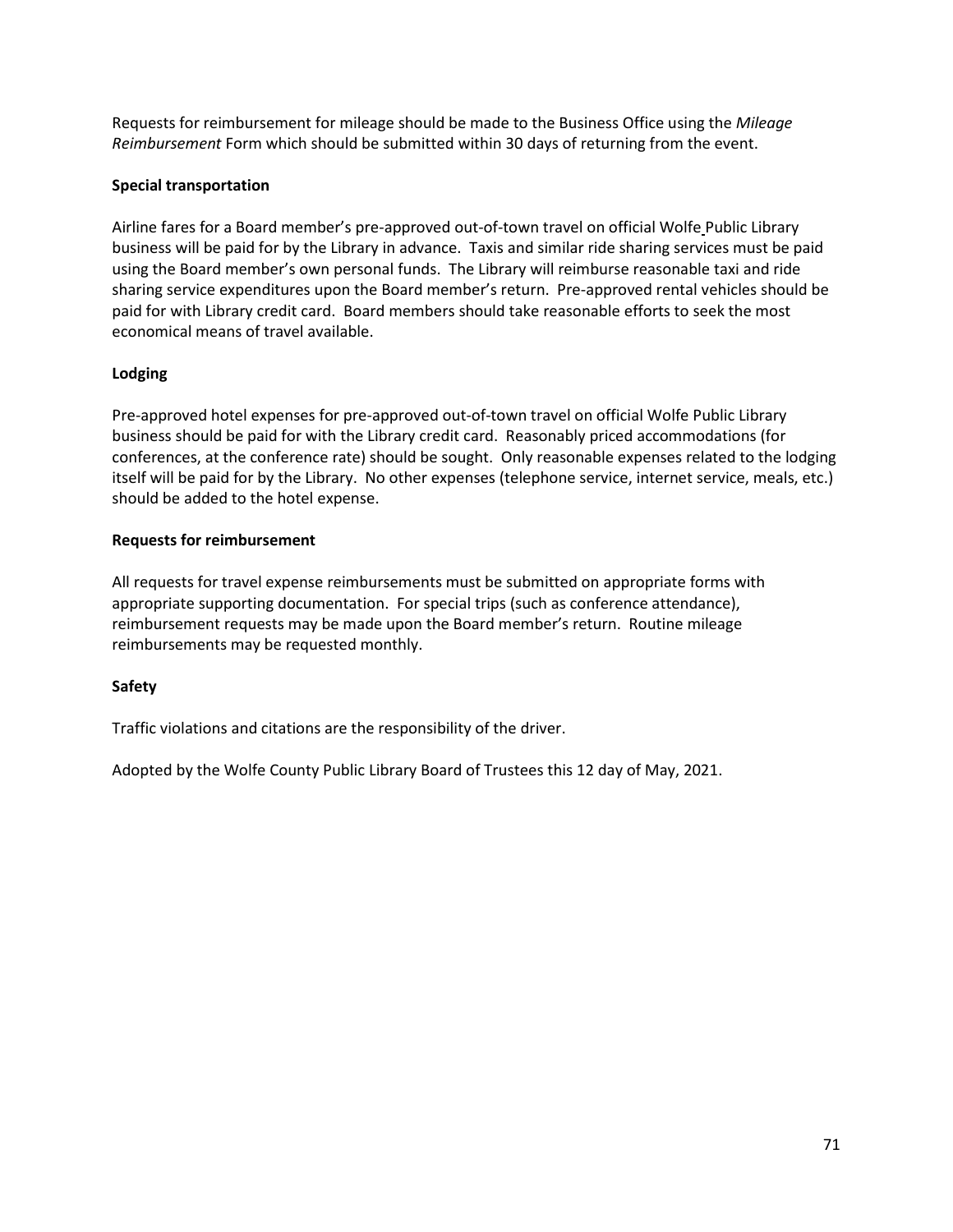# **Wolfe County Public Library Sponsorship Policy and Procedures**

The Wolfe Public Library welcomes sponsorship from local businesses, corporations, families and individuals. The aim of sponsorship is to obtain funding or in-kind support to provide services and equipment that may not otherwise be available. The Board believes that libraries play an essential role in the quality of life of our citizens, and in this important function, the Library should be supported through public funding. Therefore, sponsorship revenue should only be used to fund additional, optional services or new, "startup" services.

### **Guiding Principles**

The following principles will guide the Wolfe Public Library in the solicitation and acceptance of gifts, grants or other support to enhance or develop library programs and services:

- All gifts, grants and/or support must further the Library's mission, goals, objectives and priorities. They must not drive the Library's agenda or priorities.
- All gifts, grants and/or support must not compromise equity of access to Library services. Sponsorship agreements must not give unfair advantage to, or cause discrimination against, any sectors of the community.
- All gifts, grants and/or support must protect the principle of intellectual freedom. Sponsors may not direct the selection of collections or require endorsement of any products or services.
- All gifts, grants and/or support must ensure the confidentiality of user records. The Library will not sell or provide access to Library records in exchange for gifts or support.
- All gifts, grants and/or support must leave open the opportunity for other actual or potential donors to have similar opportunities to provide support to the Library.
- Gifts of books or other Library materials will be accepted in accordance with the terms outlined in the Library's Collection Development Policy.

#### **Recognition and Acknowledgement**

The Library will ensure that each sponsor receives acknowledgement, and to the degree that the donor is willing, public recognition. The following guidelines will be used in providing acknowledgement to and recognition of sponsors:

- A letter of acknowledgement for gifts of money and in-kind support will be sent to all sponsors and a copy will be placed on file.
- Any special recognition agreements will be stipulated in the letter.
- Public acknowledgement of sponsorship in the Library's promotional materials will normally be restricted to a statement of the sponsor's name and a display of logo. Standards controlling the size format and location of such acknowledgment will be developed by the appropriate staff person to ensure both consistency and quality of appearance. Such acknowledgement will not take precedence or have prominence over the library's own logo or promotional material.
- For gifts and/or sponsorships valued at least \$5,000, the Library may submit a press release to local newspapers and/or publish an article regarding the sponsorship in their own newsletter if the sponsor is willing.
- Acknowledgement of sponsorship may also take the following forms at the Library's discretion:
	- $\circ$  Launch of a special program or media campaign to announce the gift.
	- o Include sponsor's name on promotional materials.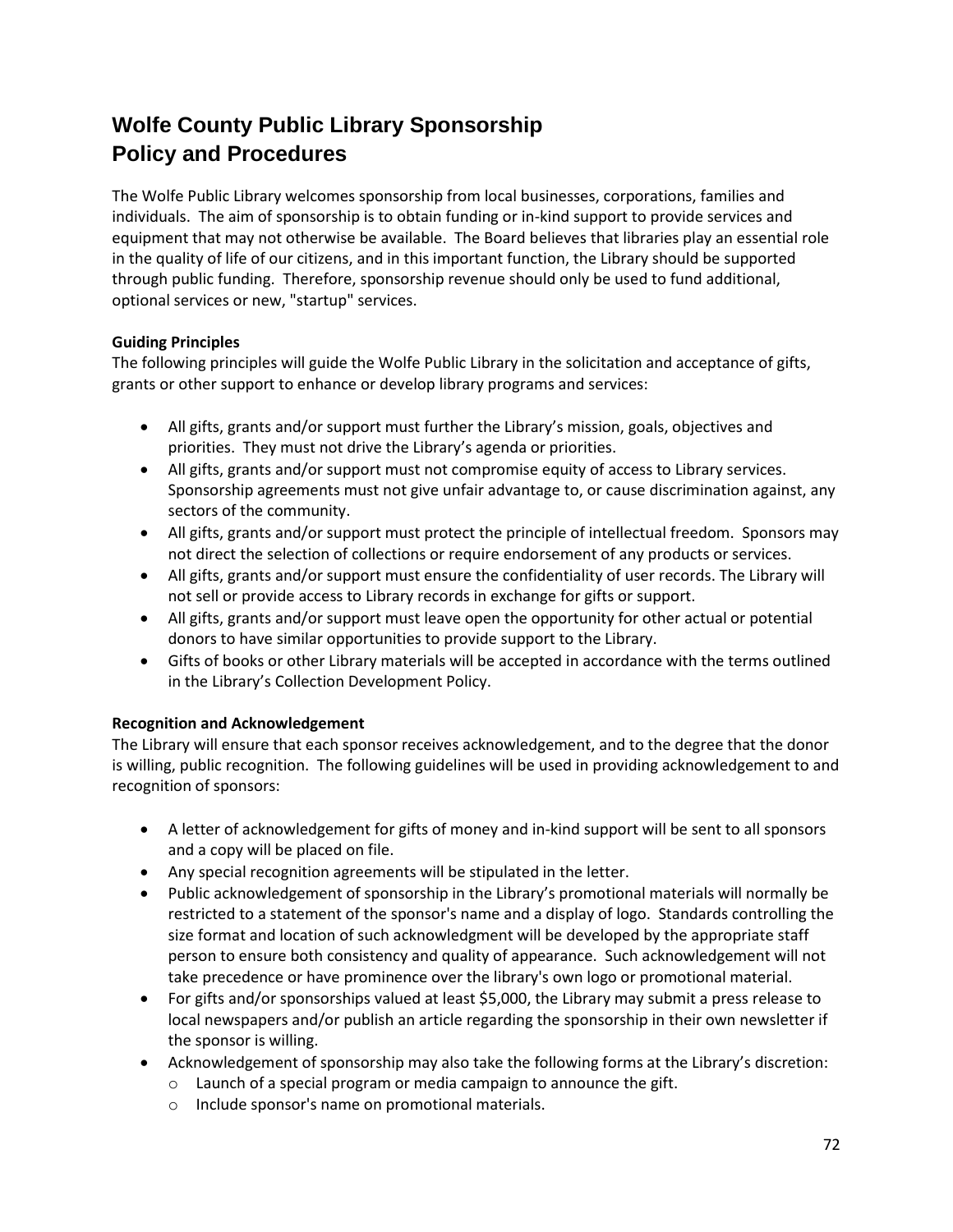- o Small standardized plaques may be placed on donated furniture or equipment.
- o Library bookplates will be placed on donated items.
- $\circ$  In all cases, the type and scope of donor recognition required by the donor will be weighed against the benefit to the Library.

### **Approval**

The solicitation of gifts, grants or in-kind support by library staff valued at over \$5,000 must receive prior approval of the Director. The solicitation of gifts, grants or in-kind support by Friends of the Library and valued at over \$5,000 should be discussed with the library director before fundraising commences.

### **Authority for Implementation**

The library reserves the right to make decisions regarding the implementation of each grant, gift, or offer of in-kind support. Purchasing decisions, including type of equipment, materials, furnishings, and other components of a gift will reside with Library management. All details as to the design of programs and allocation of resources will also reside with Library management. The Library reserves the right to deny partnerships or sponsorships for any reason and to end these arrangements at any time if, in the opinion of the Director, the services or image of the Library warrant such action.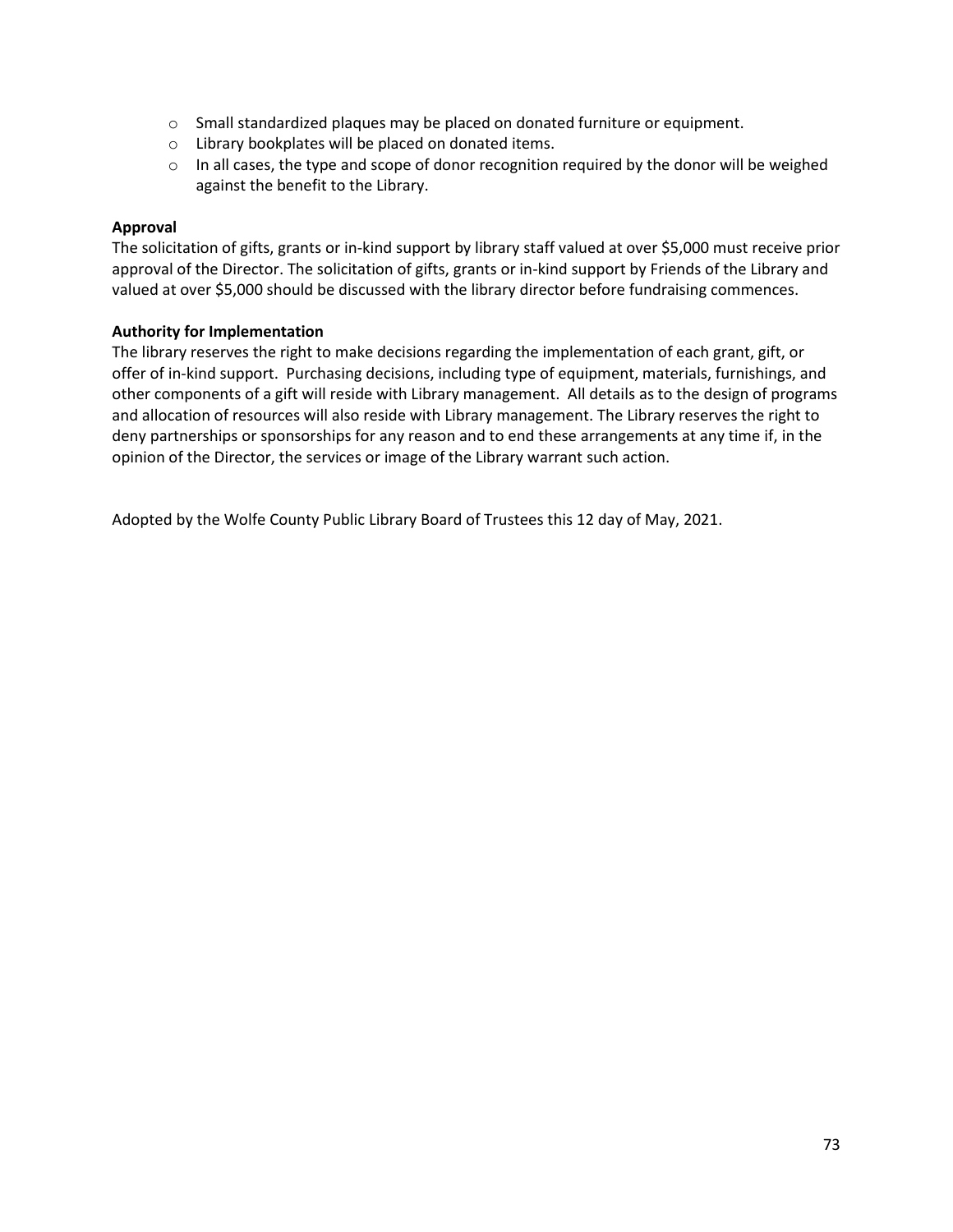## **Wolfe County Public Library Trustee Orientation Policy**

The Wolfe County Public Library recognizes the importance of Board member orientation to the Library's efficient operation. Once a Library Board member has been appointed and taken the oath of office, the Board member will go through an orientation processthat encompasses the information and tools needed to understand the duties and responsibilities of being a Board member. This orientation process will be conducted collaboratively by the Director, President, and the Kentucky Department for Libraries and Archives (KDLA) Regional Consultant.

Once the new Board member has been appointed, the Director or President will contact the Board member to welcome him/her to the Board and set up an meeting to have an orientation session. The Director will assist in scheduling an opportunity for the regional consultant to provide additional orientation information in conjunction with, or in addition to, the Library orientation.

Board member orientation includes introducing the Board member to the following documents, as well as any other documents necessary for compliance with Kentucky law governing libraries and information specific to the Wolfe County Public Library:

- The KDLA Kentucky Public Library Trustee Manual
- A list of Board members with their contact information, terms of office, and offices held
- The location and schedule of Board meetings, Board bylaws and policies
- A sample agenda

Documents each Board member must receive within 60 days of their appointment shall be included at the orientation: *Your Duty Under the Law*; *Managing Government Records*; and the Proof of Receipt to acknowledge that those two documents have been received. When the Proof of Receipt has been signed, a copy will be retained by the library.

Additional documents that may be provided by the Director as part of the Board member orientation process may include the following documents, among others:

- The Library's latest Annual Report
- The Library's Standards Report
- The Library's long-range or strategic plan
- The Library's current and previous year's budget
- The Library's tax rate (if applicable)
- Board packets from the previous three months meetings, including minutes, statistics, and financial reports
- An organizational chart of the Library staff with names and titles
- A copy of the Library's policies or the location where they can be accessed
- Brochures or other concise information about the library or library services
- PR or information on any recent Library accomplishments

The orientation process shall also include a tour of the Library facilities and an introduction to the Library staff, allowing the new Board member to ask questions in context as they view the different services, activities, and areas of the Library facilities.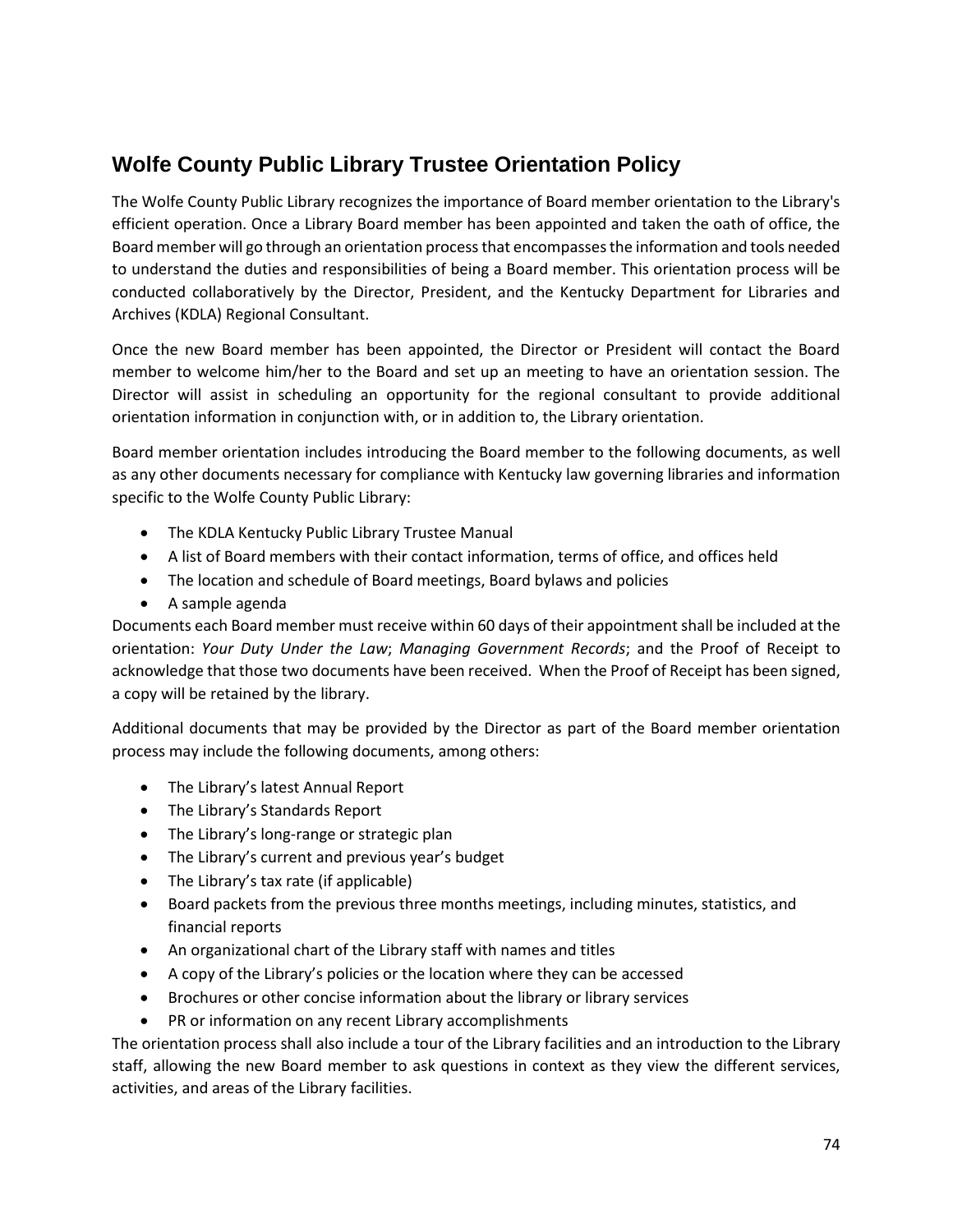Some topics that could be addressed and discussed during the tour include:

- How the Library is operated on a day-to-day basis
- How the Library is linked to other resources and libraries
- How the Library serves the needs of the community
- How the Library could better serve the needs of the community

Every attempt will be made by the President, Director and Kentucky Department for Libraries and Archives Regional Consultant to provide the new Board member with any additional pertinent information requested to assist in equipping the Board member with the knowledge and skills necessary to succeed in their new role.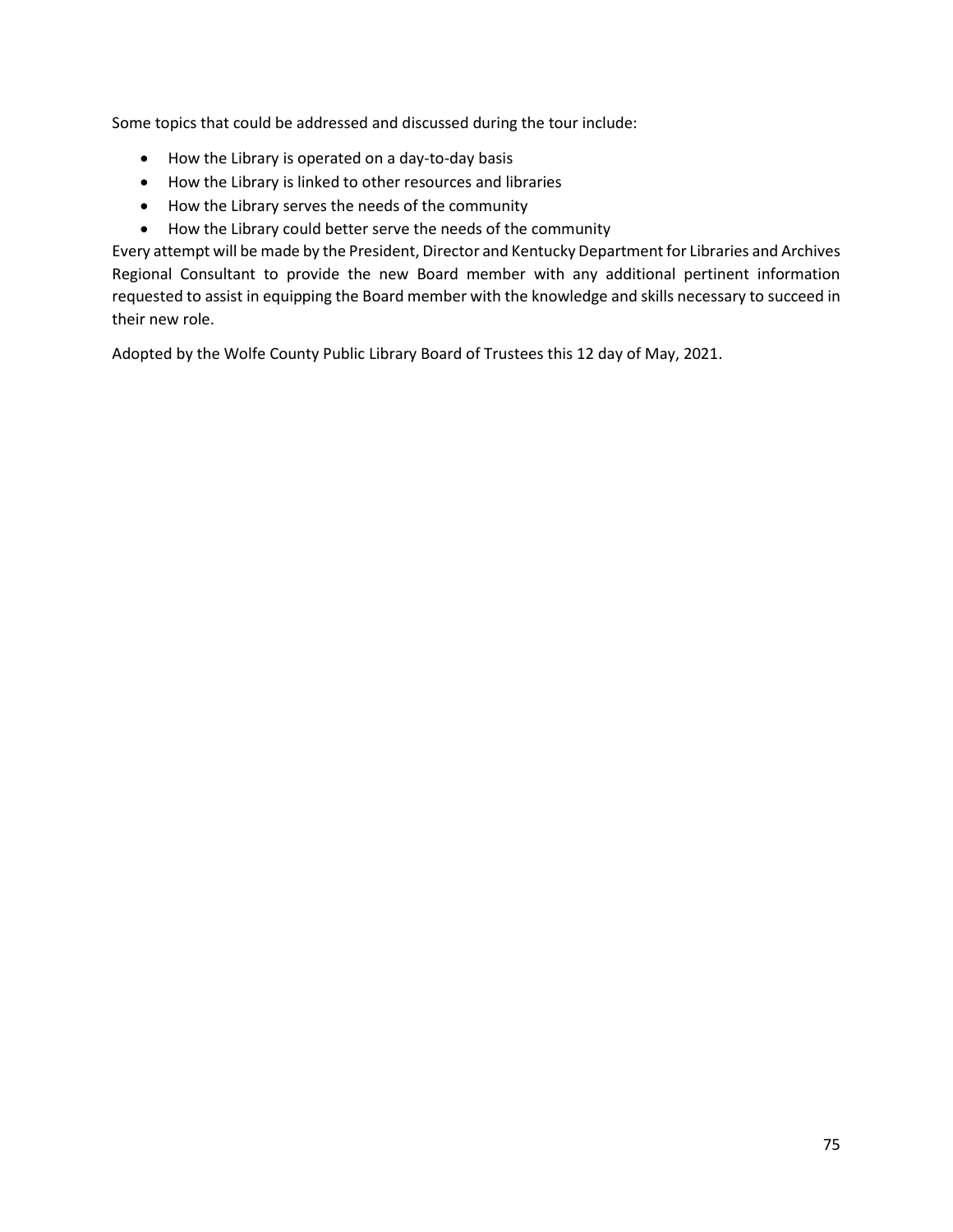## **Wolfe County Public Library Whistleblower Policy**

The Wolfe Public Library is committed to operating in compliance with all applicable laws, rules and regulations and prohibits unlawful retaliatory practices against its employees by any of its board members, officers, employees, or agents. Employees may report any actual or suspected violations of law or policy, or any facts or information relative to actual or suspected mismanagement, waste, fraud, abuse of authority, or substantial and specific danger to public health or safety to any public body with apparent authority to remedy or report such actions. This policy applies to any matter which is related to the Library's business and does not relate to private acts of an individual not connected to the business of the Library.

As per KRS 61.102, the Wolfe Public Library will not subject any employee, as defined in KRS 61.101, to reprisal, either directly or indirectly, for having made a good faith report of suspected wrongdoing of the type set forth above, either internally to the Board or Director, or externally to any public body with apparent authority to remedy or report such wrongdoing, nor will the Library take any such retaliatory action against any person who supports, aids, or substantiates such an employee in having done so.

In addition, the Wolfe Public Library will not, with the intent to retaliate, take any action harmful to any employee who has provided to law enforcement personnel, or to a court, truthful information relating to the possible commission by any of its employees, officers, Board members or other agents, of any wrongdoing of the type set forth above.

If a Wolfe Public Library employee has a reasonable belief that any of the Library's officers, employees or Board members has engaged in any wrongdoing of the type set forth above, that employee is encouraged to immediately internally report such information to the Library Director or to the Board of Trustees.

Suspected wrongdoing of the type set forth above may be internally reported by the employee confidentially or anonymously. Reports of suspected wrongdoing will be kept confidential to the extent that it is possible and consistent with the need to conduct an adequate investigation.

Concerns may be submitted anonymously. Such anonymous concerns should be in writing and sent directly to the Library Director or the President of the Library Board at the Library's business address:

Wolfe County Public Library PO Box 10 Campton, KY 41301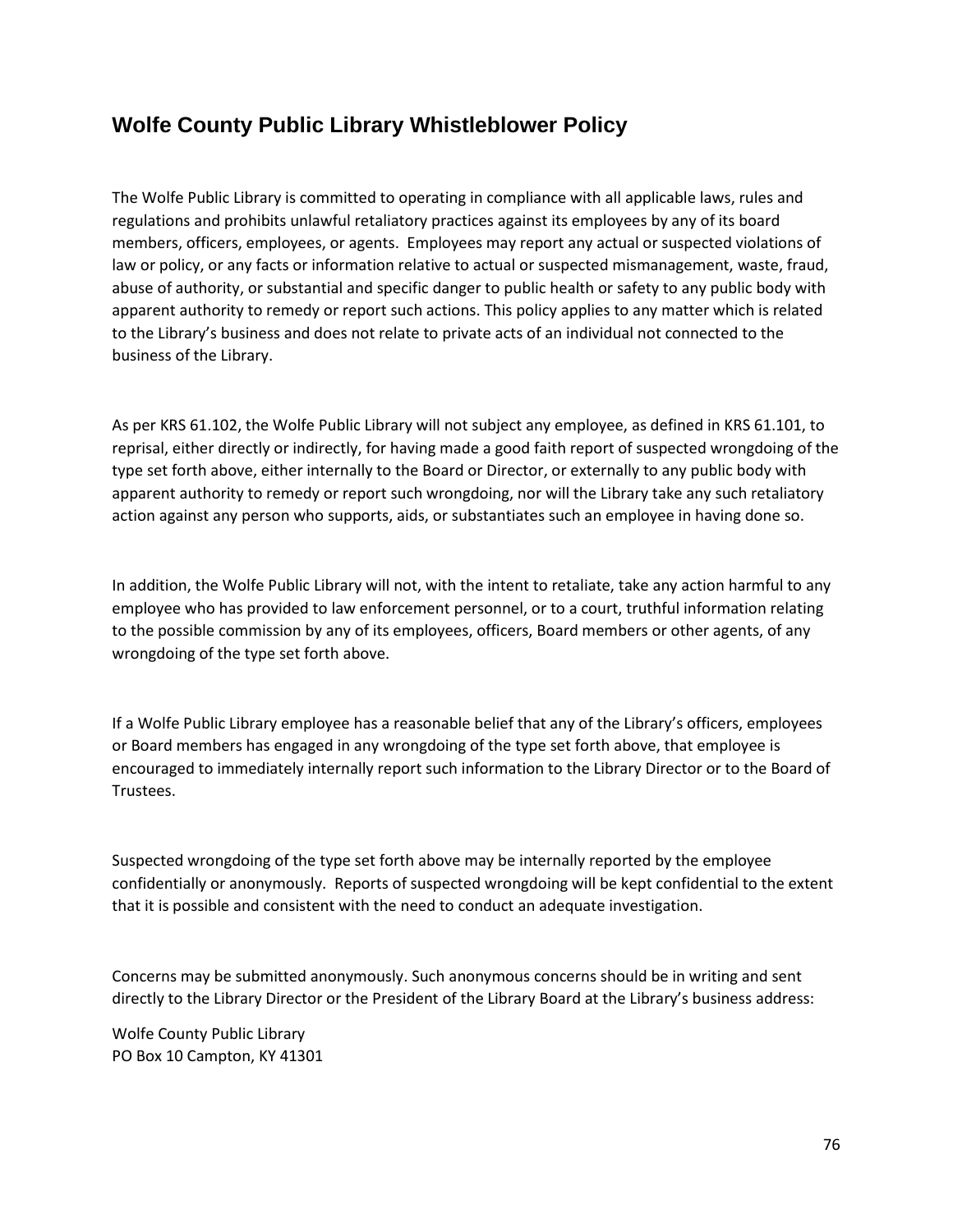An anonymous concern from any employee or citizen may also be submitted through the Library's Website at: [http://wcplib.org](http://wcplib.org/) or via email at wolib@mrtc.com

All internal reports of suspected wrongdoing of the type set forth above will be promptly investigated as appropriate. In conducting its investigations, the Wolfe Public Library will strive to keep the identity of the reporting employee(s) as confidential as possible.

The Wolfe Public Library may take disciplinary action (up to and including termination) against any employee who has engaged in unlawful retaliatory conduct in violation of this policy.

The Wolfe Public Library will ensure that all employees are advised of the content of the Whistleblower Policy and will train all levels of library supervision on the prohibition of retaliation in accordance with this policy.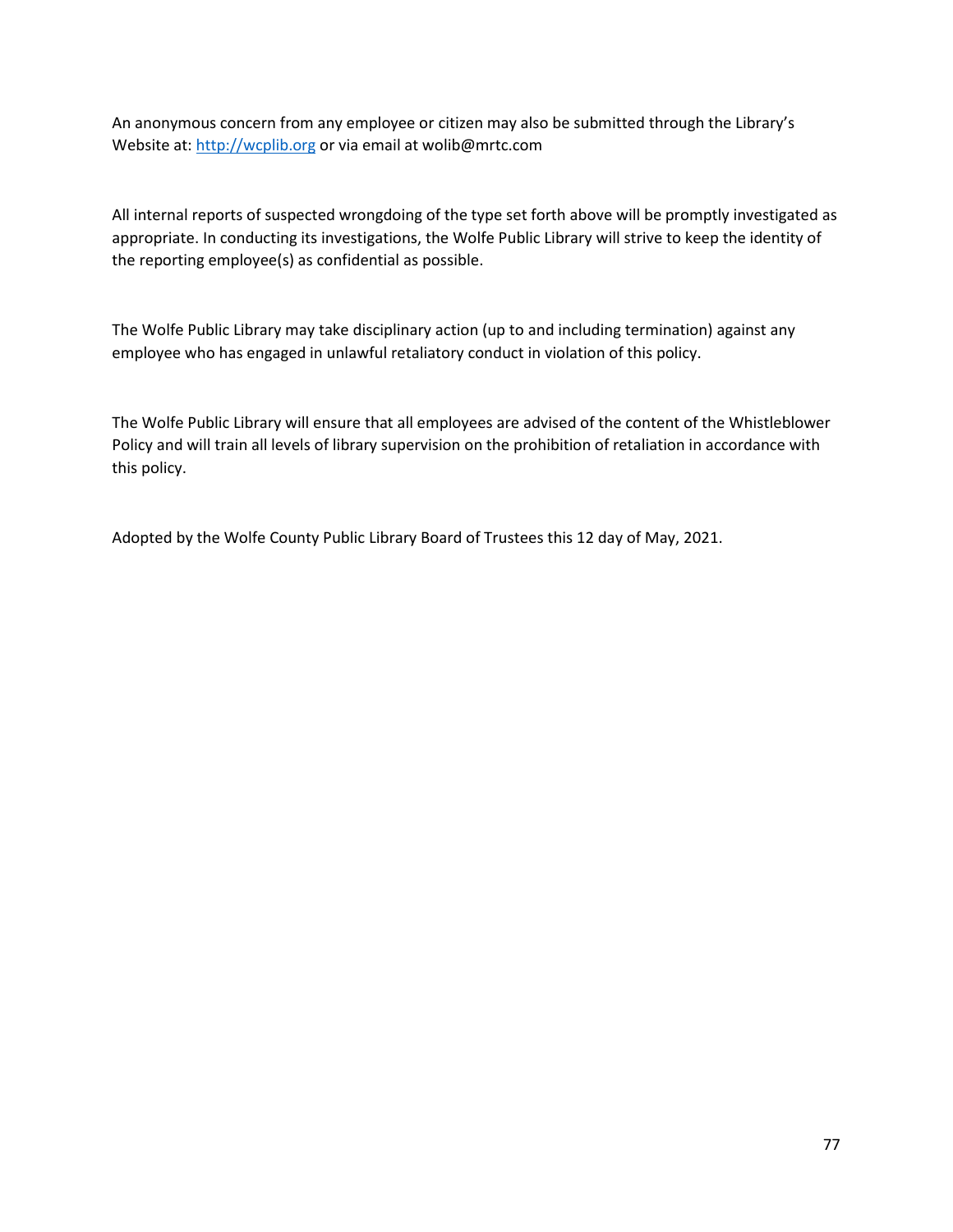## **Wolfe County Public Library Investment Policy**

## **General Policy**

It is the policy of the Wolfe County Public Library to invest funds in a manner which will provide the highest investment return with the maximum security of principle while meeting the Library's daily cash flow demands and conforming to all state statutes and the Library's regulations governing the investment of funds.

## **Scope**

This investment policy applies to all financial assets held directly by the Library. These financial assets are accounted for in the Library's annual financial report and include all moneys in investment fund accounts.

### **Investment Objectives**

The Library's primary investment objectives, in order of priority, are the following:

- Safety. Safety of principle is the foremost objective of the Library's investment program. Investments shall be undertaken in a manner that seeks to ensure the preservation of capital in the overall portfolio.
- Liquidity. The Library's investment portfolio shall remain sufficiently liquid to enable the Library to meet all operating requirements which might be reasonably anticipated.
- Return on Investment. The Library's investment portfolio shall be designed with the objective of attaining a market rate of return throughout the budgetary and economic cycles, taking into account the Library's investment risk constraints and the cash flow characteristics of the portfolio.

#### **Investment Authority**

Management responsibility for the investment policy may be delegated by the Board to a designated official, who is usually the Library Director or Board Treasurer. The official shall have the authority to establish additional specific written procedures for the operation of the investment program, which are consistent with this investment policy. The procedures shall include explicit delegation of authority, if any, to persons responsible for investment transactions. No person may engage in an investment transaction except as provided under the terms of this policy and the procedures established. The designated official shall be ultimately responsible for all transactions undertaken and shall establish a system of controls to regulate the activities of subordinate officials and employees. The controls shall be designed to prevent and control losses of funds arising from fraud, employees' error, misrepresentation by third parties, or imprudent actions by officers and employees. The designated official shall maintain all records related to the Library's investment program, and furnish a monthly investment report to the Board for their approval.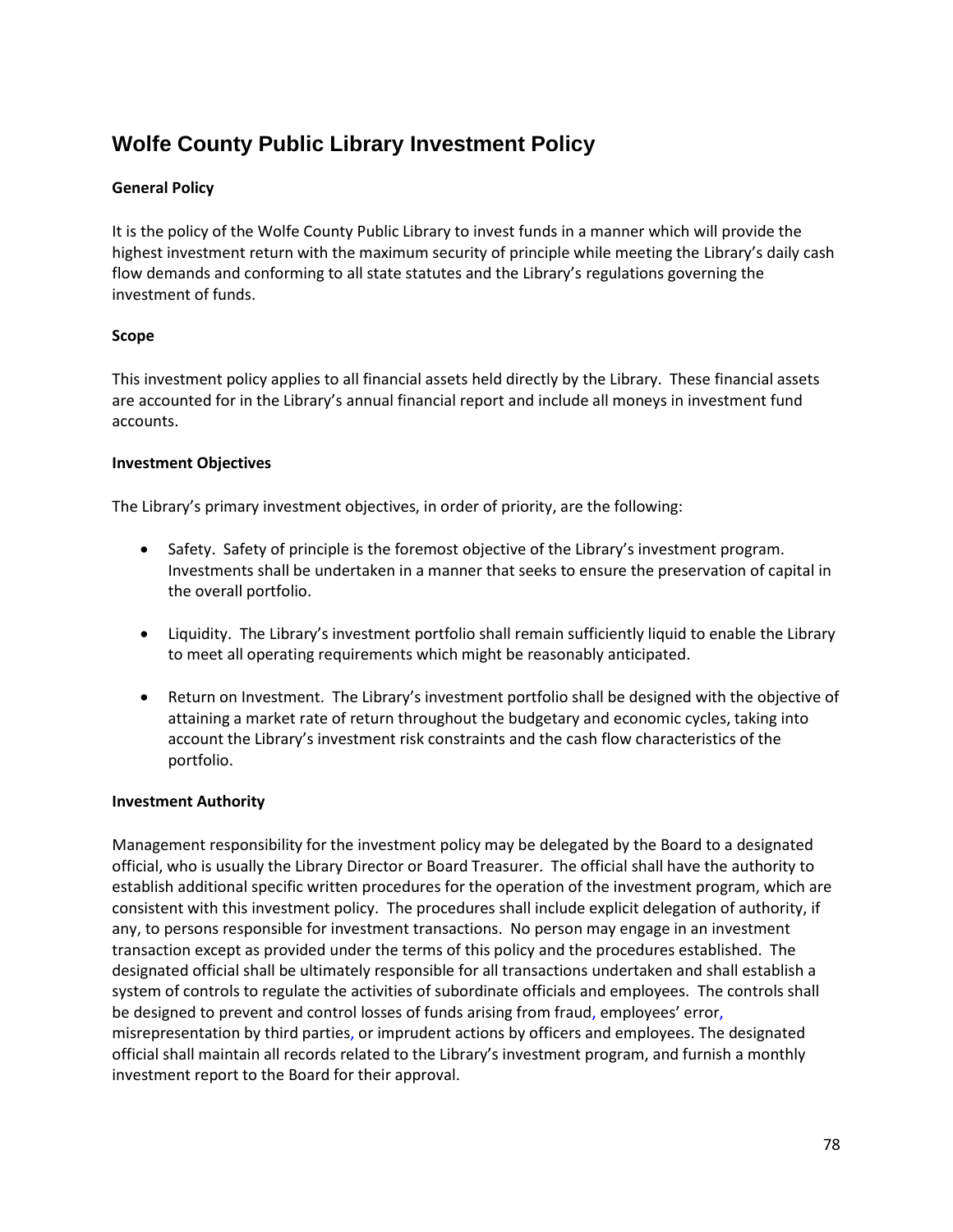Under the statutory requirements of KRS 173.360(2); 173.540(5); 173.755(5), the Board Treasurer shall be bonded in the amount of \$100,000.

## **Prudent Person Rule**

The actions of the designated official in the performance of his or her duties as manager of the Library's funds shall be evaluated using the "prudent man" standard. Investments shall be made with judgment and care under prevailing circumstances which persons of prudence, discretion, and intelligence would exercise in the management of their own affairs, not for speculation, but for investment considering the probable safety of their capital as well as the probable income to be derived.

### **Authorized Investments**

The funds of the Library available for investment shall be invested in accordance with this policy and all applicable state statutes only in the following type of investment instruments:

### A. Authorized Investment Instruments

- 1. Obligations of the United States and its agencies and instrumentalities, including obligations subject to repurchase agreements, provided that delivery of these obligations subject to repurchase agreements is taken either directly or through an authorized custodian.
- 2. Obligations and contracts for future delivery or purchase of obligations backed by the full faith credit of the United States or a United States government agency and/or obligation of any corporation of the United States government as per KRS 41.240.
- 3. Certificates of deposit insured by or other interest-bearing accounts of any bank or savings and loan institution which are insured by the Federal Deposit Insurance Corporation or similar entity or which are collateralized, to the extent uninsured, by any obligations permitted by KRS 41.240(4).
- 4. Shares of mutual funds and money markets, each of which will have the following characteristics:
	- a. the mutual funds shall be an open-end diversified investment company registered under the Federal Investment Company Act of 1940, as amended;
	- b. the management company of the investment company shall have been in operation for at least (5) years;
	- c. all of the securities in the mutual fund shall be eligible investments under this section.

#### B. Limitation on Investment Transactions

With regard to the investments authorized in this section, the following limitation shall apply:

No investments shall be purchased for the Library on a margin basis or through the use of any similar leveraging technique.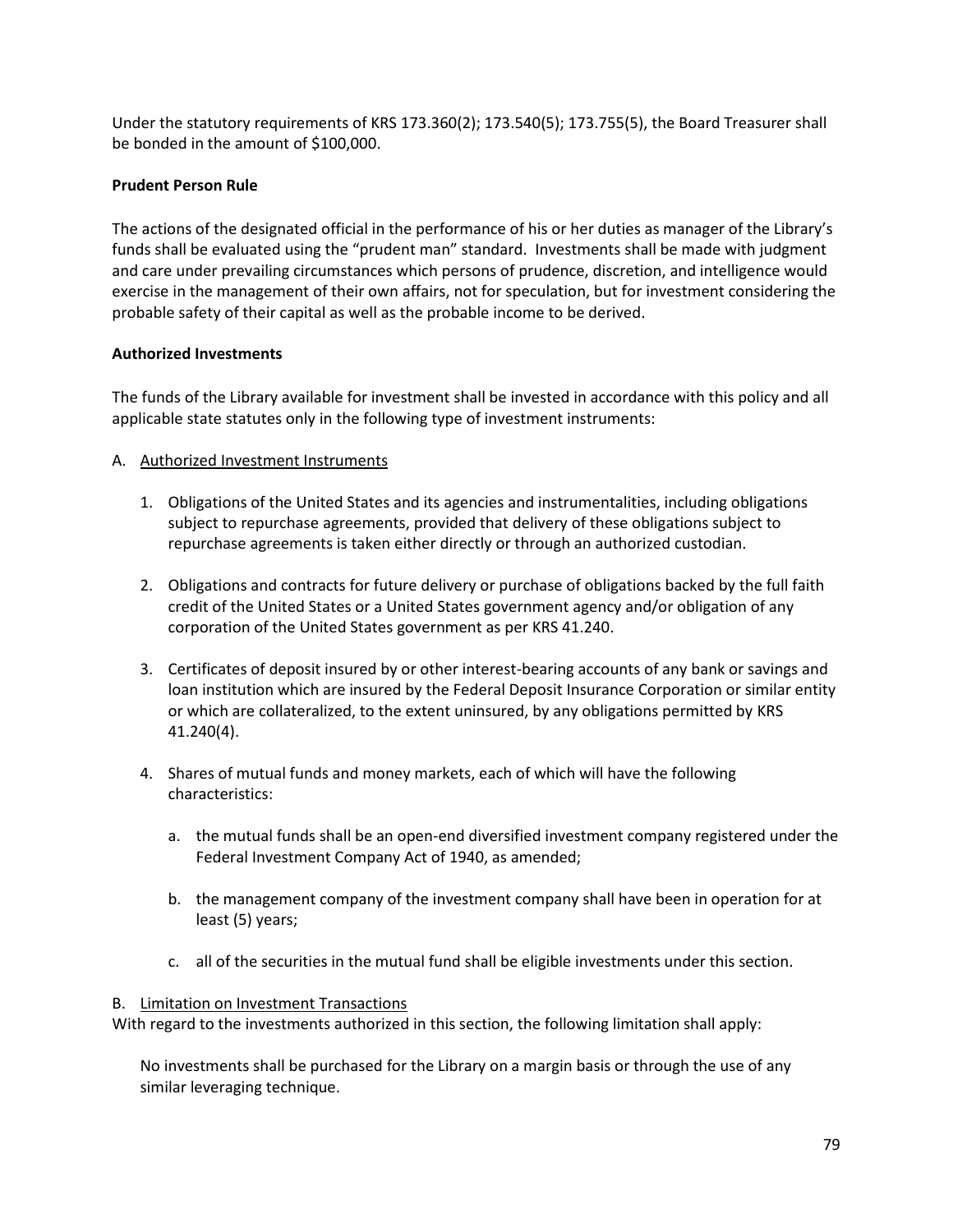#### **Diversification of Investments**

The Library recognizes that some level of risk is inherent in any investment transaction. Losses may be incurred due to market price changes or closing investments prior to maturity due to unanticipated cash flow needs. Diversification of the Library's investment portfolio by type of investment instrument and term to maturity is the primary method to minimize investment risk.

To the extent possible, the Library will attempt to match its investments with anticipated cash flow requirements. Unless matched to a specific cash flow need, the Library's funds should not, in general, be invested in securities maturing more than 1 year from the date of the purchase. However, the Library may collateralize its repurchase agreements using longer-dated investments not to exceed 30 years, if maturities of the investments are made to coincide as nearly as practical with the expected use of the funds. Reserve funds may be invested in securities exceeding 1 year, if maturities of the investments are made to coincide as nearly as practical with the expected use of the funds.

### **Authorized Financial Dealers and Institutions**

The Board shall maintain a list of financial institutions authorized to provide investment services to the Library. All financial institutions that desire to provide investment services to the Library shall supply the Board with information sufficient to adequately evaluate the institution and answer any and all inquiries posed by the Board, including the following information:

- A. Audited financial statements.
- B. Regulatory reports on financial condition.
- C. Written Memorandum of Agreement for the deposit of public funds or trading resolution, as appropriate.
- D. Any additional information considered necessary to allow the Board to evaluate the creditworthiness of the institution.

No financial institution shall be selected as a depository of Library funds if the Library funds on deposit at any time will exceed 10% of the institution's capital surplus and stock.

The Board shall evaluate the financial capacity and creditworthiness of financial institutions prior to the placement of the Library's funds. The Board shall conduct an annual review of the financial condition and registrations of financial institutions and based on the review, make any recommendations regarding investment policy or program changes determined to be necessary.

## **Safekeeping and Custody**

To protect against potential fraud and embezzlement, investment assets shall be secured through thirdparty custody and safekeeping procedures. Bearer instruments shall be held only through third-party institutions. Any officer or employee of the Library authorized to engage in investment transactions shall be bonded in an amount established by the Board. Collateralized securities, such as repurchase agreements shall be purchased using the delivery vs. payment procedure. The safekeeping procedures utilized in the Library's investment program shall be reviewed by an independent auditor in accordance with KRS 65.065.